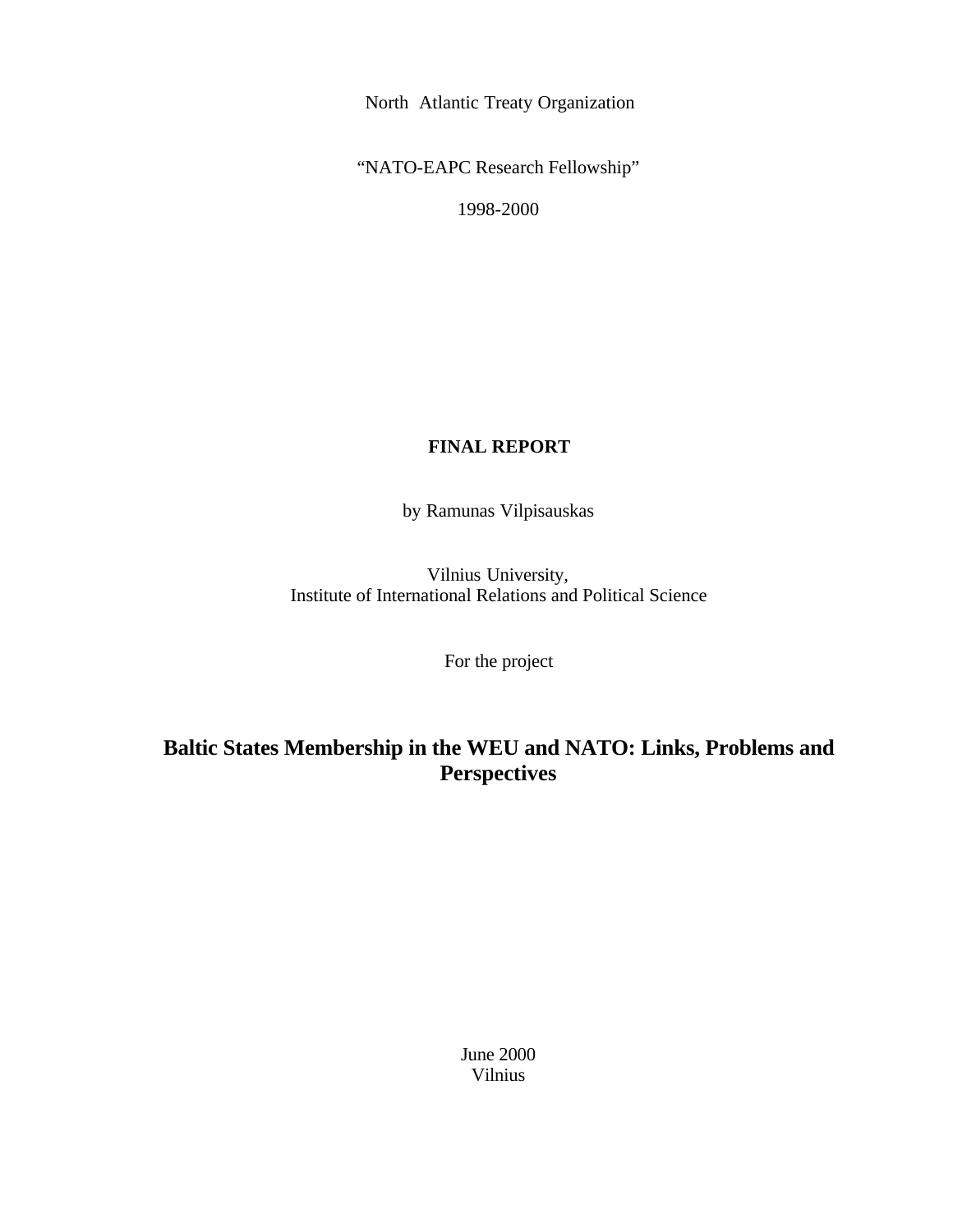*"The architecture of European security is composed of European institutions (such as the European Union (EU) and the Western European Union (WEU)) and transatlantic institutions (NATO)".* Study on NATO Enlargement (1995)

"*One of the most significant ways in which Eastward expansion will be fundamentally different from previous EU enlargements is through its security dimension*". H. Grabbe, K. Hughes (1997)

### **1. Introduction\***

 $\overline{a}$ 

In the beginning of the 1990s, Estonia, Latvia and Lithuania re-emerged as independent actors in the international system. Policy makers of these three Baltic countries were faced with a range of options in choosing their cooperation partners and forms of cooperative arrangements best suited for the particular needs and interests of their countries. The decisions had to be taken in the environment of changes in international security and the institutional structures as well as domestic economic and political reforms accompanied by the establishment of new rules and institutions.

The choice of foreign policy priorities was to a large extent determined by the aims of political and economic reforms (establishment of democratic governance and transition to the market economy) and perceived external threats and opportunities. The issue of the security of the Baltic states is closely linked with the questions of international cooperation and participation in the institutional settings that have characterized the "post-Cold War" Europe. In the beginning of 1990s the Baltic states re-emerged on the map of Europe, which was a Europe characterized by many interlocking and overlapping institutions. It has been argued that "how the governments reacted to the end of the Cold War was profoundly conditioned by the existence of international institutions"<sup>1</sup>. This statement explains not only the development of foreign policies of the USA, and the European Union member states but also the establishment and the conduct of the foreign policies of the Baltic countries.

<sup>∗</sup> The author is grateful to the NATO-EAPC Research Fellowship Program for support, officials of the Lithuanian Ministry of Foreign Affairs as well as officials from the Estonian Embassy and the Latvian Embassy in Vilnius for information and comments.

<sup>&</sup>lt;sup>1</sup> Keohane, R. O., Hoffman, S. Conclusion: structure, strategy and institutional roles, in Keohane, R. O. Nye, J. S., Hoffman, S. (eds.) After the Cold War. International Institutions and State Strategies in Europe, 1989-1991, Cambridge, Mass.: Harvard University Press, 1993, p. 381.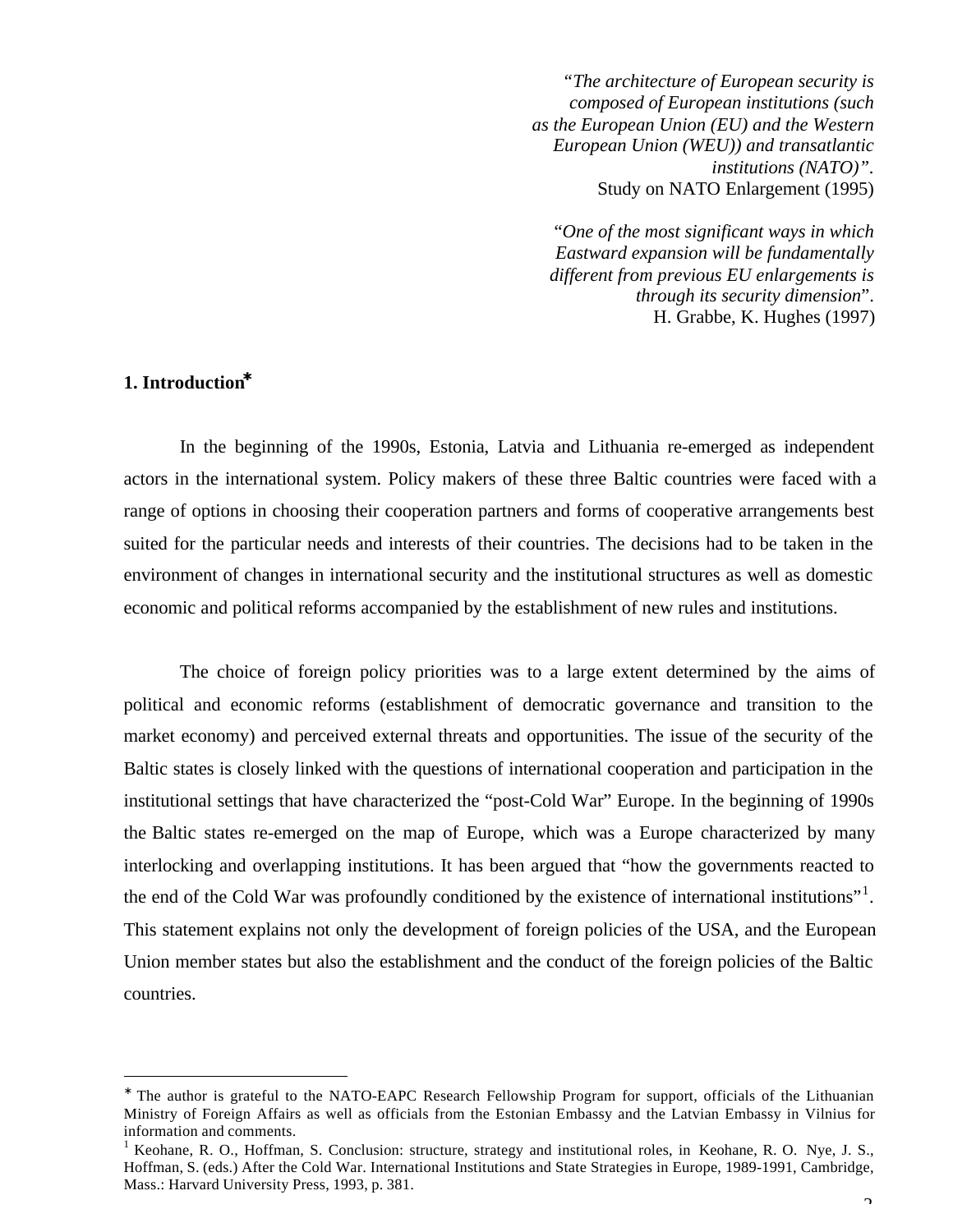Participation in multilateral and regional cooperative structures soon became perceived by policy makers of the Baltic states as a very important instrument in achieving the national interests of these countries – the creation of conditions for security and economic growth. Although the Baltic states have during several years joined the United Nations, the Council of Europe, the Organization for Security and Cooperation in Europe and a number of other institutions, membership in NATO, the European Union (EU) and Western European Union (WEU) have been declared by leaders of these countries to be the priority foreign policy objective. Despite changes in the international environment and the regional institutional structures throughout the decade as well as shifts in domestic political majorities, the preferences of the Baltic states' policy makers to join NATO, the EU and the WEU as soon as possible have remained stable.

This study addresses the issue of implementing the Baltic states' foreign policy objectives in the field of security by joining the institutions established to protect their members from external threats. Although NATO and the WEU are the two main institutions explicitly designed to provide security guarantees for their members, the analysis of this type would be incomplete without also addressing the issue of the EU accession. This is based on several arguments. First, the development of relations, namely associations, between the Baltic states and the EU/WEU illustrate that membership in the WEU is conditional upon joining the EU. Moreover, with the merging of the two foreseen in the nearest future (possibly before the EU enlargement takes place), the issue of joining the WEU might mean also joining the EU, or it could even turn into an issue of joining only the EU with its Common Security and Defense Policy. Finally, the EU itself is often referred to as a "security community" providing "soft security" to its members. With further development of European Security and Defense Identity taking place, the EU role in this field might evolve into the provider of "hard security" within NATO.

The study is based on the assumption that "institutions matter" by solving failures of domestic institutions, reducing transaction costs and uncertainty, facilitating cooperation, reducing the potential for conflicts and thereby facilitating the achievement of foreign policy goals. It is also assumed that actors of international affairs behave rationally and choose the policy options of joining particular institutions based on perceived payoffs. The perception of the payoffs, however, can be influenced by history, contextual factors and values common to decision makers.

The main questions of the analysis are the following. First, what are the incentives for the Baltic states to join NATO, the WEU and the EU and what type of "collective goods" membership in these institutions is perceived to deliver? Second, what are the linkages between joining each of these institutions in terms of *expected results*, or benefits received, and *processes* of achieving these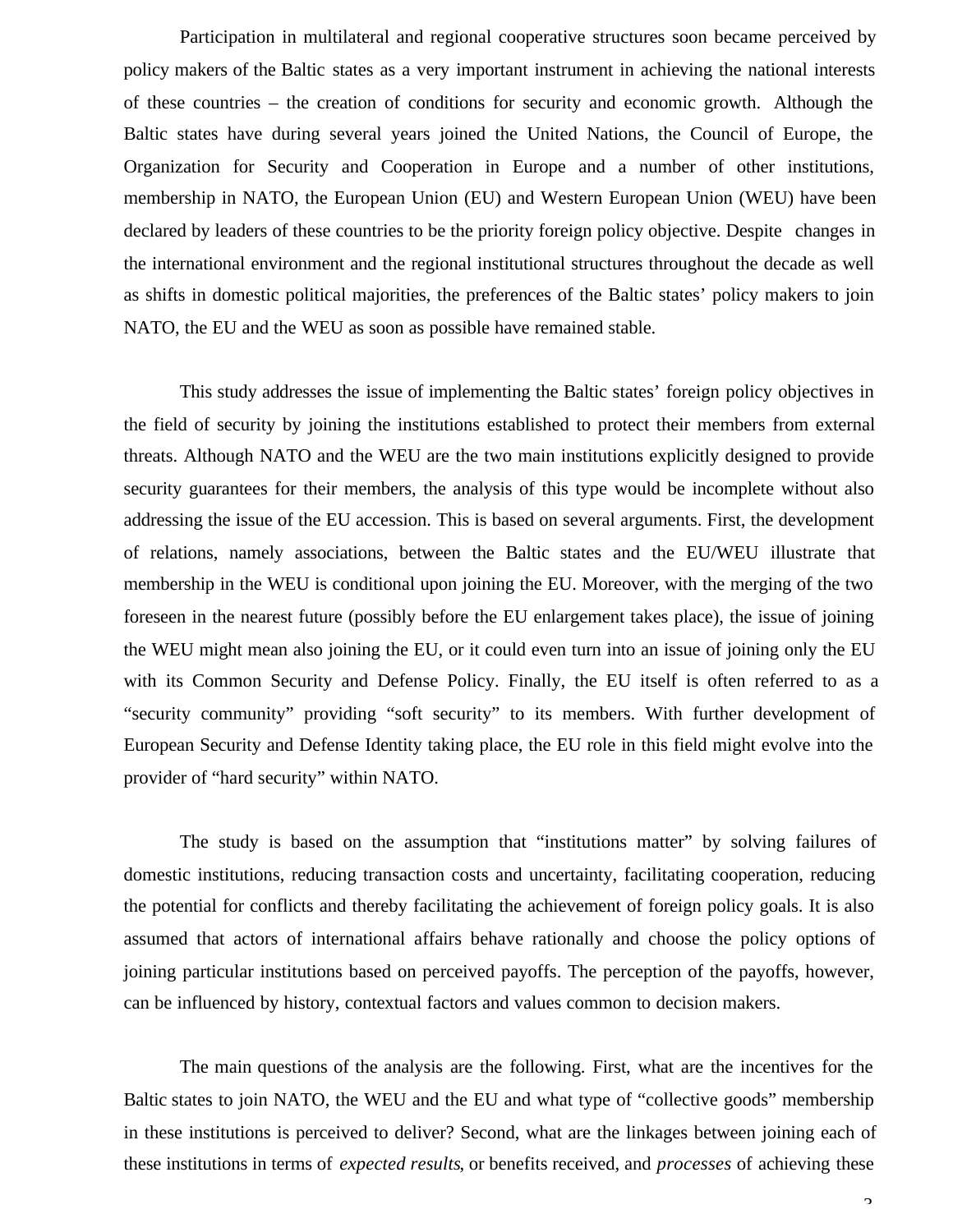results? Third, what are the factors (internal resources and capabilities, external threats and opportunities) facilitating or complicating Baltic states' membership in these institutions? Finally, the answers to these questions will provide a basis for a discussion of the future scenarios in terms of the Baltic states becoming members of NATO, and the EU/WEU.

The structure of the paper is conditioned by its questions. First, it presents a brief overview of studies analyzing the foreign policies of the Baltic states and outlines the framework used in this study. Second, it reviews the motives expressed by the Baltic states officials for joining the three institutions. Third, it provides a brief outline of Baltic states' relations with NATO and the EU/WEU and the functions of the latter. Then, the question of linkages between these institutions is analyzed with emphasis on whether they are complementary or overlapping in terms of their functions, and the implications for Baltic states' accession strategies, or linkages of processes. Finally, by addressing the strategic environment and the preferences of the main actors involved it presents overview of the main factors influencing the accession of the Baltic states into NATO and the EU/WEU.

#### **2. Analyzing external policies of the Baltic states**

 $\overline{a}$ 

Foreign policies of the Baltic states in general, and the choice of partners for cooperation aimed at increasing security of these countries in particular, have been increasingly attracting the attention of both local and foreign analysts, which have resulted in a number of papers dedicated to this issue. Most writings on external policies of these countries have focused on the military and security issues or geopolitics of the Baltic region<sup>2</sup>. The choice of the cooperative policies is seen as a function of external threat, namely threat from Russia, and the balance of powers in the European or Trans-Atlantic "security architecture", the geographical position of the three countries, historical experiences and links, size of the Baltic States, or internal resources. Usually a combination of the above-mentioned factors is analyzed, and most of the analysis exhibits methodological features of

 $2^2$  See, for example, Prikulis, J. The European Policies of the Baltic Countries, in Joenniemi, P., Prikulis, J. (eds.) The Foreign Policies of the Baltic countries: Basic Issues, Riga: Center of Baltic-Nordic History and Political Studies, 1994, p. 87-114; Van Ham, P. (ed.) The Baltic States: security and defence after independence, Paris: Institute for Security Studies, Chaillot Papers, no. 19, 1995; Bleiere, D. Integration of the Baltic states in the European Union: The Latvian Perspective, in Lejins, A., Ozolina, Z. Small States in a Turbulent Environment: the Baltic Perspective, Riga: Latvian Institute of International Affairs, 1997 p. 60-112; Stranga, A. The Baltic states in the European security architecture, in Lejins, A., Ozolina, Z. Small States in a Turbulent Environment: the Baltic Perspective, Riga: Latvian Institute of International Affairs, 1997, p. 11-59; Jundzis, T. (ed.) The Baltic States at Historical Crossroads. Riga: Academy of Sciences of Latvia, 1998; Van Ham, P. The Baltic States and Europe, in Hansen, B., Heurlin, B. The Baltic states in World Politics, Richmond: Curzon Press, 1998, p. 24-45; Laurinavicius, C., Motieka, E. Geopolitical peculiarities of the Baltic states, presentation for the conference Baltic states: cooperation and search for the new approaches, Vilnius, April 24, 1998; Made, V. Estonian Geostrategic Perspectives, presentation for the conference Baltic states: cooperation and search for the new approaches, Vilnius, April 24, 1998; Ozolina, Z. The Geopolitical Peculiarities of the Baltic states: Latvian perspective, presentation for the conference Baltic states: cooperation and search for the new approaches, Vilnius, April 24, 1998.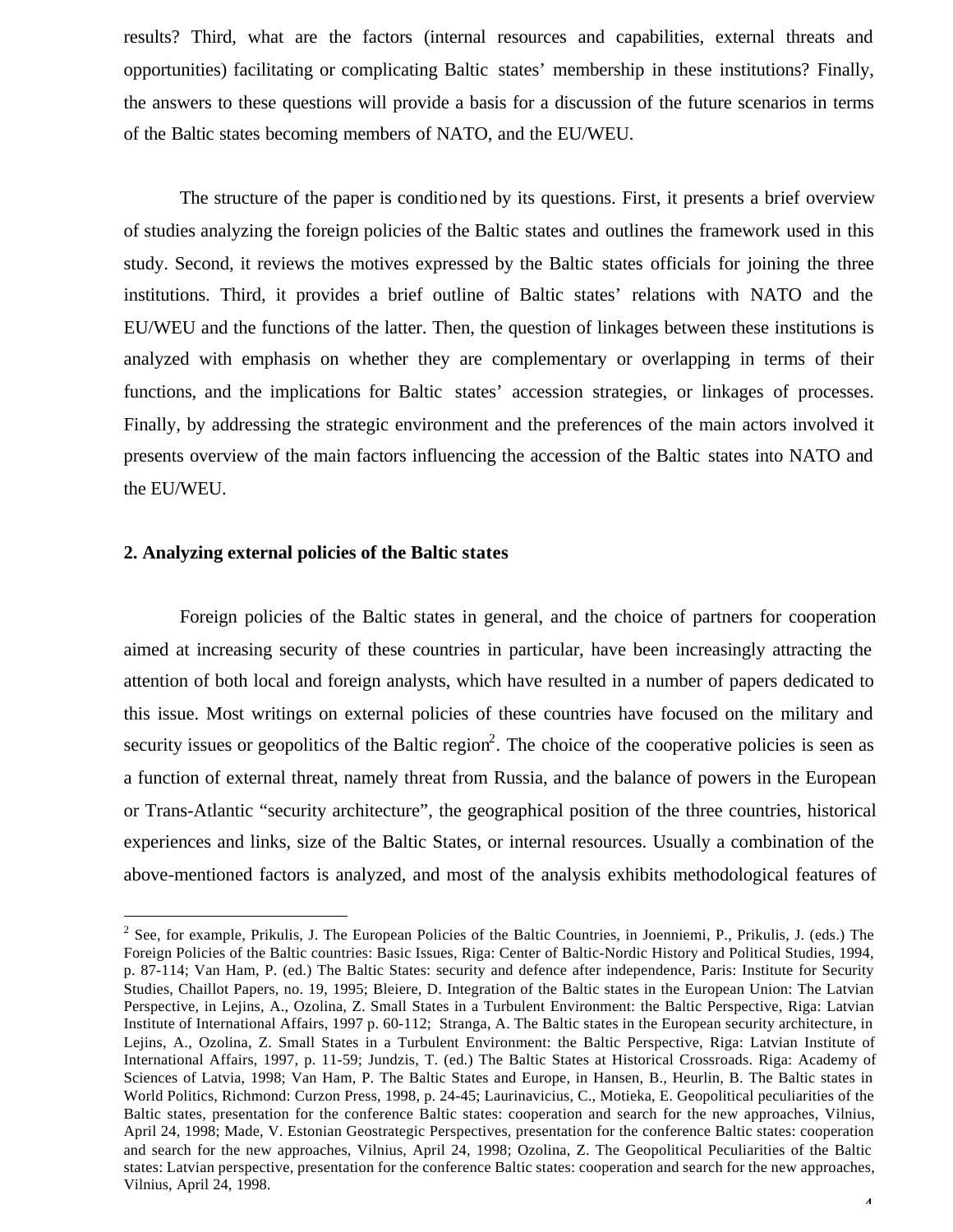the realist tradition in analyzing international relations. Most writings have been normative and descriptive rather than positive<sup>3</sup>.

Thus, analysts attribute major importance to security factors, external threats in particular, in explaining Baltic states foreign policies and the choice of cooperative structures, especially their accession into NATO and the EU. Their importance of perceived external threats in explaining Baltic countries' foreign policies is not disputed here. However, perspectives emphasizing external threats often risk to overlook the importance of the role of international institutions. By focusing on major powers in the international system the analysis ignores incremental developments of international institutions and functional attributes of these institutions. Moreover, systemic explanations focused on security factors usually downplay the importance of domestic and socialeconomic factors.

The emphasis on historical legacies or values and identities has similar drawbacks. They explain certain tendencies, commonalties or differences in actors' behavior but they do not seem to be able to account for incremental policy developments. For example, the argument of "European identity" might to a large extent explain the initial orientation of "back to Europe" policies of Baltic policy makers, the argument of common values can explain orientation towards certain cooperative institutions. However, such factors can not provide an understanding of integration strategies, developments of cooperative policies and the roles of different actors.

This paper adopts what has been called "the institutional perspective" of the broader rationalistic paradigm<sup>4</sup>. It assumes the rationality on the part of actors. If there were no potential gains from participation in international institutions and cooperation, that is "if no agreements among actors could be mutually beneficial", there would be no need for specific international institutions and membership in them<sup>5</sup>. Conversely, "if cooperation were easy  $-$  that is, all mutually beneficial bargains could be made without cost – there would be no need for institutions to facilitate cooperation"<sup>6</sup>. Institutions reduce uncertainty and alter transaction costs, which in the world affairs are seen to be significant as it is usually difficult to communicate, to monitor performance and compliance with rules. International institutions also allow states to achieve benefits unavailable through unilateral action of existing state structures and help to solve problems that have their roots

 $3$  There are exceptions providing positive analysis such as Clark, T. Lithuanian entry into NATO: A game theoretic

approach, April 2000, Draft paper.<br><sup>4</sup> See Keohane, R. O. Nye, J. S., Hoffman, S. (eds.) After the Cold War. International Institutions and State Strategies in Europe, 1989-1991, Cambridge, Mass.: Harvard University Press, 1993; Keohane, R. O. International Institutions: Two Approaches, International Studies Quarterly, 32, 1988, p. 379-396.

<sup>&</sup>lt;sup>5</sup> Keohane, R. O. International Institutions: Two Approaches, International Studies Quarterly, 32, 1988, p. 386.  $<sup>6</sup>$  Ibid.</sup>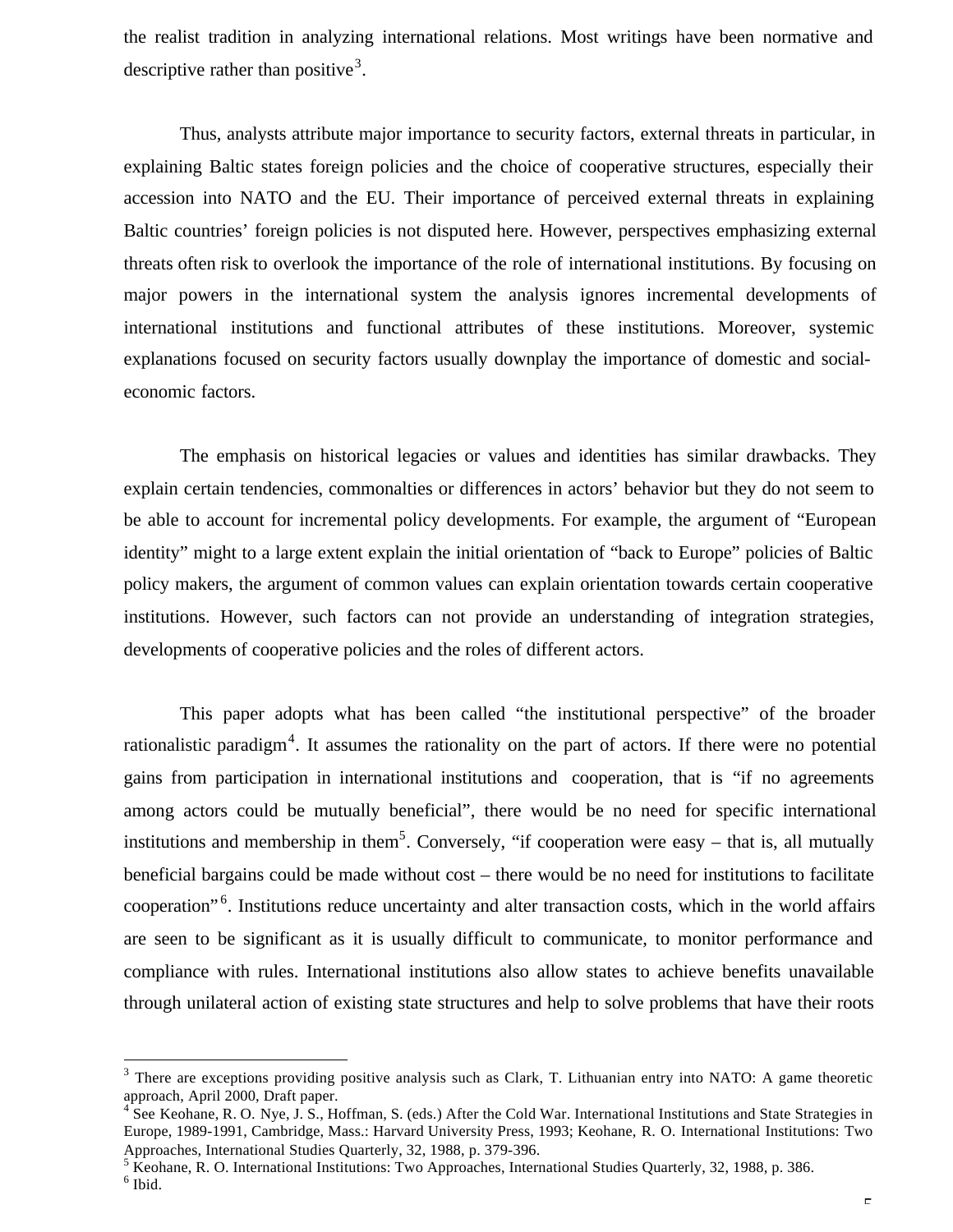in the failures of state domestic institutions<sup>7</sup>. For example, if state domestic defense capabilities are seen as insufficient to protect against potential threat, it can be decided to join a defense alliance and rely on collective security measures. Institutions persist as long as their members have incentives to maintain them. To understand better the development of institutions, their adaptation to the environment and the membership processes, the interests of actors and the contextual factors need to be analyzed.

In this study, the institutions are understood in the narrow sense of formal international organizations with explicit rules and specific assignments, which "prescribe behavioral roles, constrain activity, and shape expectations"<sup>8</sup>. They are created to perform specified functions and provide benefits such as security as a result of international cooperation. Importantly, international institutions are "simultaneously causes and effects", they are "both the object of state choice and consequential"<sup>9</sup>. This implies that states choose to create international institutions or join them because of their intended effects and domestic problems that these institutions are supposed to solve. However, once established and functioning, they constrain and shape behavior, even as they are "constantly challenged and reformed by their member states"<sup>10</sup>.

It is suggested that cooperation "takes place when the policies actually followed by one government are regarded by its partners as facilitating realization of their own objectives, as the result of a process of policy coordination"<sup>11</sup>. This definition assumes "that an actors' behavior is directed toward some goal(s)"<sup>12</sup>. Therefore, analysis of cooperation requires understanding of how particular objectives, such as foreign policy goals, are formed and prioritized. International cooperation might facilitate achieving of goals that have their targets both in the external environment and domestic arena. Second, it implies "that actors receive gains or rewards from cooperation<sup> $13$ </sup>. Thus, the issue is how the distribution of gains is perceived by participating actors, and how cooperative measures influence chances of achieving other objectives of actors (for example, reelection of the ruling parties or increasing prestige of politicians).

It should be noted, that cooperation in the area of security and defense as a rule involves smaller number of actors than cooperation in the field of economic exchange. Differently from trade

 $^7$  Martin, L. L., Simmons, B. A. Theories and Empirical Studies of International Institutions, International Organization, 52, 4, Autumn 1998, p. 729-757.

 $8$  Keohane, R. O. Opt. Cit., p. 386.

<sup>9</sup> Martin, L. L., Simmons, B. A., Opt. Cit., p. 743.

 $^{\rm 10}$  Ibid.

<sup>&</sup>lt;sup>11</sup> Keohane, R. O. After hegemony. Cooperation and discord in the world political economy. Princeton: Princeton University Press, 1984, p. 51-52.

<sup>&</sup>lt;sup>12</sup> Milner, H. Interests, Institutions, and Information, Princeton: Princeton University Press, 1997, p. 7.

 $13$  Ibid.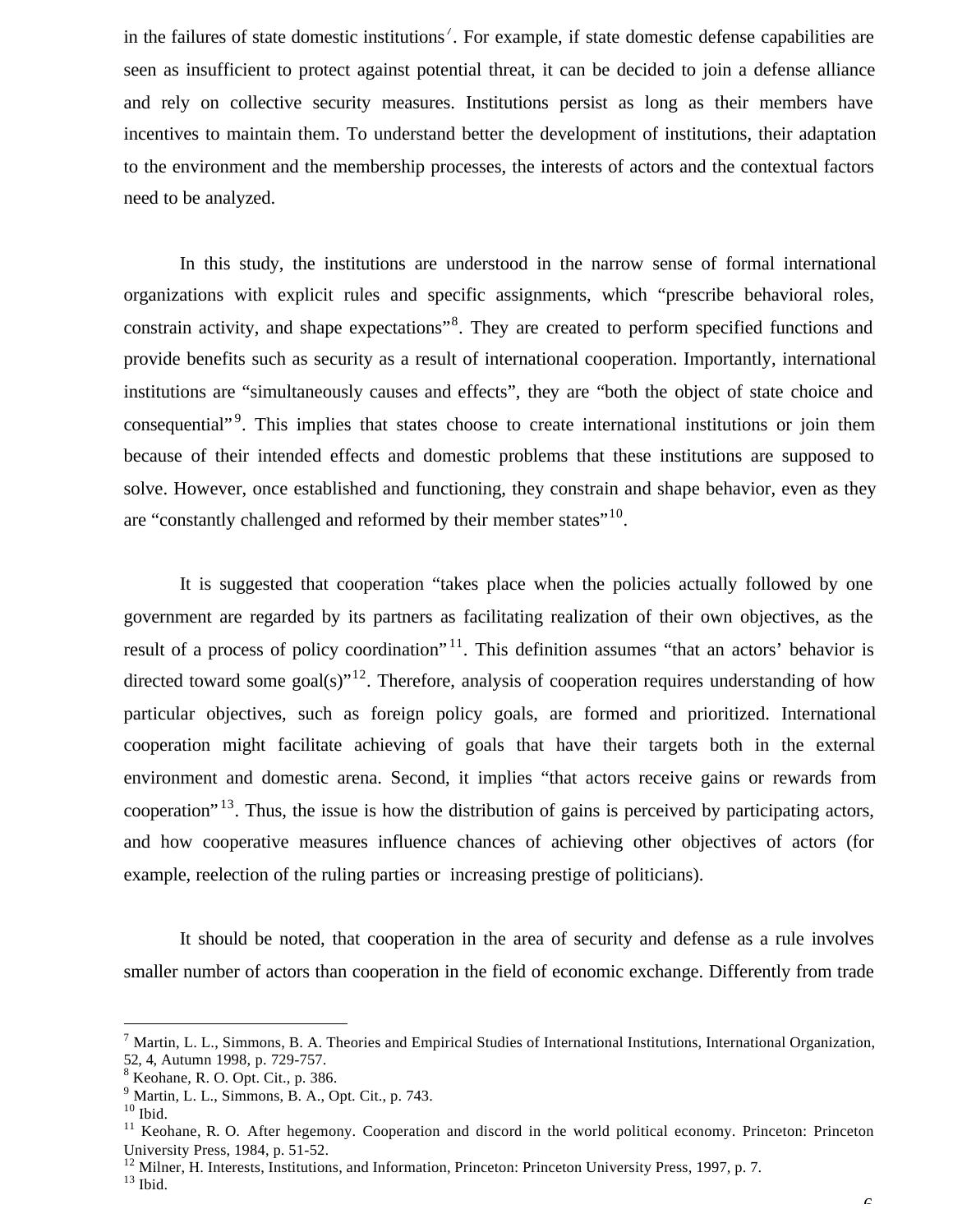liberalization measures that directly impact on specific economic groups, cooperation in the security field aimed at providing "security good" does not have a direct impact on narrow domestic interest groups which are able to organize and become an important factor influencing cooperative policies of the governments. Therefore, cooperative policies and shifts in preferences of actors more often have their source in external environment.

#### **3. Security debates in the Baltic states**

 $\overline{a}$ 

In the end of 1980s and the beginning of the 1990s when the changes in the international system referred to as the end of the Cold War have been taking place, the Baltic States reestablished statehood and began to conduct their independent policies<sup>14</sup>. First, there were a number of ideas suggested by political leaders of these countries on how to achieve the foreign policy aims, namely security of sovereign states. Some of them had been based on earlier historical experience or references to the examples of other small states<sup>15</sup>. For example, the idea of neutrality has been raised by some, especially during the initial movement towards autonomy from the Soviet Union and as an argument in demanding the withdrawal of Soviet troops from the Baltic states<sup>16</sup>. However, the concept of neutrality did not gain wide acceptance due to the end of bipolar international system as well as historical experiences of the inter-war period. Moreover, it was feared to prevent the Baltic states from rapid accession into the "Euro-Atlantic structures". The prevailing opinion could be expressed by the statement of one official of the Lithuanian Ministry of Foreign Affairs who argued that "Lithuania should make it understood that it does *not* regard itself as neutral, but that its priority is to become a full member of NATO and the  $EU/WEU^{\prime,17}$ .

The idea of trilateral Baltic defense alliance has also been discussed in all three countries<sup>18</sup>. However, trilateral cooperation in the area of security and military affairs has developed largely as a result of Western support and with the main task of preparing for NATO membership. In itself, the trilateral security and defense cooperation has come to be considered by majority of all three countries to be an inadequate means of providing protection from external threats.

<sup>&</sup>lt;sup>14</sup> The three countries declared independence in 1990: Lithuania on March 11, Estonia on March 30, Latvia on July 28.

<sup>&</sup>lt;sup>15</sup> References to other cooperative examples such as the Benelux or Nordic institutions have been particular often used in the discussions on the intra-Baltic economic cooperation and modeling of the trilateral Baltic institutions.

<sup>&</sup>lt;sup>16</sup> Haab, M. Potentials and vulnerabilities of the Baltic states, in Hansen, B., Heurlin, B. (eds.) The Baltic States in World Politics, Richmond Surrey: Curzon Press, 1998, p. 3.

<sup>17</sup> Bajarunas, E. Lithuania's security dilemma, in Van Ham, P. (ed.) The Baltic states: security and defense after independence, Paris: Institute for Security Studies, Chaillot Paper 19, June 1995, p. 25.

<sup>&</sup>lt;sup>18</sup> See for example, Kreslins, K. A Baltic military alliance: An Opinion on the Military Integration of the Baltic States, in Jundzis, T. (ed.) The Baltic States at Historical Crossroads, Riga: Academy of Sciences of Latvia, 1998, p. 377-388.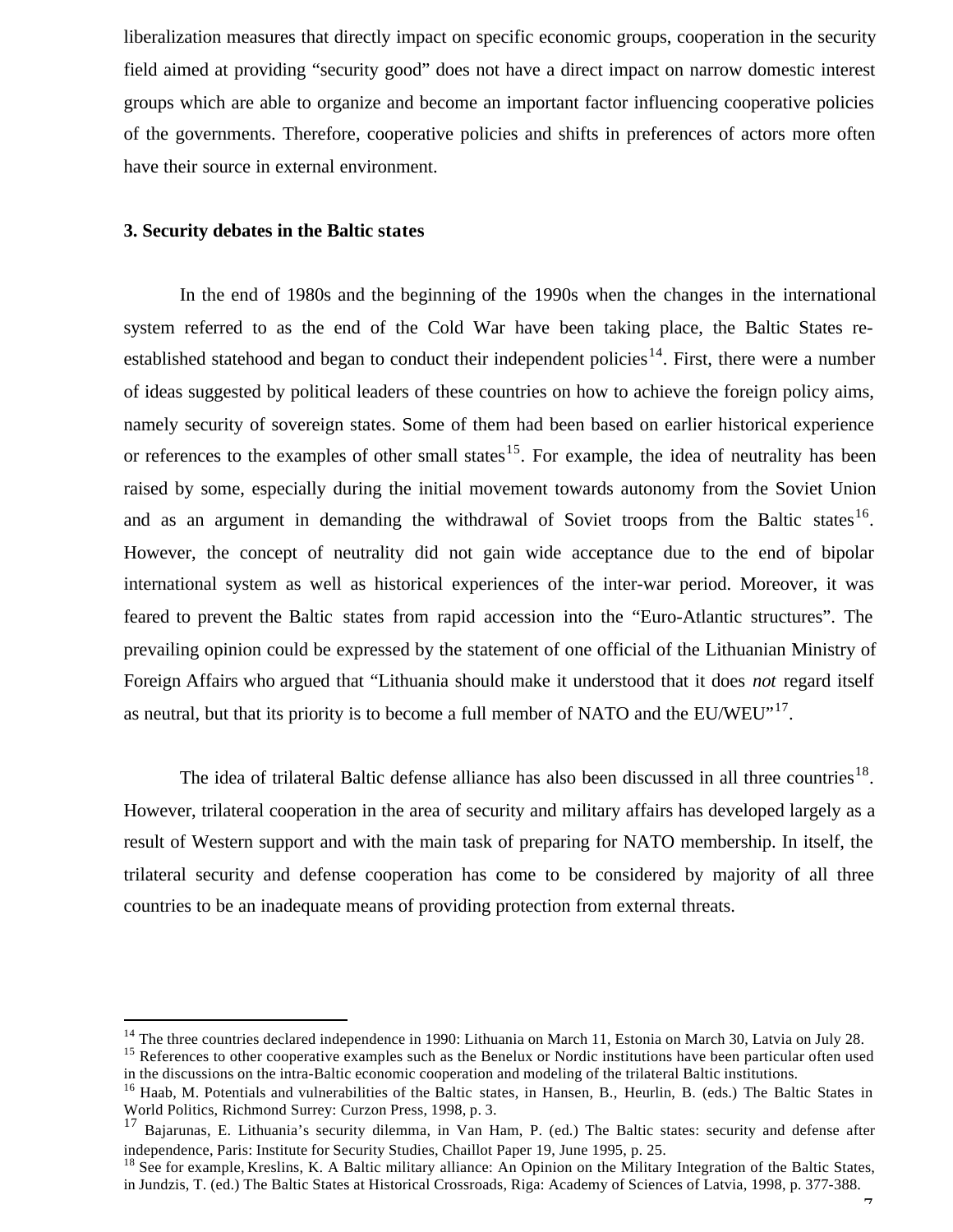The foreign policy debates and perception of threats have been especially influenced by the period of almost fifty years of being part of the Soviet Union. It has been noted that "the experience of Sovietization was to have a profound impact upon the security aspirations and perceptions of the emergent Baltic political elites in the late 1980s<sup>"19</sup>. The Soviet Union, and later its successor Russian Federation, has been perceived in all three countries as the main threat to Baltic sovereignty and territorial integrity. Although good neighborly relations have been declared as another foreign policy priority, the perception of the potential threat related with uncertainty about Russia's internal political situation and its external policies have remained fairly stable. As some observers have noted, the main danger was perceived to be related with "an ill defined post-Soviet reintegrationist impulse, generated by the unholy troika of nationalist chauvinism, Soviet nostalgia and imperial patriotism"<sup>20</sup>.

The clearest expression of these sentiments has found itself in the newly adopted constitutions of the Baltic states, which explicitly outlawed the membership in alliances of the former Soviet states and stationing of the military units of the CIS countries in the Baltics. Despite occasional declarations such as made by the Baltic states' presidents in May 1996 that their countries wish to join the EU and NATO in order to become part of a united Europe rather than because of a "fear of a third country", perceived threat from Russia has always been behind the wish of majority of political leaders in the Baltics to join these institutions as soon as possible. It should be noted, however, that there have been differences of official opinion in this respect inside these countries. For example, in 1999-2000 the Lithuanian president V. Adamkus stressed several times that "our desire to join NATO stems not from our fears but from the wish to further expand stability and security to all nations of the Old Continent, which share the common values $"^{21}$ . At the same time, some of Lithuanian Parliament leaders still link the wish to access NATO more with negative motivations related with perceived threats from unstable Russian state. Similar differences in presentation of motivation for NATO membership could be noted among key officials of Latvian institutions having a role in the foreign policy field.

Fears of threat from Russia have been reinforced by Russia's constant vocal opposition to Baltic states' membership in NATO and images of the Baltic states as "a near abroad" of Russia, "security vacuum" or "a gray zone" situated between the Western Europe and Russia. These historical-geopolitical arguments in parallel with Kaliningrad region issue have figured prominently during most of the last decade of the  $20<sup>th</sup>$  century in rhetoric of some Baltic leaders.

<sup>&</sup>lt;sup>19</sup> Herd, G. P. The Baltic states and EU enlargement, in Henderson, K. (ed.) Back to Europe: Central and Eastern Europe and the European Union, London: UCL Press, 1999, p. 259.

 $20$  Herd, D. Opt. Cit., p. 260.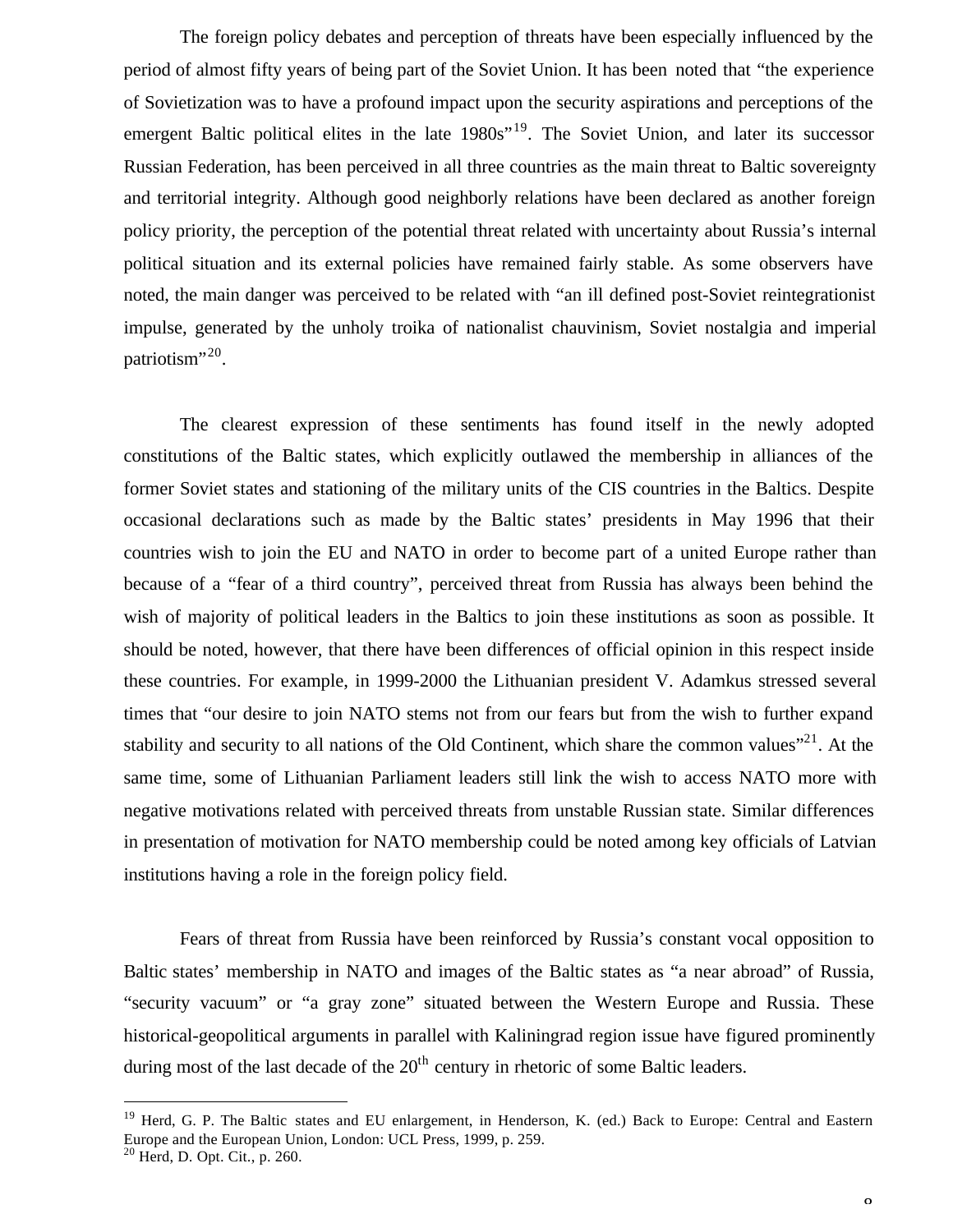In this context, it was popularly perceived that security of the Baltic states could only be enhanced by a radical reorientation westwards. The leaders of the Baltic states have come to an understanding that "participation in the EU and NATO are the surest guarantees of the independence of the three states..."<sup>22</sup>. NATO, with its Article 5 guarantees, was seen to be the only viable security panacea for the Baltic states. It has been frequently stressed by the officials from the Baltic states, that they view "NATO as the main security guarantor in Europe", and membership in it "as a crucial assurance against the unknown" meaning the potential threat from Russia<sup>23</sup>. Dealing with Russia through international institutions, for example, the EU, has become a strategy increasingly used by the Baltic states in order to reduce asymmetries of bargaining power and uncertainty. In such a way, Estonia has been managing its long lasting border settlement issue with Russia by involving the EU into this process and at the same time trying to insure that this does not become an obstacle for Estonia's accession into the EU.

The issue of the EU membership has been "securitized" in the Baltic region since the start of the security debates. The EU, however, was first of all perceived as the "soft security" generating institution based on political solidarity and economic interdependence. This meant that accession into the EU would not only provide benefits in terms of social stability and other non-military security fields, and strengthen the domestic capabilities of these countries, but it would also mean becoming part of the security community which provides implicit security guarantees<sup>24</sup>. The security aspects of EU membership as well as (until recently) the absence of Russia's objections to Baltic states' accession into the EU has prompted some external observers to suggest that "the Baltic states might want to consider giving the EU priority over  $NATO''^{25}$ .

The security aspect of EU membership has further increased in importance with the development of its Common Foreign and Security Policy since the Treaty of the European Union was agreed in 1991, and later of Common Security and Defense Policy and gradual merging of the EU and the WEU. Although membership in the latter was declared a foreign policy goal of the Baltic countries, despite its Article V guarantees, it had a significantly lower profile than NATO membership among the Baltic officials. For some time, the development of closer relations with the

<sup>&</sup>lt;sup>21</sup> Address by Mr. Valdas Adamkus, President of the Republic of Lithuania, XVIIth International NATO Workshop on Political-Military Decision Making, Berlin, 3 June 2000, p. 2, http://www.urm.lt/new/address, 25.06.2000.

<sup>&</sup>lt;sup>22</sup> Bleiere, D. Cooperation between the Baltic States and the Central European Countries: Problems and Prospects, in Jundzis, T. (ed.) The Baltic States at Historical Crossroads, Riga: Academy of Sciences of Latvia, 1998, p. 130.

<sup>23</sup> Bajarunas, E. Opt. Cit., p. 25.

<sup>&</sup>lt;sup>24</sup> The relatively low emphasis on economic considerations of EU membership and accordingly high importance of it in enhancing security and stability of the Baltic states has been evidenced by almost complete absence until recent years of more sophisticated discussions on economic impact of EU membership.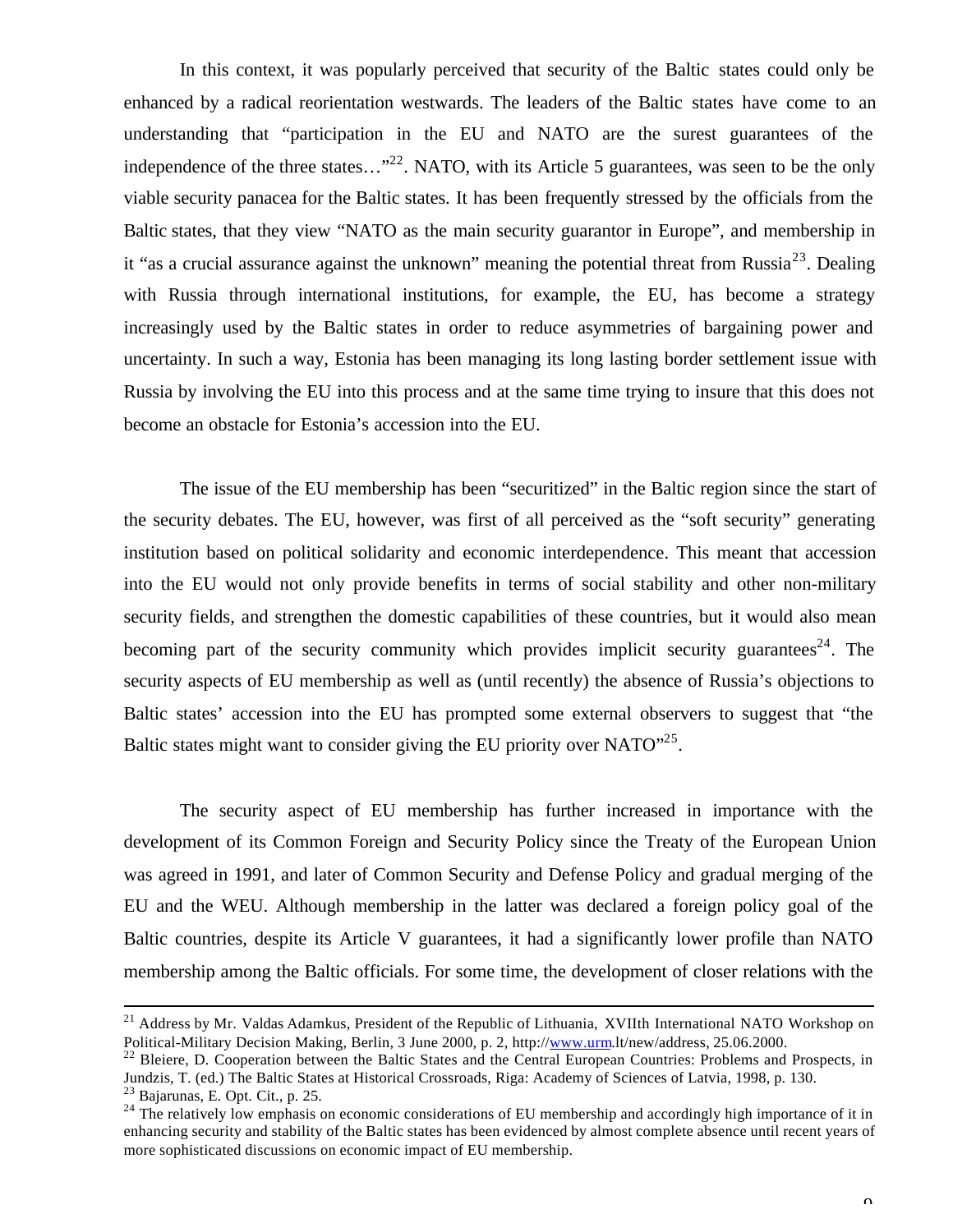WEU has been seen by some as a strategy for Baltic states to obtain full NATO membership, "even by a circuitous route<sup>"26</sup>. Due to its more developed operational abilities, NATO has often been seen to be superior in terms of security guarantees and defense capabilities than the WEU which is seen to be inoperable without NATO. However, officially both NATO and EU/WEU membership, described by a standard phrase "integration into the Euro-Atlantic structures" have been regularly declared of an equally crucial importance to the Baltic states, and accession into them is "pursued in parallel"<sup>27</sup>. These foreign policy goals remained stable throughout the decade irrespective of political orientation of governments in these countries.

#### **4. Dynamics of Baltic states' relations with NATO and the EU/WEU**

In the first years of the 1990s, after domestic political structures have been established and as the independent foreign policies were developed, the Baltic states have joined a number of international institutions having a political and security role in Europe. In September 1991, they joined the United Nations and the Conference of Security and Cooperation in Europe, in March 1992, they became members of the Council of the Baltic Sea States, in May 1993 Estonia and Lithuania become members of the Council of Europe with Latvia following in February 1995. Membership in these organizations has been used to share information and concerns over possible threats for Baltic states' sovereignty and establish contacts with Western "security community" members. However, while playing a positive role in reducing transaction costs, membership in these institutions could not provide "the security good" in terms of military or "hard security" guarantees that the Baltic states could not ensure unilaterally. The latter have been firmly linked with NATO and to some extent with WEU/EU accession processes.

The first official relations between the Baltic states and NATO have been started in the end of 1991 when NATO invited Central and Eastern European countries to create a joint institution – the North Atlantic Cooperation Council. The Baltic states became members of the North Atlantic Cooperation Council in December 1992. In January 1994, Lithuania presented its official application to become NATO member. Later in the same year it was followed by Latvia and Estonia. Their relations with NATO were institutionalized further by signing the Partnership for Peace (PfP) framework documents which by all three were seen not as an alternative to NATO

<sup>&</sup>lt;sup>25</sup> Van Ham, P. The Baltic States and Europe, in Hansen, B., Heurlin, B. (eds.) The Baltic States in World Politics, Richmond Surrey: Curzon Press, 1998, p. 32.

<sup>&</sup>lt;sup>26</sup> Viksne, I. Latvia and Europe's Security Structures, in Van Ham, P. (ed.) The Baltic states: security and defense after independence, Paris: Institute for Security Studies, Chaillot Paper 19, June 1995, p. 73.

<sup>&</sup>lt;sup>27</sup> See, for example, "Vilnius statement", made by nine NATO candidate countries at the conference "The role of NATO in changing European security environment" organized in Vilnius in 19-20 of May, 2000, aimed at giving additional impulse to discussions on NATO enlargement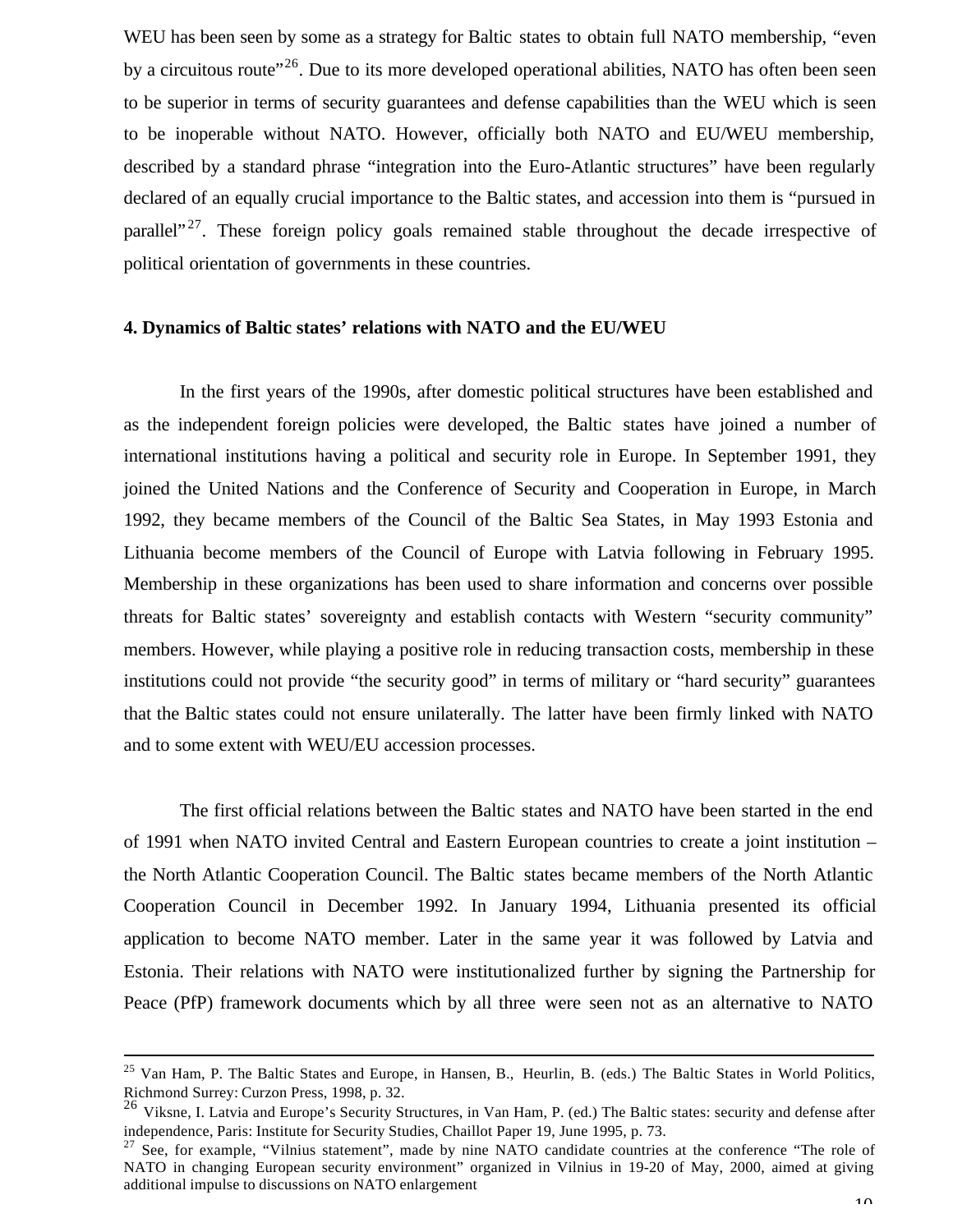membership but rather as an intermediate instrument of cooperation and preparation for accession. The common wish of the leaders of three countries to join NATO was confirmed in a joint communique in the middle of February 1994, after signing the PfP agreements. The statement of the Latvian Foreign Ministry spokesman presented later that "Latvia does not see any alternative to full-fledged membership in NATO" has been a shared policy of the three countries which has been continued until now<sup>28</sup>.

In 1996, the Baltic states have produced new proposals concerning practical steps to strengthen cooperation between them and NATO through expanded and intensified activities reaching beyond the PfP program. They have also suggested that NATO should explicitly differentiate between those PfP countries which expressed their wish to join NATO (Albania, Bulgaria, Czech Republic, Estonia, Hungary, Latvia, Lithuania, Poland, Romania, Slovakia, Slovenia) and those that did not aspire to become NATO members (such as Russia and Ukraine). One of the suggestions was to give the Baltic states the status of the "future candidates" or "future members", as it was becoming clear that none of the Baltic countries would be among the first group to be invited to join NATO. This concept suggested by Lithuanian leaders in the Autumn of 1996 together with the idea of "a waiting room" aimed at being assured of a commitment on behalf of NATO to keep the doors open to the Baltic countries.

From 1996, NATO started intensive individual dialogues with each applicant country by conducting consultations and sharing information on progress in meeting the NATO military compatibility requirements, development of armed forces, relations with neighboring countries, etc. Trying to demonstrate that they are not only "security consumers" or potential "free-riders", but would be able to contribute to implementing NATO functions, Baltic states' forces participated as a part of the Nordic Brigade in the Bosnia Implementation Force (IFOR). They have been also participating actively in the PfP military exercises such as Baltic Challenge, PfP Planning an Review Process, meetings of the Senior NATO committees and groups.

In May 1997, the Baltic states became members of the newly created Euro-Atlantic Partnership Council which replaced the North Atlantic Cooperation Council. During the NATO Madrid Summit in July 1997, the Alliance together with inviting three Central and Eastern European countries – Czech Republic, Hungary and Poland – to join NATO, confirmed "the open door" policy meaning that in principle it remained open for other applicant countries. In Washington Summit in 1999, this policy was made more concrete by naming nine potential

 $28$  Cited in Haab, M. Potentials and vulnerabilities of the Baltic states, in Hansen, B., Heurlin, B. (eds.) The Baltic States in World Politics, Richmond Surrey: Curzon Press, 1998, p. 11.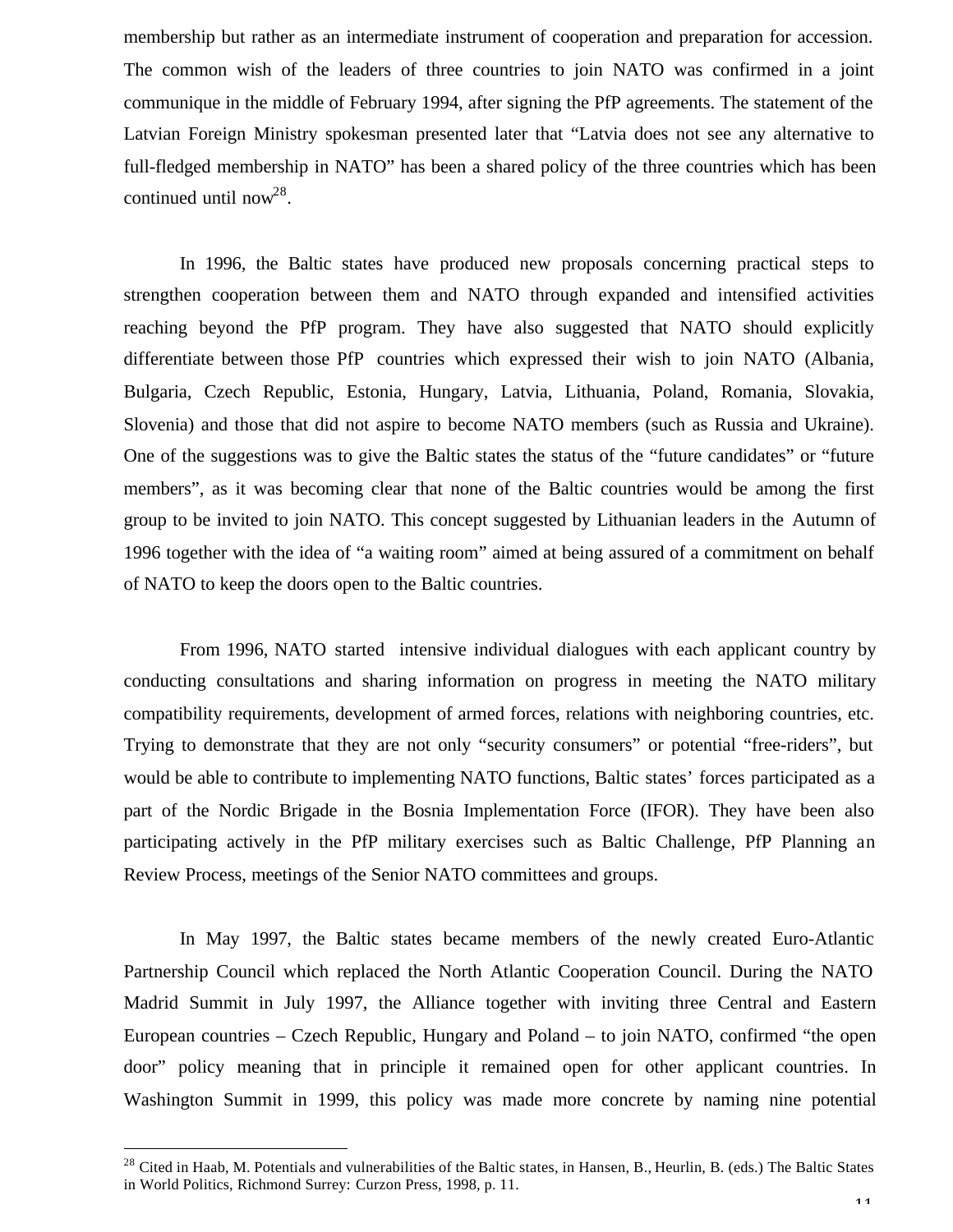candidates including the Baltic states. The Summit also confirmed the Membership Action Plan which was suggested to each applicant country. Throughout 1999-2000, meetings in the framework of the individual Membership Action Plans monitoring progress towards NATO membership have been taking place. The Baltic countries established institutions coordinating integration into NATO and started preparing national NATO integration programs. Lithuania was the first one to submit its National NATO Integration Program to the Alliance in September 1999.

The Baltic states' officials welcomed the Washington Summit decision and the commitment of NATO leaders to review the issue of the enlargement in 2002, although for some time there have been tensions among the three regarding the issue of differential accession. As the Lithaunain President V. Adamkus stated in reaction to the decisions of the Washington Summit, the summit results were "very positive with powerful moves forward". He also declared that "until now, everybody had talked about open door policy but it is already clear that a decision will be made before 2002 which nations to invite to the next enlargement stage. … Now we are listed in the triplets of front-runners along with Slovenia and Romania, and we must be in this position in three years as well"<sup>29</sup>. This was an expression of policy that Lithuania has been promoting the idea of inviting at least one Baltic country to join NATO, and this policy has been especially promoted after Estonia started EU membership negotiations. For some time Lithuania was raising the idea of inviting in 2002 at least one Baltic country to join NATO in the next wave of enlargement meaning that it could be Lithuania as "the most well prepared and active PfP program member of the three countries"<sup>30</sup>. This suggestion was accepted with some reserve in the other two Baltic states, especially in Latvia. The expectations of Lithuanian policy makers that the "two Southern states and one Northern country" would be invited to start membership negotiations in 1999 have been strengthening by such proposal expressed by the former adviser to the US secretary of state Z. Brzezinski<sup>31</sup>.

Recently the policy was slightly modified and the priority was given to the "big bang approach" of suggesting NATO to invite in 2002 all nine candidates to start negotiations which than could proceed on individual basis. In May 2000, the "Vilnius statement" issued by nine NATO candidate countries in the conference organized by Lithuanian and Slovenian institutions stated that "we anticipate that the Alliance will invite new members in the year 2002. The best outcome would be to invite all candidate countries, but if that is not the case then the enlargement must proceed by

 $^{29}$  Bridges, NATO Update, Issue 4/1999, p. 8.

<sup>30</sup> Zalimas, D. Lietuvos integracija i NATO: pagrindines kryptys ir priemones, in Lopata, R., Vitkus, G. (eds.) NATO. Vakar, siandien, rytoj, Vilnius: Eugrimas, 1999, p. 152.

<sup>&</sup>lt;sup>31</sup> The Baltic Times, NATO's door open, but no invitations yet, July 2-8, 1998, p. 2.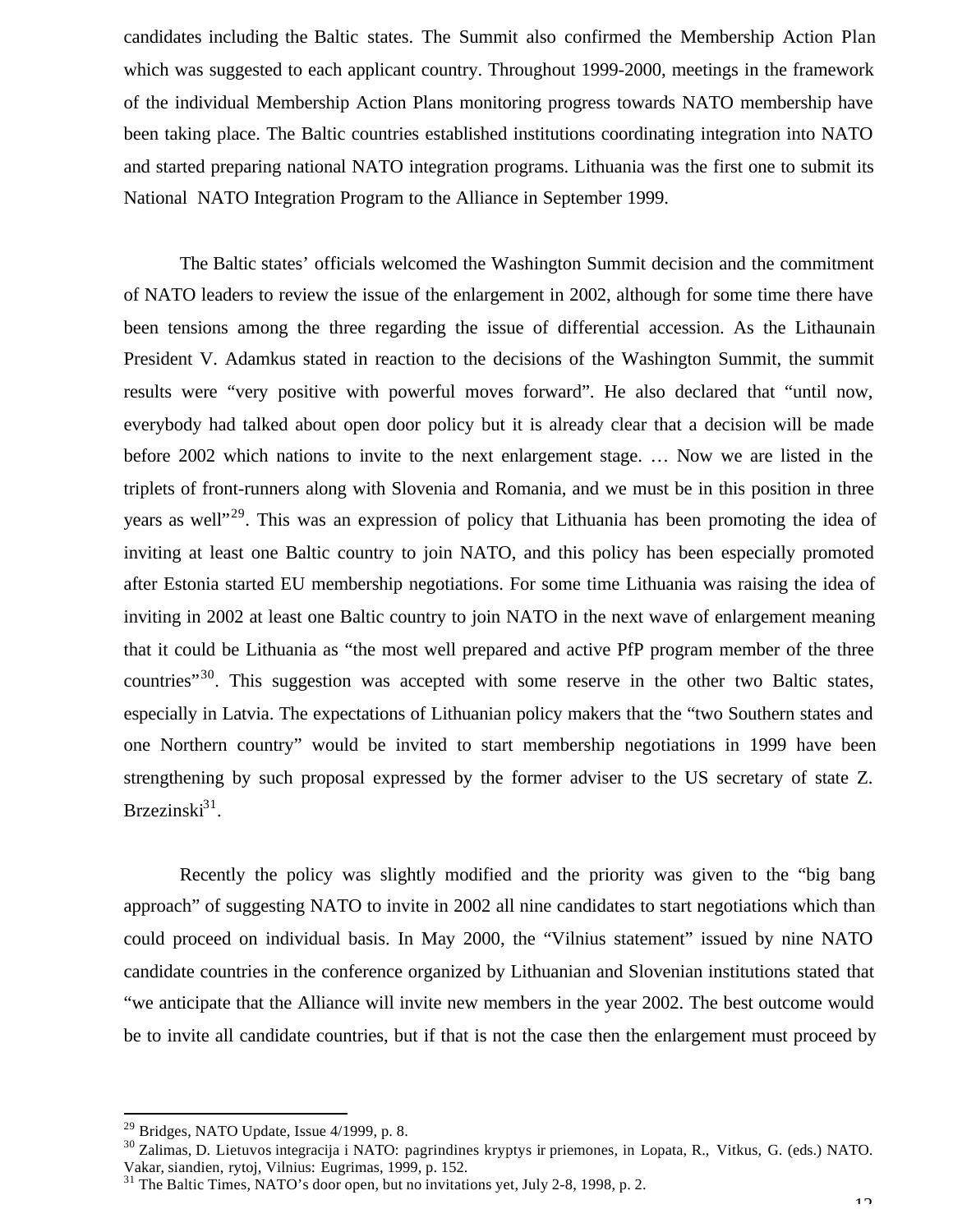inviting Lithuania and other best prepared candidates both from the North and South $32^2$ . The Baltic states' motivation for this initiative seems to be linked to their wish to be grouped together with Central European NATO candidate countries thereby leaving behind the category of the "former Soviet Union states" still used by Russian leaders in their statements against NATO enlargement.

Importantly, institutionalization of relations with NATO acted as a driving force behind the trilateral cooperation of the Baltic States in military affairs. Implementation of PfP tasks necessitated common Baltic military activities such as joint air surveillance and monitoring system (Baltnet), a common mine-sweeper squadron and naval cooperation program (Baltron) and the Baltic peacekeeping Battalion (Baltbat). In 1999, Baltic defense college (Baltdefcol) was established in Estonia where among other subject NATO rules and principles are taught by Western lectures. These policies were particularly strongly supported by Great Britain and Scandinavian countries. In 1999, trilateral consultations between the Baltic states on the Membership Action Plans were held. The prospect of NATO membership has played a similar role in encouraging the trilateral Baltic cooperation in the military field as the prospect of EU membership and its support played for economic cooperation and liberalization of trade among the three<sup>33</sup>.

Baltic states' motivations for joining the EU represent a mixture of ideological, historical, security and economic reasons. The officials of the three countries have repeatedly declared the importance of the "security aspects", "promotion of economy, growth and development", "social welfare" and "participation in common European matters"<sup>34</sup>. It was mentioned before that security and stability aspects of EU accession have been among the main reasons for joining the EU. As some officials of the EU members states have acknowledged, "closer cooperation [through the enlargement of the EU] will contribute to ensuring stability and security of Europe" and "the enlargement of the EU is extremely important for the security of the Baltic states"<sup>35</sup>. This analysis focuses on the perceptions of security aspects of EU/WEU membership of the Baltic states. Economic integration by way of removing the barriers to trade and adoption of internal market regulations, however, has so far been the main method of linking together the Baltic states and the EU and providing the basis for spill-over into the political and security fields.

 $32$  Information provided by the Lithuanian Ministry of Foreign Affairs, June 23, 2000.

<sup>&</sup>lt;sup>33</sup> On the analysis of EU impact on intra-Baltic economic cooperation see Vilpisauskas, R. Regional integration in Europe: analyzing intra-Baltic economic cooperation in the context of European integration, Florence: EUI, RSC Working paper, 1999, draft.

<sup>&</sup>lt;sup>34</sup> From the presentations of officials from the respective Ministries of Foreign Affairs in the conference "The Baltic Dimension of European Integration" in Riga, August 24-25, 1996.

<sup>&</sup>lt;sup>35</sup> From the presentation of Danish Minister of Foreign Affairs Mr. Niels Helveg Petersen in the conference "The Baltic Dimension of European Integration" in Riga, August 24-25, 1996, p. 93, 95.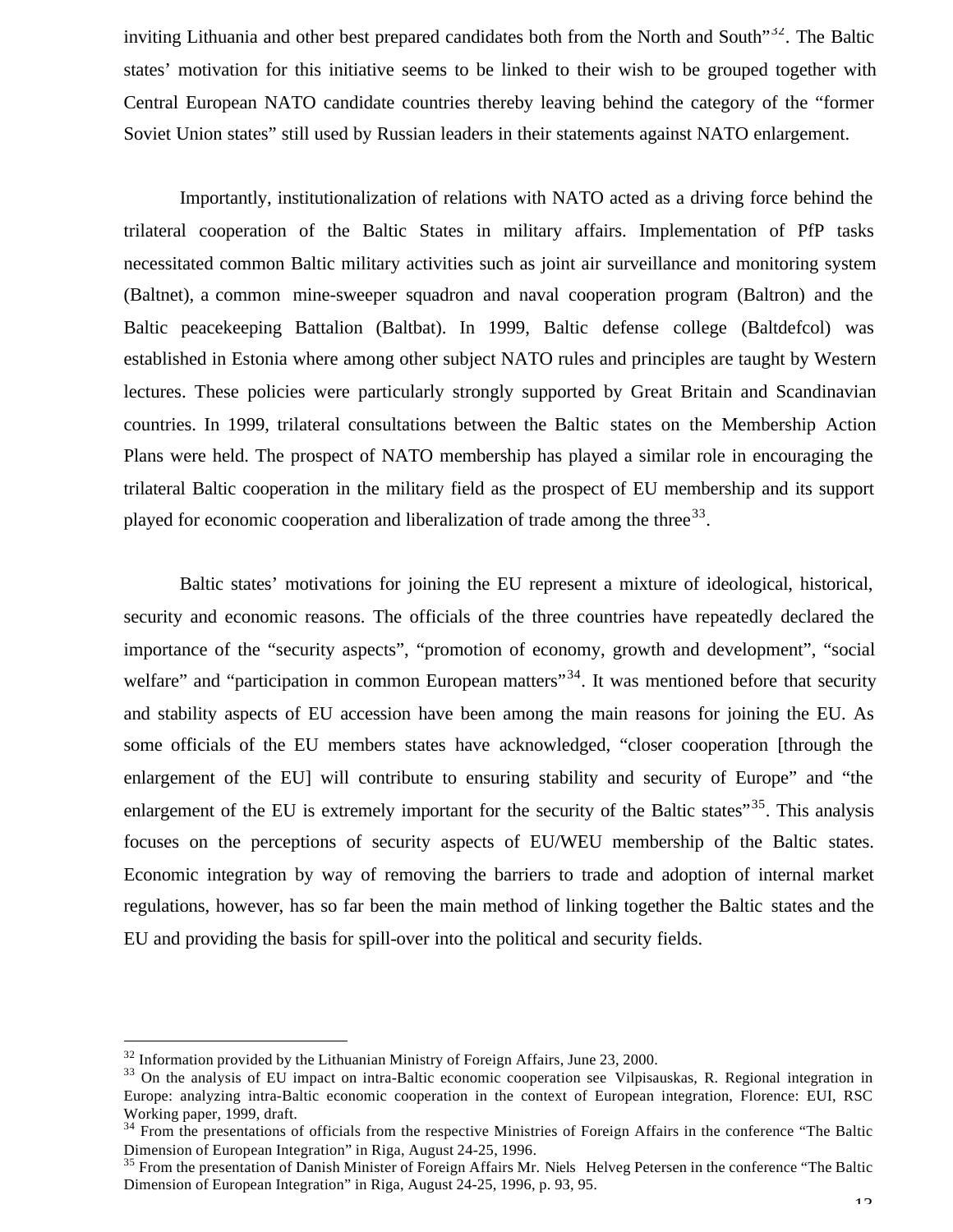The EU recognized the independence of the three Baltic States in August 27, 1991, and in April 1992 the ambassador of the EU to the Baltic States started his activities. In the meeting with the foreign ministers of the Baltic States at the beginning of September, EC representatives suggested including the three states into the Phare program, thereby differentiating them from the other former Soviet Union republics, as well as starting to prepare trade and cooperation agreements similar to those concluded with other Central and Eastern European countries (CEECs). The "first generation" trade and cooperation agreements were signed in May 1992 and came into force in the first months of 1993. They upgraded the trading status of the Baltic States in the general "pyramid of preferences" of the EU by extending Most Favorite Nation status and Generalized System of Preferences as well as abolishing specific import restrictions previously applied to the state-trading economies.

Already during the negotiations of the trade and cooperation agreements the representatives of the Baltic States raised the issue of association with the EU. Their aim was to conclude association agreements similar to the ones signed by the EU with the Visegrad countries, and thereby to be included in the group that, after a period of hesitation among the EU leaders, was recognized as a group of prospective EU members. This hope was expressed by the foreign ministers of the Baltic countries when the trade and cooperation agreements were signed in May 1992. The Estonian foreign minister, J. Manitski, called the accords "our first step back to Europe", which he hoped would lead to full EU membership within a few years<sup>36</sup>. The recognition that these agreements could lead to association was also included in the preambles of the agreements. The negotiations of the Europe agreements and eventual EU membership have soon moved to the top of the agendas of the Baltic governments. However, the attitude of EU policy makers was rather reserved. For some time various proposals about possible forms of economic and political links with the Baltic States were debated, illustrating uncertainty about whether they can be included into the category of potential members $^{37}$ .

The first indication of changing EU policy towards the Baltic States - not without the major efforts of the Danish government - was an invitation to participate in the conference organized in Copenhagen in April 13-14, 1993. The conference gathered representatives from the EU, EFTA and CEECs to discuss matters of European integration, and the final declaration acknowledged the aim of several participating countries (meaning the Baltic States) to become the members of the EU.

<sup>&</sup>lt;sup>36</sup> The Baltic Independent, May 15-21, 1992, "Baltics sign trade deals with EC", p. 4.

<sup>&</sup>lt;sup>37</sup> As it was observed about the EC/EU's response to the developments in the CEECs, the resulting policy constituted "a curious mix of tradition and innovation" (Wallace, H., Wallace, W. (eds.) Policy-Making in the European Union, Oxford: Oxford University Press, 1996, p. 355), and "more a conglomeration of discrete activities than the result of a well-developed coherent strategy" (Kramer, H. The EC's Responce to the 'New Eastern Europe', Journal of Common Market Studies, Vol. 31, No. 2, 1993, p. 221).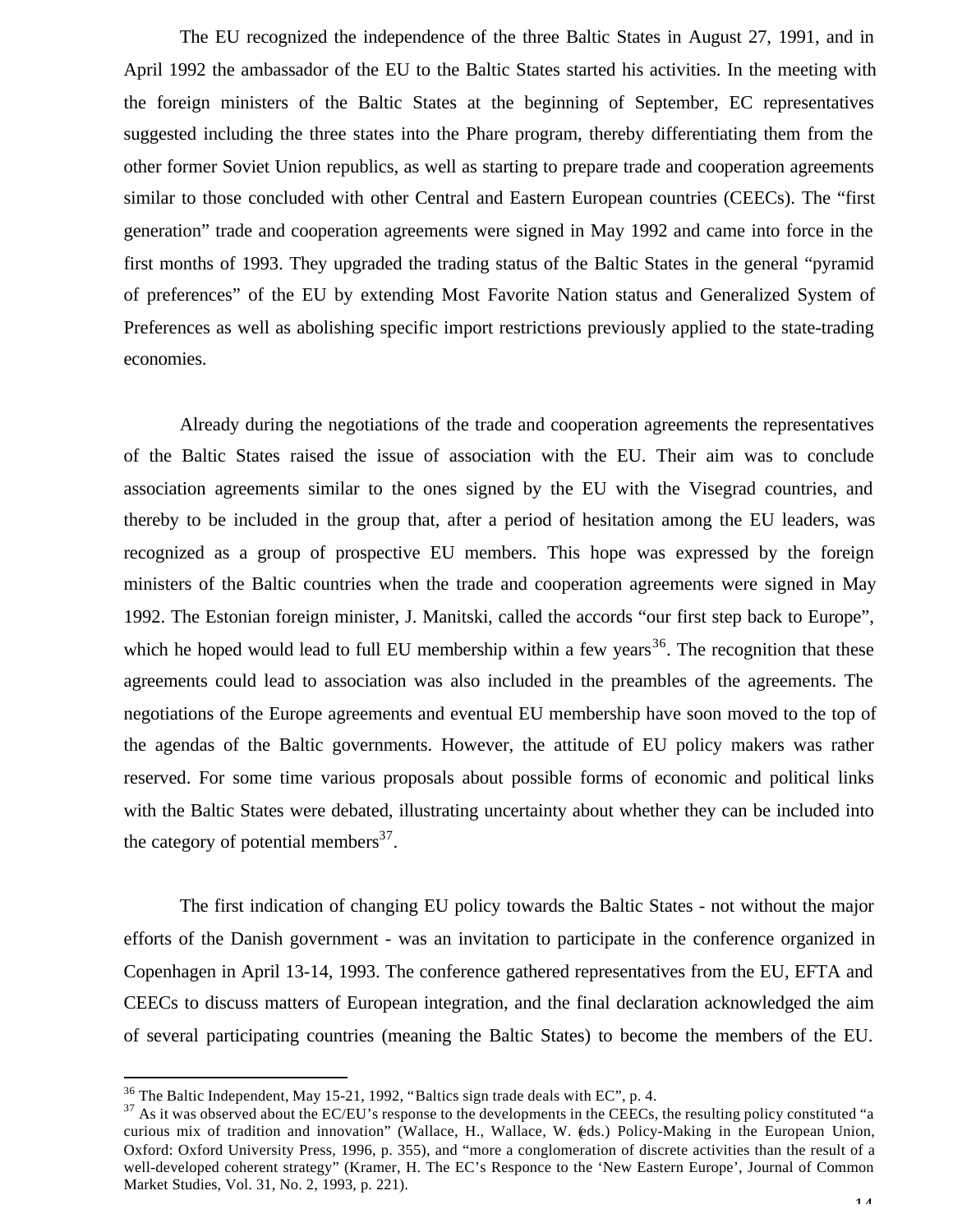Several days after the conference, the EU troika and Commissioner Van den Broek had a meeting with the Foreign ministers of the Baltic States during which issues of EU relations with the three and economic liberalization and cooperation within the Baltic region were discussed<sup>38</sup>. The Baltic States leaders have met at the beginning of June, before the EU summit in Copenhagen, and issued a joint document urging the EU to begin talks on association with the Baltic States<sup>39</sup>. Although the EU Summit in June 21-22 did not recommend starting association negotiations, the decision to ask the Commission to develop proposals on free trade agreements with the Baltic States marked a step towards integration of the three into the EU.

The preparation for talks on the Baltic States' free trade agreements with the EU took place in the second half of 1993. At the beginning of December, the Commission presented the Council its recommendations to negotiate free trade agreements with the three "taking into account specific features" of the Baltic countries. The latter qualification probably referred to the still unclear policy concerning the possible accession of these countries. The Commission also noted that the conclusion of the free trade agreements would ensure that existing agreements between the Baltic States and Nordic countries will be compatible with EU's acquis after the accession of the latter.

On February 7, 1994, the EU Council confirmed the Commission's mandate to negotiate free trade agreements with the Baltic countries. The Council and the Commission issued a declaration, which acknowledged the importance of further strengthening integration between the Baltic States and the EU and declared that the free trade agreements would constitute an important step to this end. The declaration also stated that "the Council will take all necessary steps with the aim of negotiating and concluding Europe agreements as soon as possible in recognition of the fact that Estonia, Latvia and Lithuania are to become members of the EU through the Europe Agreements<sup>"40</sup>. Thus, the EU explicitly acknowledged the aim of the Baltic States to become EU members.

The implications of these EU decisions soon became apparent in the security field. In June 1994, Baltic states have become WEU Associate partners, with the right to participate in the meetings of the WEU Permanent Council and other WEU working groups, although without providing any security guarantees. The prospect of concluding the Association (Europe) Agreements with the EU was the main criteria for selecting the candidates for Associate Partner status. This criteria for selection introducing differentiation among the prospective EU (and WEU)

 $38$  Bulletin of the EC, no. 4, 1993, p. 54.

<sup>&</sup>lt;sup>39</sup> Prikulis, J. The European Policies of the Baltic Countries, in Joenniemi, P., Prikulis, J. (eds.) The Foreign Policies of the Baltic countries: Basic Issues, Riga: Center of Baltic-Nordic History and Political Studies, 1994, p. 106.

 $40$  Bulletin of the EU, no. 1/2, 1994, p. 73.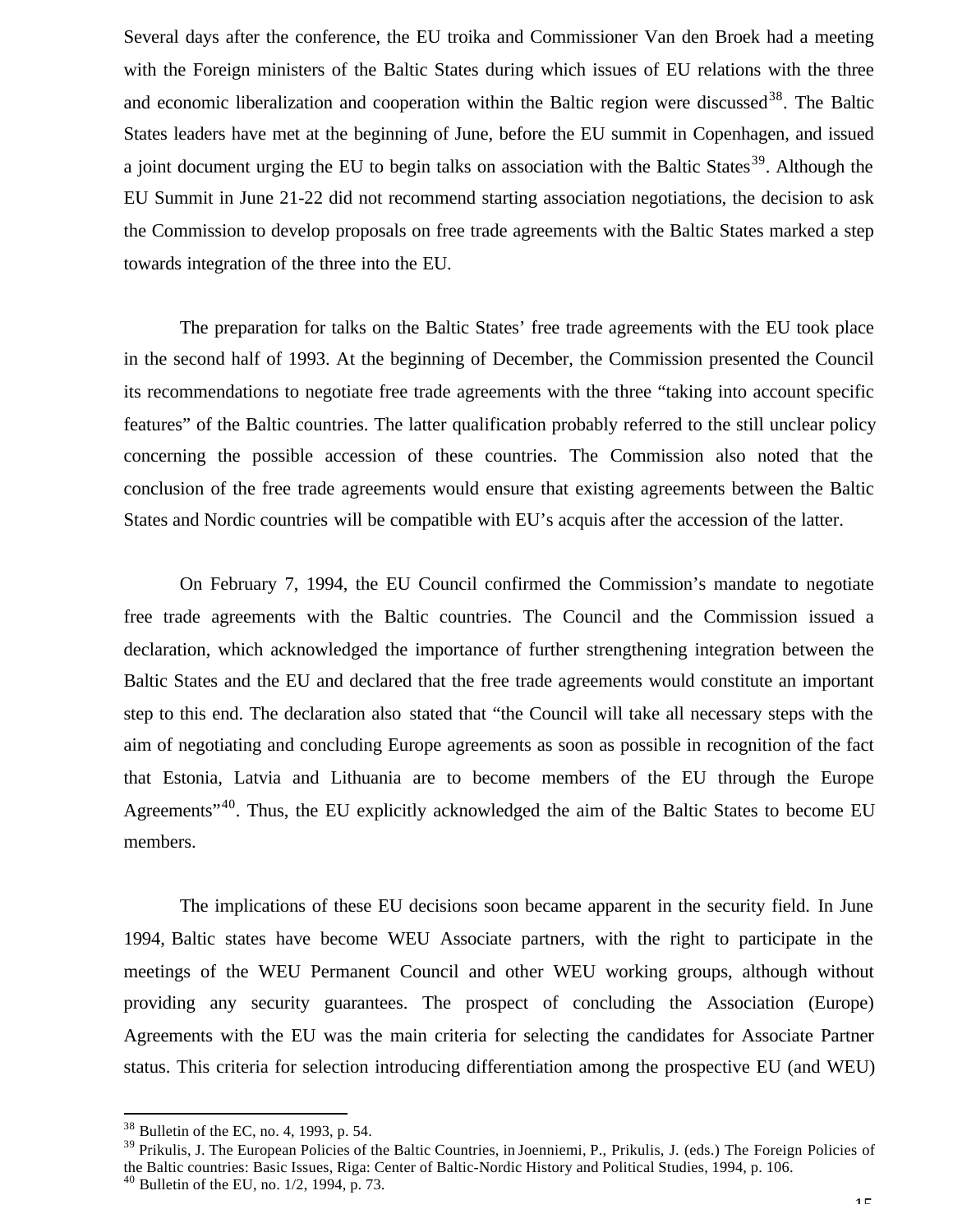members, including the Baltic states, and the other transition countries, has been welcomed by the officials of the three countries.

In parallel, the bilateral negotiations of the free trade agreements between the EU and the Baltic States took place. The three agreements were signed in July 18, 1994, and came into force in January 1995. The agreements supplied by the EU and modeled on interim agreements concluded before with other CEECs have resulted in different provisions concerning the speed and scope of liberalization. For some time, the Baltic States have been actively involved in relations with the EU, which has declared the Baltic region a "major focus" of its external policy<sup>41</sup>. The EU decided to start negotiating the Europe Agreements with the three even before the free trade agreements came into force. In August 1994, negotiations were opened simultaneously with the three countries. Although they were conducted bilaterally, the agreements were all signed on June 12, 1995. They have incorporated the free trade agreements, and added new dimensions to the Baltic States' relations with the EU including political dialogue and economic cooperation in a number of areas, and approximation of laws to the EU's acquis.

The Europe Agreements have marked a new stage of Baltic States' integration into the EU and upgraded their status to that of other associated countries<sup>42</sup>. The agreements came into force only in February 1998, after the Baltic States' parliaments, EU member states' parliaments, and the European Parliament ratified them. However, already before their conclusion, the EU has decided that after the Europe agreements are signed, these countries could be included in the pre-accession strategy<sup>43</sup>. The Baltic States were invited to the Cannes summit in June 1995, where the EU confirmed that the Baltic States can be included into the strategy to prepare for accession defined in Essen<sup>44</sup>. The pre-accession strategy included such instruments of integration as Europe Agreements, Phare, the structured relationship between the CEECs and the EU, and the White paper on integration into the internal market (see Table 1). In other words, the Baltic States were provided with the opportunity to further integrate their markets into the EU, participate in the Council meetings together with other CEECs and coordinate their foreign policy with the foreign policy of the EU, and to focus on adopting EU's legal rules governing the internal market. During the months of October-December of 1995, the Baltic states have presented their applications to become EU members.

<sup>&</sup>lt;sup>41</sup> EU Commissioner Brittan quoted in The Baltic Independent, May 27 - June 2, 1994, "Summit pledges European ties", p. 2.

 $42$  Lithuania's Prime minister Slezevicius has been quoted as saying that "Europe agreement, no doubt, is the most significant Lithuanian international agreement this century" (The Baltic Independent, June 16-22, 1995, "Baltic states re-enter Europe", p. 1).

 $43$  See the Conclusions of the Essen summit (Bulletin of the EU, no. 12, 1994).

<sup>44</sup> See the Conclusions of the Cannes summit (Bulletin of the EU, no. 6, 1995).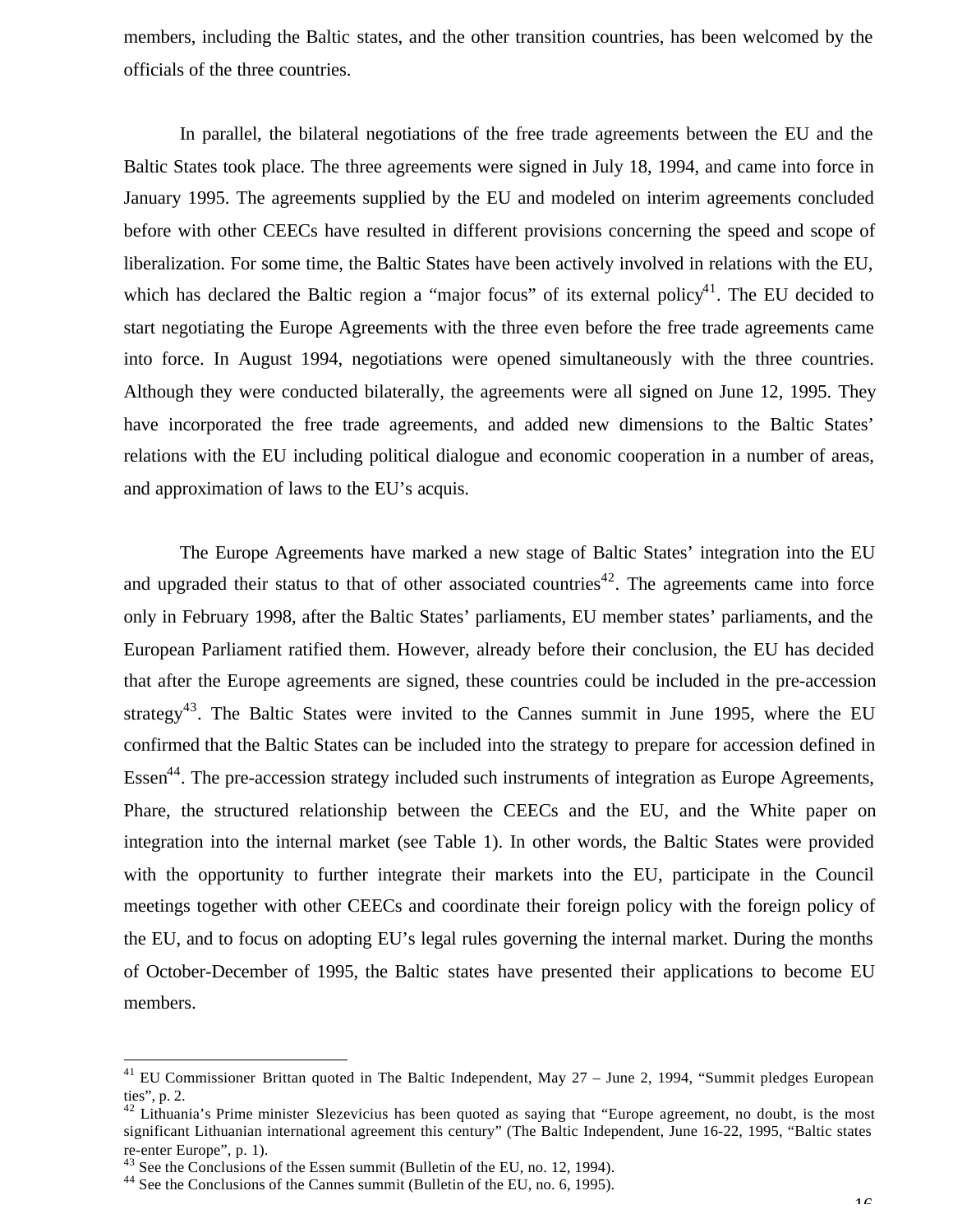**Table 1**. Instruments of Baltic States' integration into the European Union

| Instrument               | Main features                                                                   |
|--------------------------|---------------------------------------------------------------------------------|
| Pre-accession            | Recommendations provided by the EU to the candidate countries focusing          |
| strategy                 | on adoption and implementation of EU internal market acquis, supplemented       |
|                          | with EU technical and financial assistance. It consists of the following three  |
|                          | elements.                                                                       |
| $(1)$ Europe             | Integration in the field of trade in industrial goods, "shallow integration" in |
| agreements               | the other areas of internal market; political dialogue; adoption of some EU     |
|                          | rules (competition policy, etc.)                                                |
| (2) Phare program        | EU technical and financial assistance for transition and pre-accession          |
|                          | measures in the applicant countries                                             |
| (3) White paper on       | Prepared by the European Commission, it identifies the key measures in each     |
| preparation of the       | sector of the Internal Market and suggests a sequence in which the              |
| associated CEECs         | approximation of legislation with EU acquis should be undertaken;               |
| for integration into     | approximation measures are identified in 23 areas of internal market; the       |
| the Internal Market      | prioritisation of legal approximation and implementation is left to the         |
| of the Union             | applicant countries                                                             |
| Accession                | Provided by the EU, they define country specific accession needs in order to    |
| partnerships             | support the applicant country in its preparation for the membership;            |
|                          | measures are based on the needs identified in the Opinions and aim to meet      |
|                          | accession (Copenhagen) criteria; they also provide financial assistance         |
|                          | needed for further implementation of priority measures                          |
| <b>National Programs</b> | Prepared by the applicant countries, they define actions needed to reach        |
| for the Adoption of      | objectives set out in the Accession partnerships; structurally they are based   |
| the Acquis               | on the Opinions and Progress Reports                                            |
| Screening                | Analytical examination of the acquis in order to evaluate the perspectives of   |
|                          | transposing it in the applicants countries and to determine the main issues for |
|                          | membership negotiations; during these meetings EU experts present relevant      |
|                          | EU acquis, while the representatives of the applicant country present the       |
|                          | information of the state of acquis adoption and its plans                       |
| Twinning                 | Aims at reinforcing institutional and administrative capacity. Consists of      |
|                          | technical assistance, training programs, exchange of experts, participation of  |
|                          | applicant countries' officials in the EU programs                               |
| Accession                | Aim at agreement between the EU and a candidate country on terms of             |
| negotiations             | accession; accession negotiations are limited to the agreement on transition    |
|                          | periods for the implementation of selected EU legal acts; accession             |
|                          | negotiations are conducted on chapter basis; the chapters (there are 31 of      |
|                          | them) are "opened" by the European Commission; when the agreement on            |
|                          | all chapters is reached, the Accession Treaty is signed which has to be         |
|                          | ratified by the parliaments of the members states and a candidate country as    |
|                          | well as the European Parliament                                                 |

Source: compiled by author

Another important change in relations between the Baltic states and the EU appeared with the announcement of the Commission's Opinions on the applicant countries in July 1997. The proposal to start accession negotiations with some countries, and not the others has created new groups of "ins" and "pre-ins", to use the terminology of the Commission, and resulted in the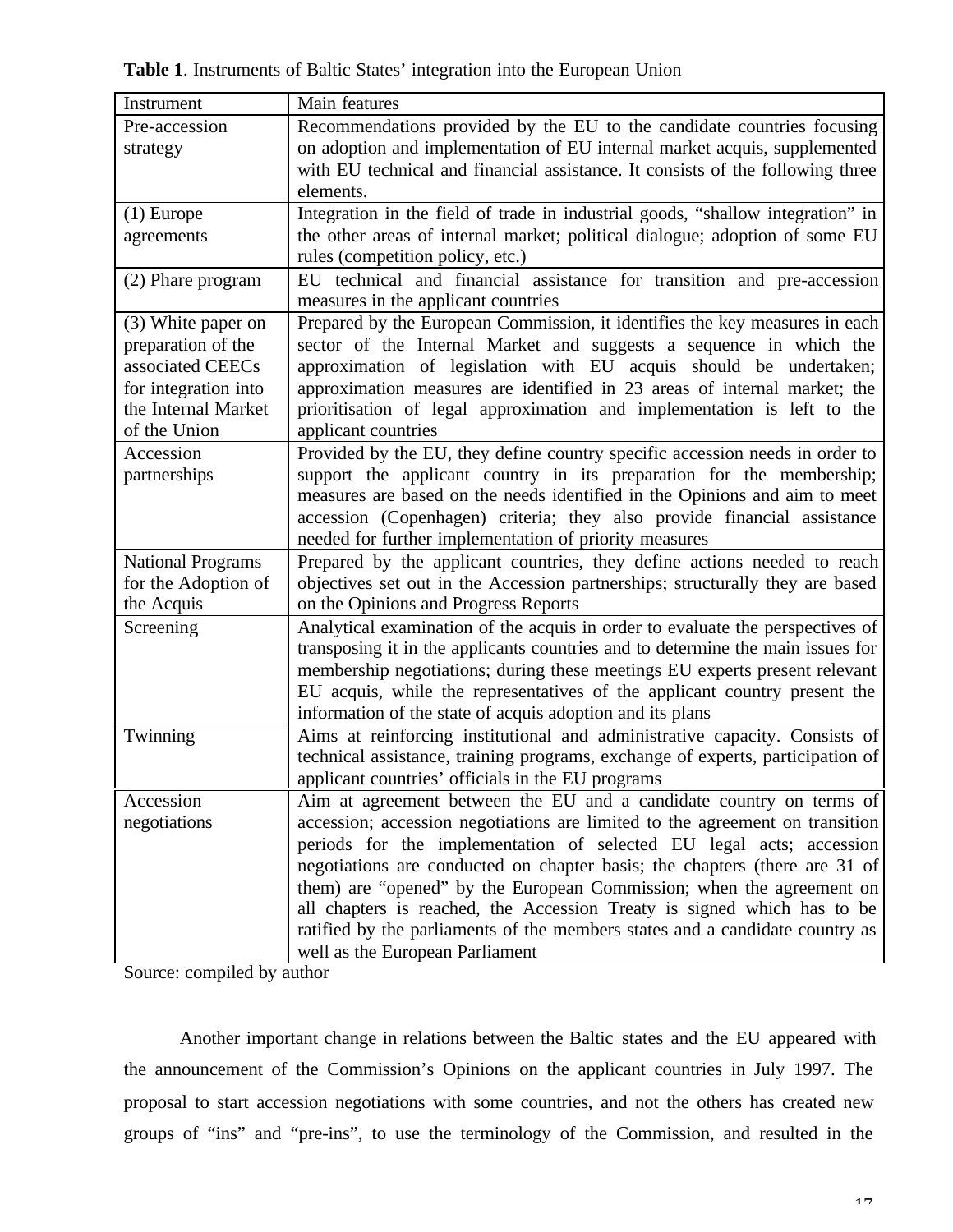differentiation of the Baltic States. This change of EU policy has caused a change in intra-Baltic relations, although the EU continued emphasizing the importance of sub-regional cooperation.

In December 1997, the Luxembourg Council confirmed the proposals of the European Commission to invite five CEECs with Estonia among them to start EU membership negotiations. At the same time, it decided to reinforce the preparation of other applicant countries for EU accession by introducing new instruments of cooperation such as screening and accession partnerships. Therefore, even before the start of negotiations with Latvia and Lithuania, relations and exchange of information between them and the EU were becoming more frequent. Membership negotiations with the "first group" of CEECs were started in Spring 1998

In October 1999, the European Commission recommended to start membership negotiations with the "second group" CEECs, including Latvia and Lithuania. The proposal was confirmed by the Helsinki Summit in December 1999, and in February 2000 membership negotiations were started. Currently all three Baltic states are negotiating accession terms with the EU and continue to be involved in a number of cooperation mechanisms (Table 1). Implementation of numerous cooperative instruments on the political and administrative level has been taking place in parallel with economic integration. The EU has become the main trading partner of the Baltic states and the main source of the foreign direct investment in these countries. Informal integration taking place in parallel with policy coordination between the EU and each of the Baltic states has contributed to adjustment of expectations, increasing awareness of mutual interests and fostering habits of cooperation.

As the review of the official relations between the Baltic states and NATO and the EU/WEU illustrates, the status of the Baltic countries has radically changed during the last decade. From being completely isolated from the Euro-Atlantic institutions, constituting the basis for cooperation between their member states, the Baltic countries have gradually become part to the increasingly deeper forms of institutional arrangements. The Baltic states now figure in the list of the potential NATO member states and are well advanced in the EU accession negotiations. The prospect of NATO membership accompanied with regular contacts between NATO and the Baltic states as well as EU membership negotiations themselves create conditions for the Baltic countries becoming part of the Euro-Atlantic "security community". Linkages between these parallel processes and "security goods" to be provided by membership in NATO and the EU/WEU are the subject of the next section.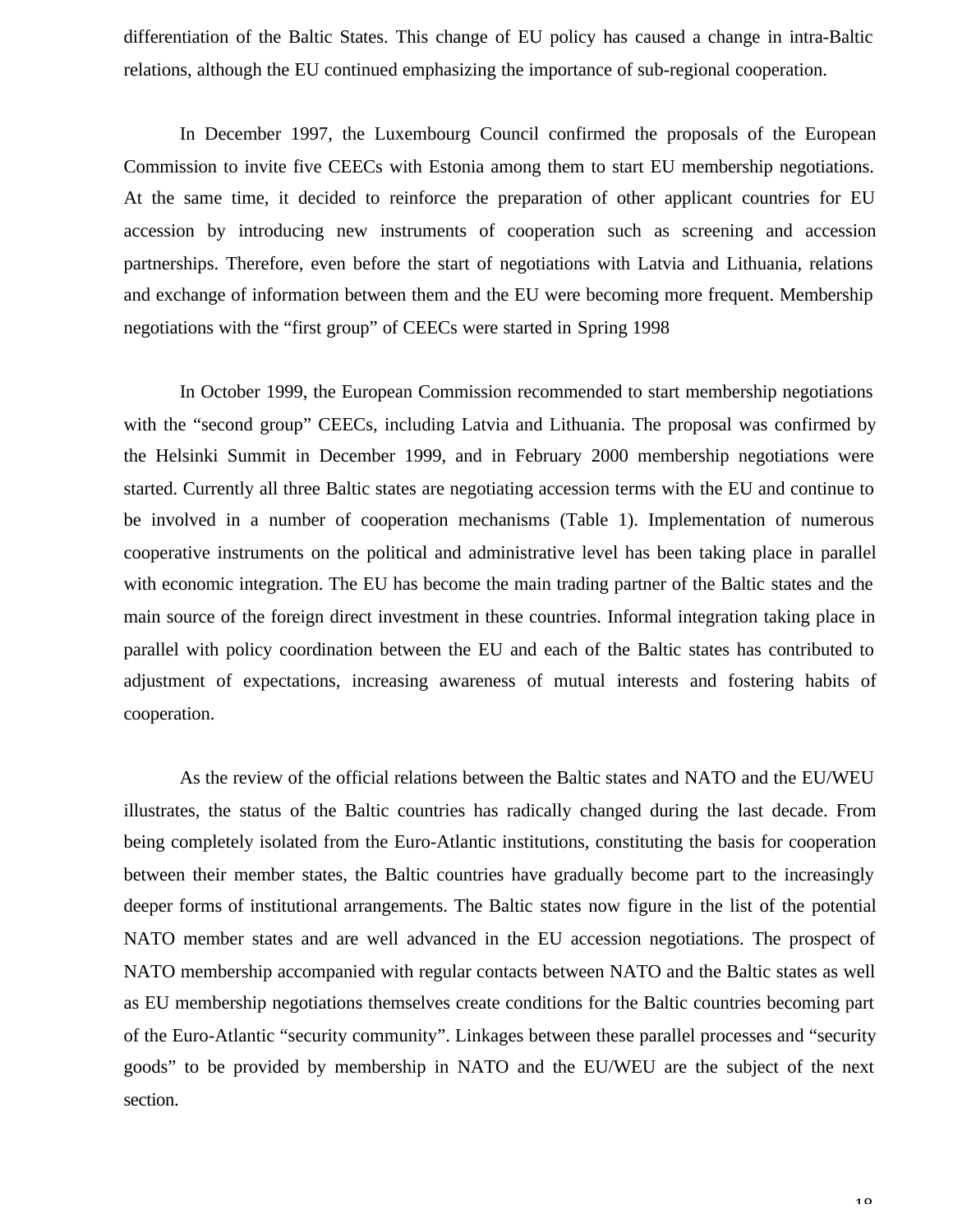#### **5. Linkages between Baltic states' accession into NATO and the EU/WEU**

It has been noted by some analysts that "an initial and cursory examination of the course of the two [NATO and EU] enlargement processes to date suggests that each has proceeded entirely according to its own dynamics and has had no concrete impact on the other<sup>345</sup>. The absence of linkages in enlarging seemed to be a declared policy of both NATO and the EU. As the "Study on NATO enlargement" has stated "the enlargement of the two organizations will proceed autonomously according to their respective dynamics and processes<sup>"46</sup>. The main document of European Commission defining the strategic developments and implications of the coming enlargement "Agenda 2000" has briefly addressed this issue. It stated that "the enlargement of the European Union must therefore aim to make an additional stabilizing impact complementary to that made by the enlargement of NATO $^{47}$ .

The lack of coordination among NATO and EU/WEU enlargement processes has drawn increasingly more attention and critique from the external observers. As some maintained, "there may be a meta-value of enlargement in Europe, but it has not been pursued in a coordinated fashion<sup>"48</sup>. However, with NATO enlargement in 1999 and potential future accession of other candidate countries, with EU membership negotiations taking place and with the development of Common European Security and Defense Policy and merger of the WEU with the EU taking place the linkages between these processes are becoming more obvious. Even in the middle of 1990s implicit connections in terms of participating actors and interests could have been distinguished. Currently, with Euro-Atlantic institutions adjusting to changes in international system and in particular to accession(s) of new members, the inter-linkages are explicit and call for more analysis<sup>49</sup>.

In the context of this paper, it is not the linkages between NATO and the EU/WEU enlargements themselves that are focus of analysis. The issue is limited to the accession of the Baltic states into these Euro-Atlantic institutions, and the functional and strategic aspects linking these parallel processes. The question of linkages can be formulated as follows: (1) the issue of

<sup>45</sup> Smith, M. A. (ed.) The NATO factor: a spanner in the works of EU and WEU enlargement?, in Henderson , K. Back to Europe: Central and Eastern Europe and the European Union, London: UCL Press, 1999, p. 53.

<sup>46</sup> NATO, The Study on NATO Enlargement, 1995, http://www.nato.int.

<sup>&</sup>lt;sup>47</sup> The European Commission, Agenda 2000 for a stronger and wider Union, Brussels, Bulletin of the EU, Supplement 5/97, 1997, p. 34.

<sup>&</sup>lt;sup>48</sup> Croft, S., Redmond, J., Wyn Rees, G., Webber, M. The enlargement of Europe, Manchester; Manchester University Press, 1999, p. 2.

<sup>&</sup>lt;sup>49</sup> For example, elaborating the theme started by several previous European Summits, the Presidency Conclusions of Santa Maria da Feira European Council in 19-20 June, 2000, devote considerable attention to the subject of "military issues and modalities for developing EU-NATO relations" and contributions "from partner third states". See the home page of the EU – http://europa.eu.int.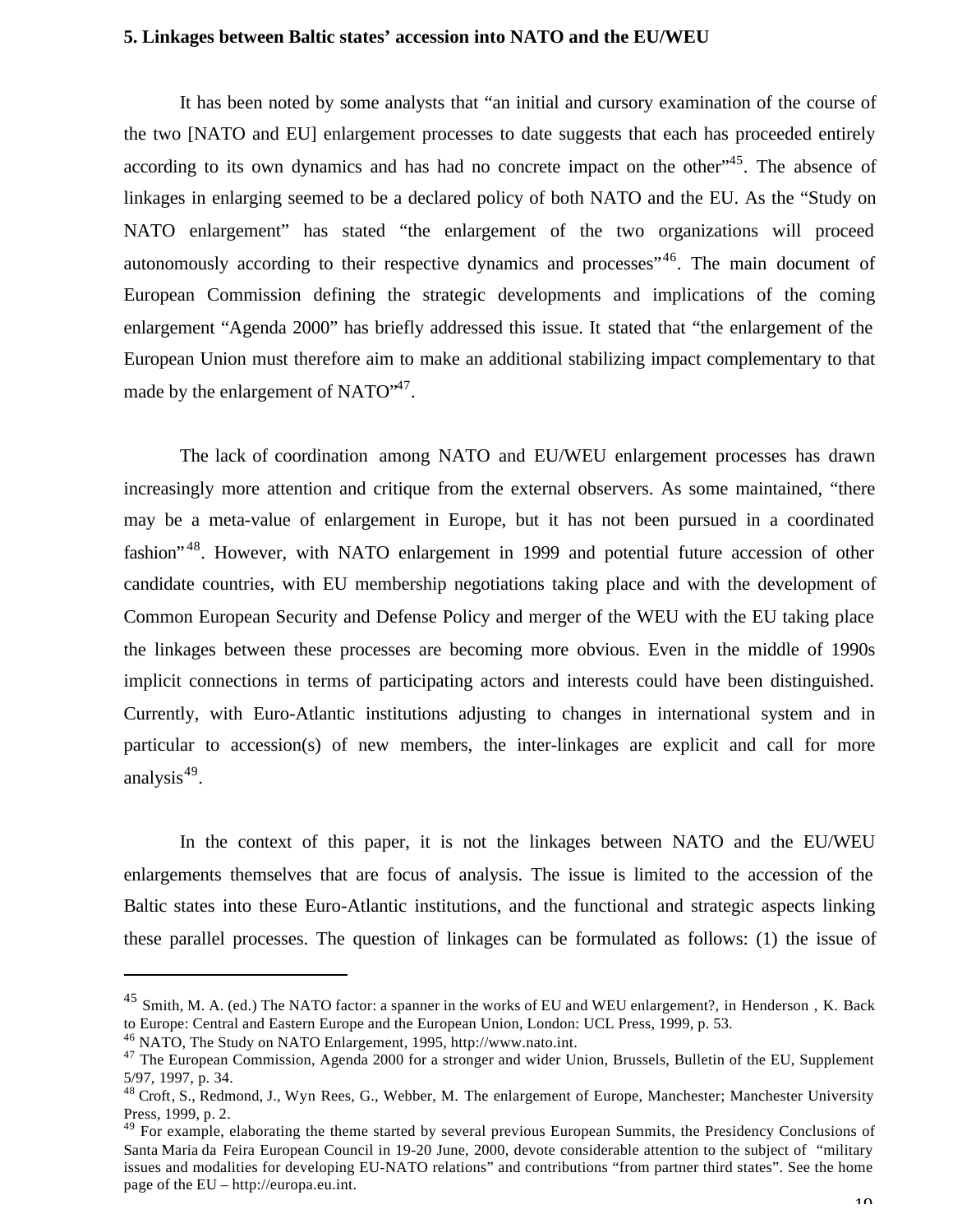functions of these institutions or motivations for joining them (membership rights and benefits), (2) the issue of membership criteria (membership obligations) and (3) the issue of accession processes (strategic interaction of the main actors). These issues are discussed below.

#### *Membership benefits*

Motivations for joining NATO and the EU/WEU expressed by the officials of the Baltic states have been discussed above. They are elaborated here in a more systematic and comparative manner.

Since it was created in 1949, the main aim of NATO has been to provide stability and security for its member states in the Euro-Atlantic area, to contribute to the development of peaceful international relations and eliminate potential conflicts by way of policy coordination. The main functional principle of NATO, particularly attracting to the candidate countries, including the Baltic states, is the provision on "collective defense" enshrined in the Article 5 of The North Atlantic Treaty. It states that: "The Parties agree that an armed attack against one or more of them in Europe or North America shall be considered an attack against them all and consequently the agree that, if such an armed attack occurs, each of them, in exercise of the right of individual or collective selfdefense recognized by Article 51 of the Charter of the United Nations, will assist the Party or Parties so attacked by taking forthwith, individually and in concert with the other Parties, such action as it deems necessary, including the use of armed force, to restore and maintain the security of the North Atlantic area<sup>"50</sup>.

The provision on "collective security" is an expression of the principle of multilateralism or "diffuse reciprocity" which specifies "appropriate conduct for a class of actions, without regard to the particularistic interests of the parties or the strategic exigencies that may exist in any specific occurrence"<sup>51</sup>. This means that the benefits of collective defense for NATO members are to be provided irregardless of specific threat and context, which is both a very demanding and very assuring form of cooperation. In other words security is a nonexcludable good. Paradoxically, during the Cold War two factors indicated that NATO adhered to the opposite norms: obvious dominance of the US inside NATO in terms of decision making power and responsibility as well as direct connection of the main aim of NATO with preventing Soviet aggression implied that its functioning was not based on principles of multilateralism. The situation has been changing,

 $50$  The North Atlantic Treaty, the home page of NATO, http://www.nato.int.

<sup>51</sup> Ruggie, J. G. (ed.) Multilateralism Matters. The Theory and Praxis of an Institutional Form, New York: Columbia University Press, 1993, p. 11. The parallel in the field of economic relations could be found in the principle of the Most Favorite Nation treatment applied by the World Trade Organization members.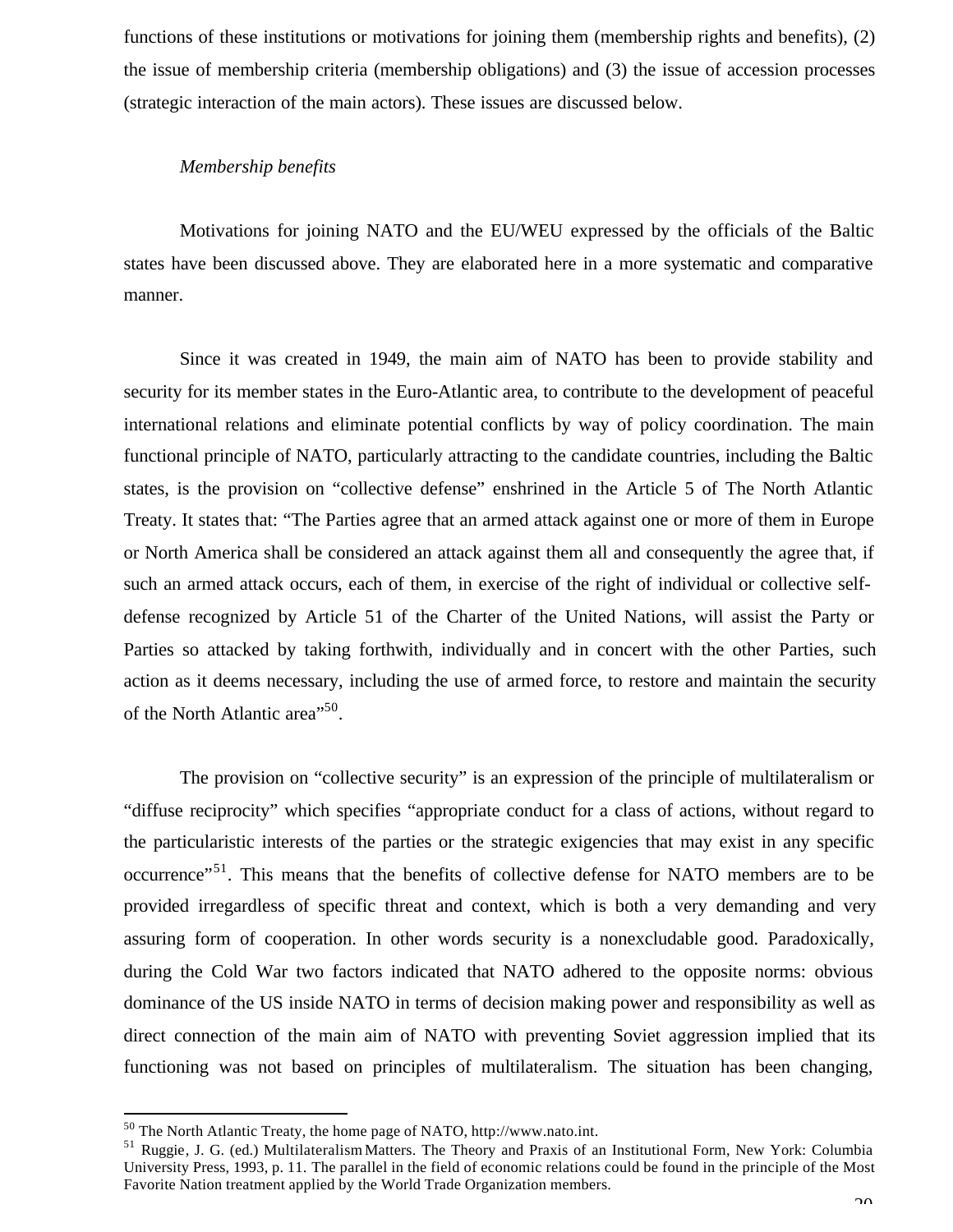however, with strengthening of the role of the European NATO member states and dissolution of the bilateral world system and multiplication of potential threats.

The Article 5 provision also makes NATO an attractive institution providing its members with "hard security" benefits. The explicit reference to "an armed attack" and principle of collective defense is often cited as a feature distinguishing "security good" provided by NATO membership from security provided by the EU membership. The other important distinguishing feature is practical or the issue of capabilities. The military capabilities and operability of NATO, especially the US, forces distinguish it not only from the EU but also from "the paper tiger" - WEU which formally provides equal formal security guarantees to its members. This situation, however, is gradually changing. NATO leaders are acknowledging that security is "a broad concept embracing political and economic, as well as defense, components" $52$ . The EU is gradually moving towards more active role in defense matters, conflict prevention and crisis management responsibilities. These tendencies indicate a possible overlap of functions of the two institutions or at least a more dense web of institutionalized cooperation patterns.

As it was mentioned, the WEU created in 1948 provided similar collective security guarantees. The article V of the Modified Brussels Treaty states that "if any of the High Contracting Parties should be the object of an armed attack in Europe, the other High Contracting Parties will, in accordance with the provisions of Article 51 of the Charter of the United Nations, afford the Party so attacked all the military and other aid and assistance in their power<sup>"53</sup>. Importantly, one of the modifications of the original WEU Treaty included the Article IV on its relations with NATO which was absent when the Brussels Treaty was signed. The Article IV states that "in the execution of the Treaty, the High Contracting Parties and any Organs established by Them under the Treaty shall work in close cooperation with the North Atlantic Treaty Organization. Recognizing the undesirability of duplicating the military staffs of NATO, the Council and its Agency will rely on the appropriate military authorities of NATO for information and advice on military matters"<sup>54</sup>.

Despite these security guarantees the WEU have been notably less important for managing the European security than NATO and accession into the latter is perceived to be significantly more important by the Baltic states' leaders for the reasons indicated above. The WEU has been transforming since the end of the Cold War. The Maastricht Treaty signed in 1991 marked an important step in reforming the WEU and linking it closer with the EU by inviting EU member states to join the WEU. At the same, other European members of NATO were invited to become

<sup>52</sup> NATO, The Study on NATO Enlargement, 1995, http://www.nato.int.

<sup>53</sup> Modified Brussels Treaty, 23 October 1954, the home page of the WEU – http://www.weu.int.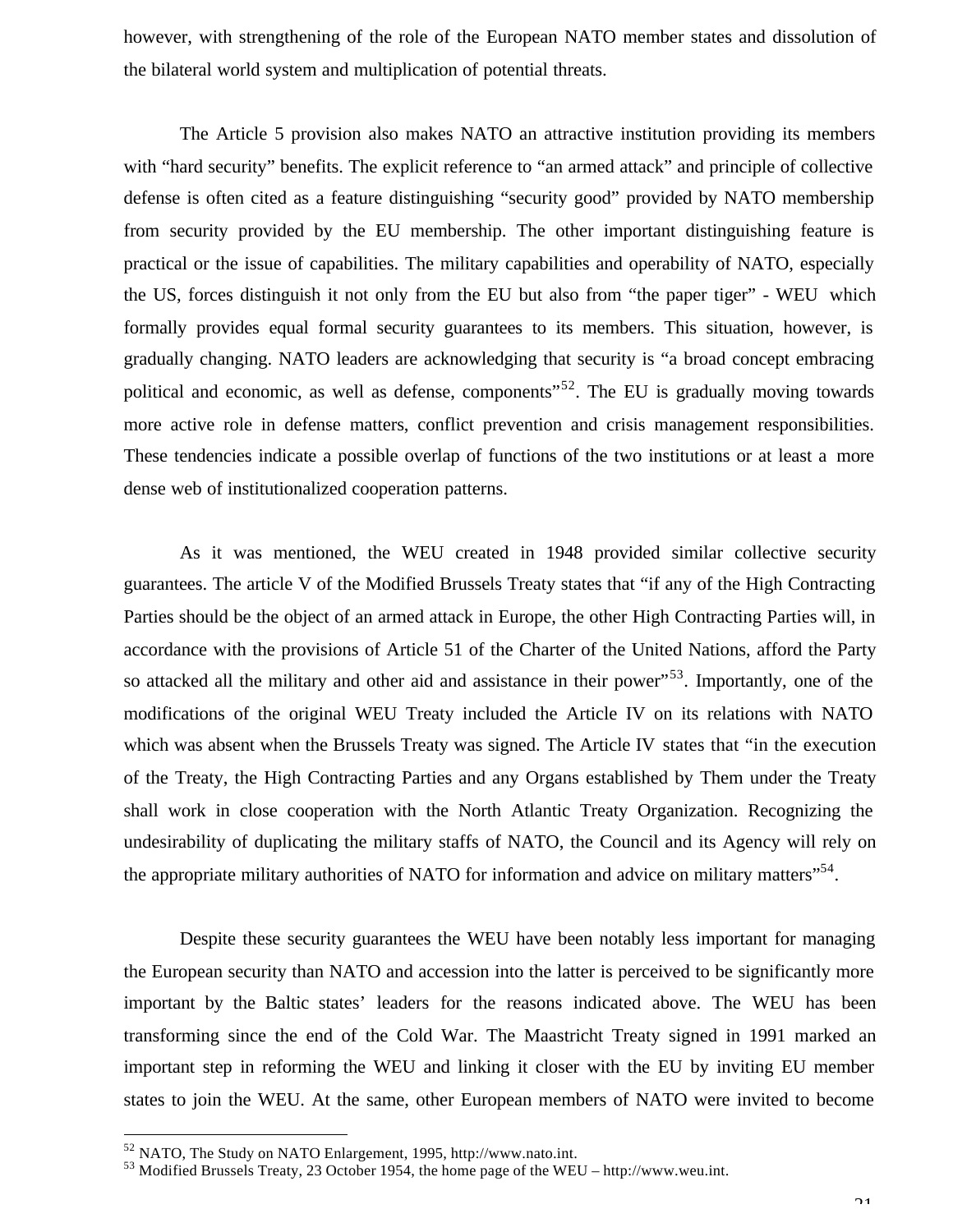Associate Members of the WEU – the category which was extended to Czech Republic, Hungary and Poland after their accession into NATO.

It was decided at Maastricht that WEU should be built up in stages "as the defense component of the European Union", with "military units answerable to WEU", and strengthen the European pillar of the Atlantic Alliance. Moreover, the Maastricht Treaty established a Common foreign and security policy which was to "include all questions related to the security of the European Union, including the eventual framing of a common defense policy, which might in time lead to a common defense<sup>"55</sup>. The WEU was drawn closer to the EU by the Treaty of Amsterdam which stated that "the Western European Union is an integral part of the development of the Union providing the Union with access to an operational capability [notably in fulfilling the Petersberg tasks such as conflict prevention and crisis management]… It supports the Union in framing the defense aspects of the common foreign and security policy… The Union shall accordingly foster closer institutional relations with a view to the possibility of the integration of the WEU into the Union..."<sup>56</sup>. Following the entry of the Treaty into force, the WEU and the EU strengthened cooperation in the fields of decision making during a crisis situation, joint meetings, harmonization of institutional arrangements, sharing of information and other resources.

The process of merging the WEU with the EU to use formers capabilities for implementing the latter's objectives has been further developed, with the support of NATO expressed in the Washington summit in 1999, during the European Council meetings in Cologne and Helsinki in 1999, and Feira in 2000. The plan is for the EU by 2003 to be able to deploy within 60 days and sustain for at least a year forces capable of dealing with conflict prevention and crisis management in operation up to corps level (50000-60000 persons). Plans for institutional reforms are also foreseen, for example, to bring together in several working groups EU and NATO officials as well as groups for officials from the EU, NATO and negotiating applicant countries to these institutions. Importantly, the relationship between the WEU and NATO have been evolving by increasing the joint sessions of their respective decision making bodies, sharing of information and use of NATO assets and capabilities by the WEU. At the Washington summit in 1999, in parallel to the strategic decisions on enlargement NATO indicated its willingness to build on existing WEU-NATO mechanisms in the creation of a direct NATO-EU relationship. It stated that its readiness to "define and adopt the necessary arrangements for ready access by the European Union to the collective

 $54$  Ibid.

<sup>&</sup>lt;sup>55</sup> See the Treaty on the European Union.

 $56$  See the home page of the WEU – http://www.weu.int.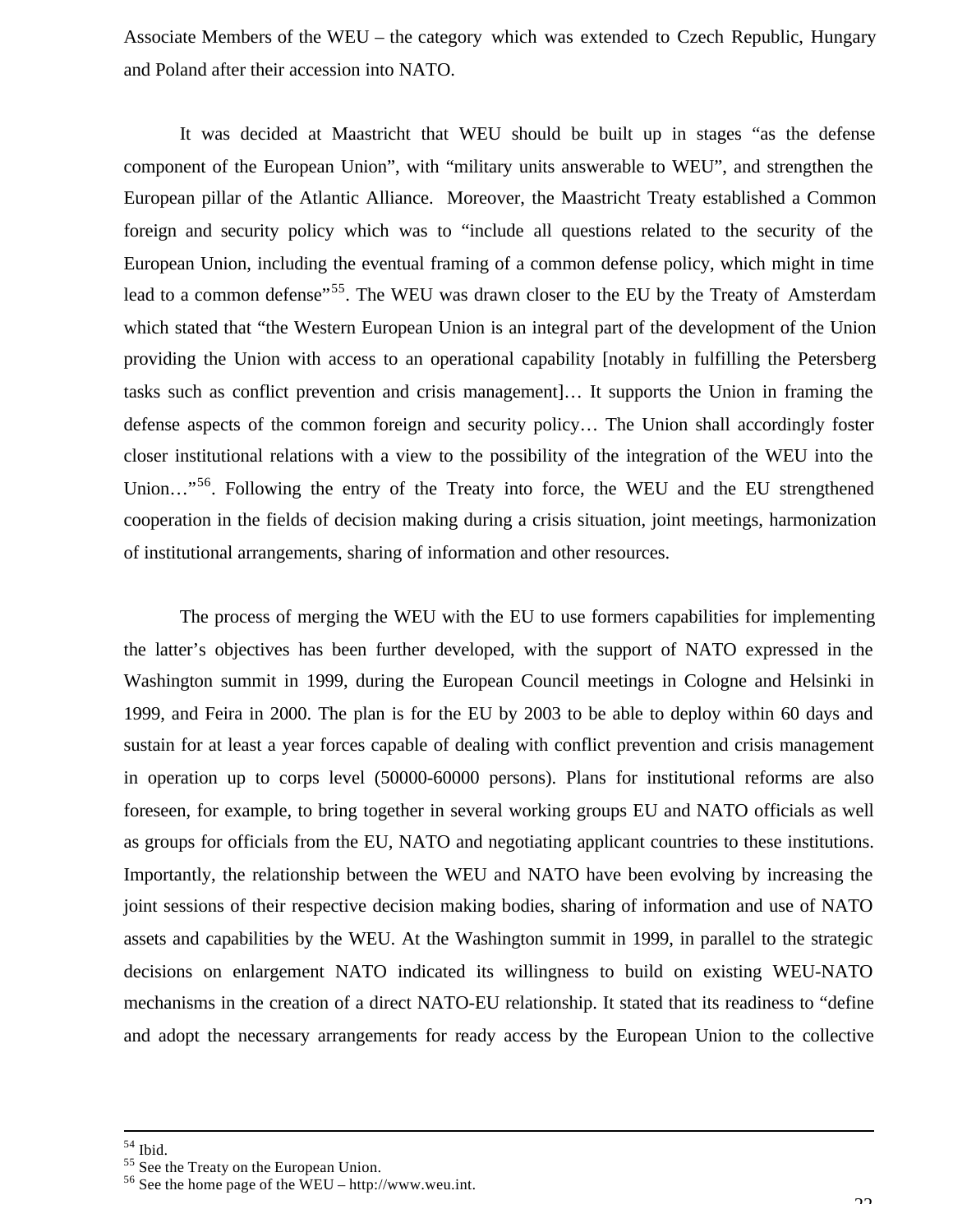assets and capabilities of the Alliance, for operations in which the Alliance as a whole is not engaged militarily as an alliance"<sup>57</sup>.

The security dimension of the EU, aside from its emerging Common security and defense policy directed mainly at crisis management and conflict prevention, is linked with several aspects of "soft security". First originates from the concept of the founding of the EC and links the economic interdependence with reduction of possibilities for conflicts among trading partners. As one of the EC founder J. Monnet wrote, "We thought that both these objectives [of creating the basis for peace and eliminating the notions of nation and national interest] could in time be reached if conditions were created enabling these countries to increase their resources by merging them in a large and dynamic common market; and if these same countries could be made to consider that their problems were no longer solely of national concern, but were mutual European responsibilities"<sup>58</sup>. The EU officials see the extension of this habit of peaceful settlement of disagreements to the new members states as one of the main challenges of coming enlargement. As the "Agenda 2000" stated, "…the Member States have developed between them a real Community of security within which it is inconceivable that there would be the slightest threat of recourse to force as a means of settling disputes. The challenge is now to extend that basic achievement of the European project to new Member States"<sup>59</sup>. Therefore, participation of the Baltic states in the European security community would create conditions for cooperation and peaceful settlement of disagreements with other EU member states including ones which presented an external threat to these countries for centuries. It should be noted, however, that the possibility of conflicts that could not be resolved by cooperative measures between the Baltic states and the EU member states or other candidate countries is perceived as very low. Therefore this aspect of security at least currently seems to be relatively insignificant to officials of these countries in relation to other potential threats and sources of instability.

The other related aspect of soft security relates to preventing threats other than military aggression or reducing potential negative impact on stability of the member states. Examples of such threats vary from terrorism and crime to environmental disasters. Coordination of policies in these fields on the level of the EU is believed to provide better conditions for counteracting these threats by exchange of information, pooling of resources, etc. This aspect of soft security seems to be particularly important for the Baltic states because of the relative (though not so much perceived) importance of non-military threats to their security and stability such as outdated nuclear power

 $57$  Ibid.

<sup>&</sup>lt;sup>58</sup> Monnet, J. cited in O'Neill, M. The Politics of European Integration. A reader, London: Routledge, 1996, p. 168.

<sup>59</sup> The European Commission, Agenda 2000 for a stronger and wider Union, Brussels, Bulletin of the EU, Supplement 5/97, 1997, p. 34.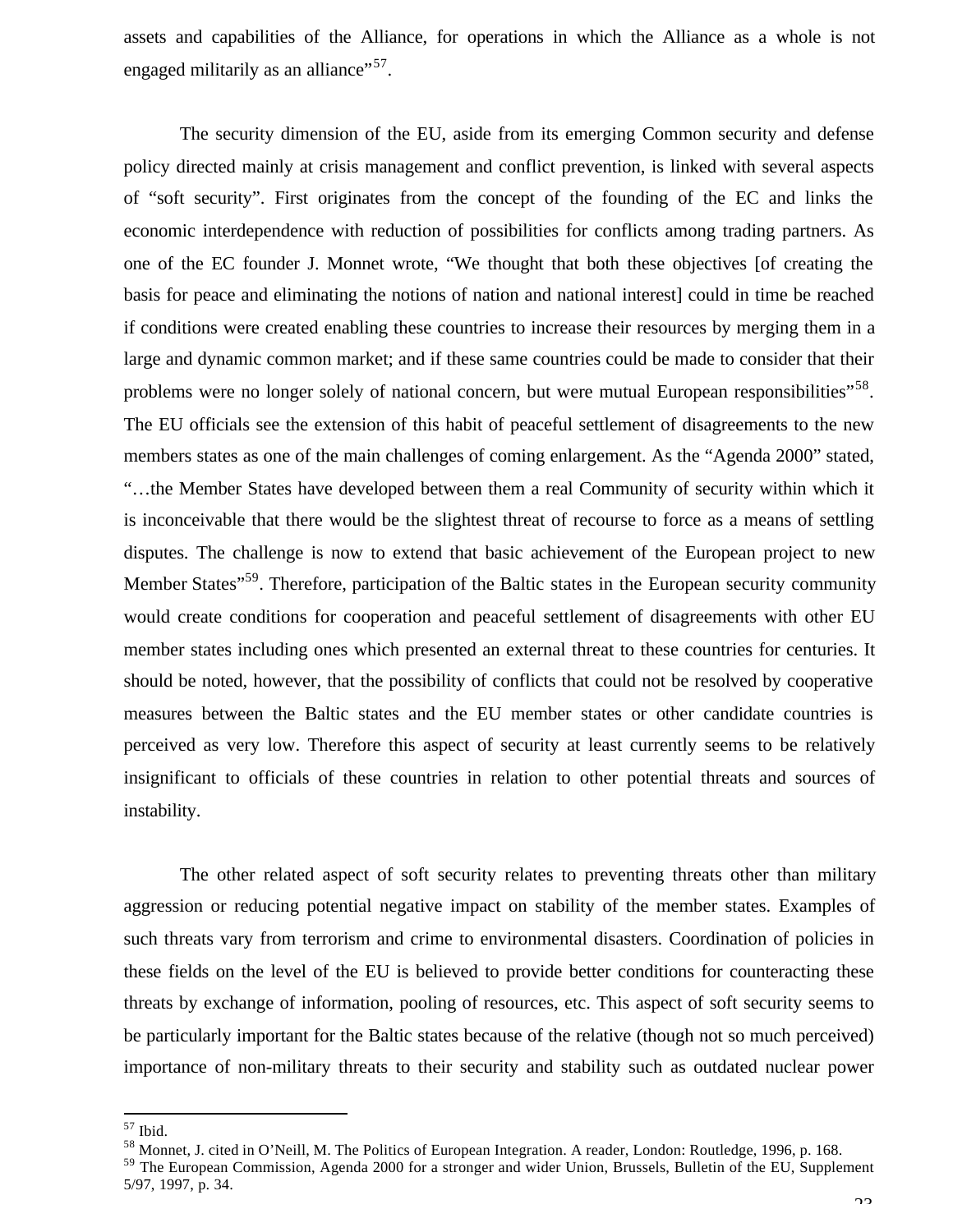plant reactors as well as inadequately small capabilities and resources to deal with such threats unilaterally.

The third aspect of the soft security is related with dealing with an external aggression from a third country and its prevention. As Finish President M. Ahtisaari stated in December 1996 in his often quoted speech, "as a member of the European Union, Finland is part of a community of political solidarity. A threat to one member state is directed against the whole community"<sup>60</sup>. Austria's former Minister of Foreign affairs has argued even stronger, i.e. that EU membership in itself would guarantee security of Austria. He maintained that "the Union's cohesion and solidarity derives from the interdependence and partial fusion of the economies of member states and thus offers to each partner a security guarantee which might well be more reliable than formal treaty commitments"<sup>61</sup>. This principle is based on the same argument of interdependence and gradual convergence of interests as the first one used by the founders of the EC, although here it illustrates provision of security against potential threat from third countries and seems to be more important for the Baltic states.

Thus, NATO membership is seen to provide several benefits for the Baltic states. First, it provides "hard security" and the benefits of common defense, which are highly valued in these countries situated near what is perceived as unstable and uncertain neighboring countries. Second, the principle of multilateralism, or collective defense, provides even stronger guarantee against perceived external threats at the same time reducing the potential for such threats. Finally, indirect economic effects of NATO membership by providing security and stability to investors and thereby facilitating economic activities are increasingly referred to in the domestic discussion in the Baltic states, often with reference to newly accepted NATO members from Central Europe<sup>62</sup>. The latter argument deserves caution as it is very difficult to establish a causal relation between "NATO effect" and increase in investments, especially in transition countries where a number variables such as privatization are likely to be much more significant.

The EU membership for the Baltic states implies reducing the potential for military conflict among its member states to minimum and providing collective resources for dealing with potential non-military threats and disasters. Becoming part of the European security community also reduces potential for external military threats or instabilities having their source in third countries and increases the bargaining power of the Baltic states versus third countries. Participation in the

<sup>&</sup>lt;sup>60</sup> Cited in Van Ham, P. The Baltic States and Europe, in Hansen, B., Heurlin, B. (eds.) The Baltic States in World Politics, Richmond Surrey: Curzon Press, 1998, p. 25.

 $61$  Ibid.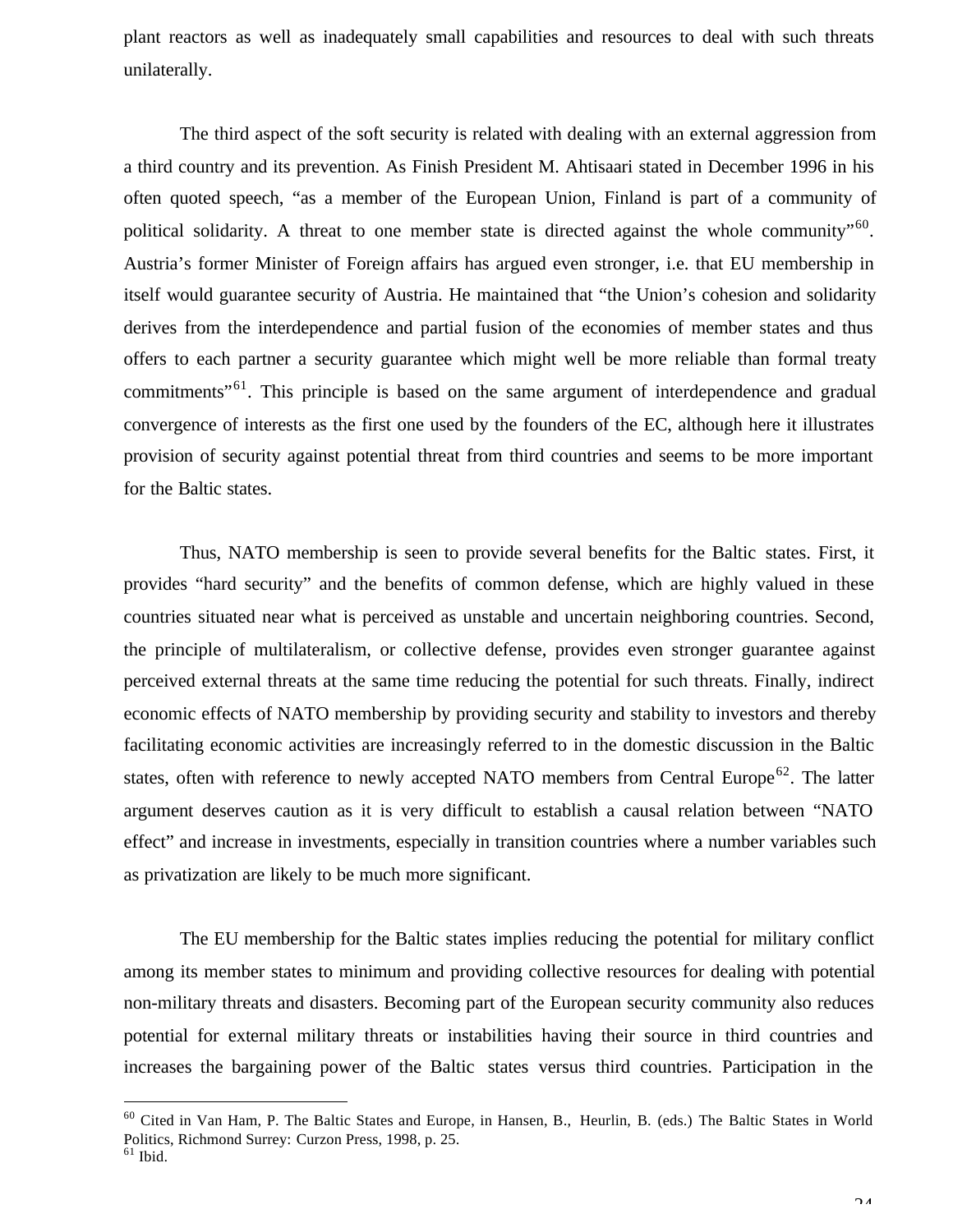emerging EU Common security and defense policy would also strengthen the ability to deal with crisis management and prevent potential conflicts. In terms of providing "security good" membership in NATO and the EU are seen as complementary although there is potential functional overlap in the future and there has been some geographic overlap. The synergy effect might be the strongest if the interoperability of the facilities and forces of NATO, the EU and the Baltic states is achieved. At the same time, as the number of NATO and EU members increase, the diversity of interests is also likely to increase. The efficiency of the security and defense policies of enlarged institutions will depend not only on technical capabilities and collective resources, but also on gradual convergence of preferences through policy coordination and habits of consensus building. The issue of flexibility discussed in the EU for some time and recently raised again by the French President J. Chirac on the occasion of upcoming French Presidency of the EU, if implemented could be also used as an instrument to counter the potential complications arising from a too numerous and complex interests of EU member states<sup> $63$ </sup>. It depends on a concrete institutional setup of flexibility arrangements whether it is likely to affect positively the interests of the small member states, including the Baltics.

#### *Membership obligations*

 $\overline{a}$ 

The analysis of linkages between membership obligations or criteria for accession into NATO and the EU provides an illustration of possible synergies and potential problems for the Baltic states' accession into these institutions. The accession into each of these institutions requires that NATO and the EU are ready to accept new members (the Baltic states), and that the Baltic states are ready for membership, i.e. they meet the requirements set by NATO and the EU. In terms of NATO enlargement, the strategic environment or security situation in the region is also a factor the importance of which is explicitly addressed by NATO documents setting the principles and criteria for accession. The enlargement of the EU, however, also has clear strategic consequences and as some observers noted, "the implications of [EU] enlargement for European security are bound up in a wider framework of institutional change and security considerations"<sup>64</sup>.

Keeping to these general principles is supposed to ensure that the enlargements are beneficial to all parties involved and that resulting adjustments of these institutions allow them to meet the objectives set by their member states. The readiness of NATO and the EU to enlarge and the reforms that are required for enlargement to meet the expectations of their member states could

 $62$  For an example of such a study see GKI Economic Research Co. the Economic Effects of Hungary's accession to NATO, Budapest: GKI Economic Research Co., March 1998.

<sup>63</sup> See The Financial Times, Chirac calls for two-tier Europe, June 27, 2000, http://www.ft.com.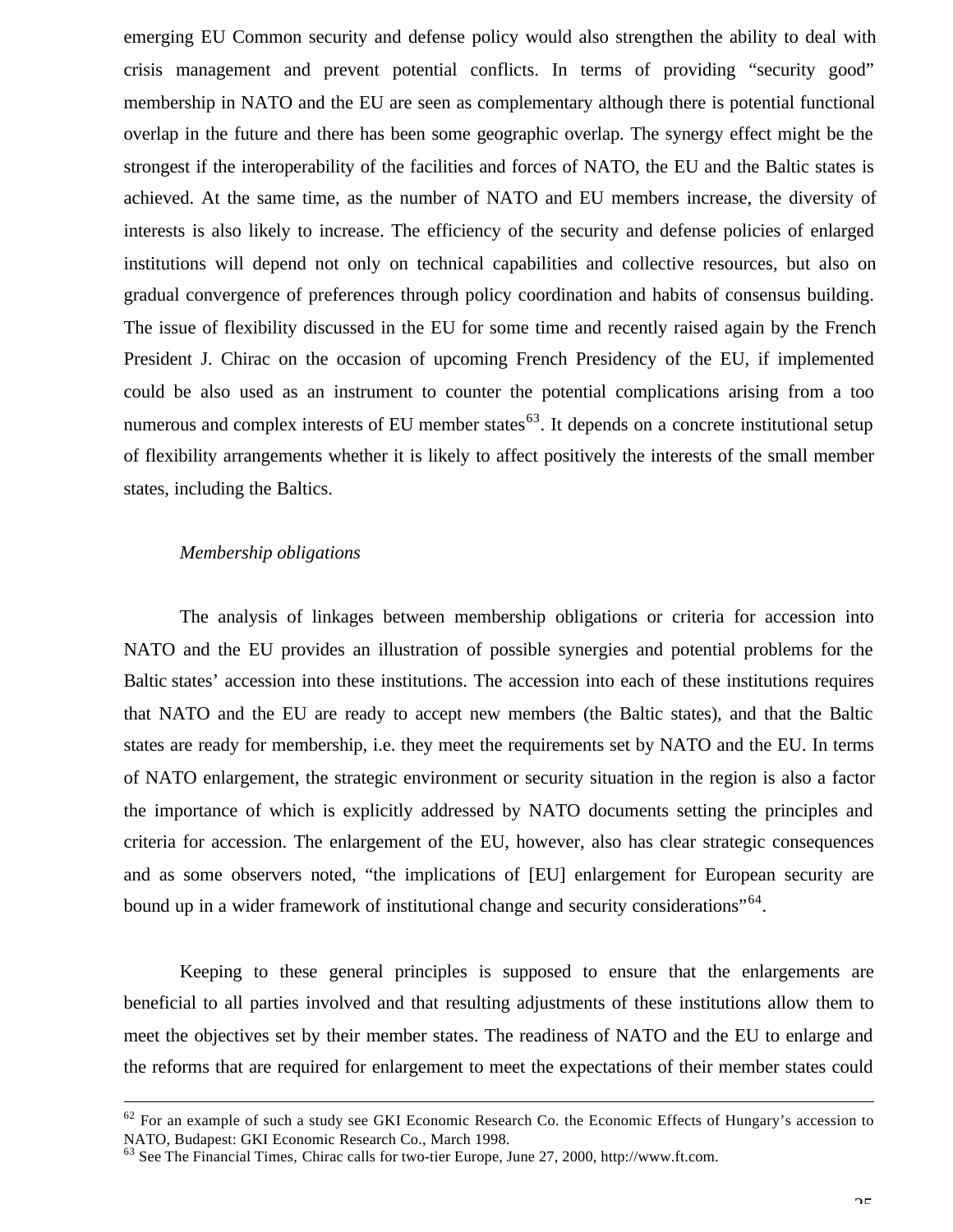be an issue for a separate analysis<sup>65</sup>. Here, the requirements that the Baltic states have to meet to be accepted into these institutions are discussed. In both cases membership requirements are quite broad, and, for example, it is emphasized in the "Study on NATO Enlargement" that there is "no fixed or rigid list of criteria for inviting new member states to join the Alliance".

The principles of NATO enlargement and the obligations that the applicant country has to meet are defined in the North Atlantic (Washington) Treaty and the "Study on NATO Enlargement". The Article 10 of the Treaty states, that "the parties may, by unanimous agreement, invite any other European State in a position to further the principles of this Treaty and to contribute to the security of the North Atlantic area to accede to this Treaty<sup>"66</sup>. The preamble to the treaty refers to the principles of "democracy, individual liberty and the rule of law".

At the time of accession, as the "Study on NATO Enlargement" maintains, new members must commit themselves to "unite their efforts for collective defense and for preservation of peace and security; settle any international disputes in which they may be involved by peaceful means…; contribute to the development of peaceful and friendly international relations by strengthening their free institutions, by bringing about a better understanding of the principles upon which these institutions are founded. And by promoting conditions of stability and well-being; maintain the effectiveness of the Alliance by sharing roles, risks, responsibilities, costs and benefits of assuring common security goals and objectives". It is also added that resolution of ethnic disputes, external territorial disputes or internal jurisdictional disputes by peaceful means would be a factor in determining whether to invite a state to join the Alliance.

These membership obligations require a candidate country to implement principles of democratic society, including civilian control of its defense force, with well functioning institutions, be part of peaceful interstate relations and develop a culture of cooperation as well as conduct a policy of good neighborly relations absent of disputes and unresolved issues, provide an input in terms of participation in the implementation of NATO objectives and missions and the process of decision making. The latter requires a new member contribute to NATO's missions and programs in financial as well as technical and human resources, participate in the integrated command structure, NATO exercises and intelligence processes, accept the deployment of other Allies' forces on its

<sup>&</sup>lt;sup>64</sup> Grabbe, H., Hughes, K. Eastward Enlargement of the European Union, London: The Royal Institute of International Affairs, 1997, p. 51.

<sup>&</sup>lt;sup>65</sup> The WEU membership criteria are not discussed here. They seem to imply membership in the EU, meeting necessary military requirements and taking into account strategic factors. However, the issue of preparing for the WEU membership seems to be unimportant in the Baltic states, probably reflecting the fact that by the time the Baltic states are accepted into the EU, the WEU might be completely merged with it.

<sup>66</sup> The North Atlantic Treaty, see the home page of NATO – http://www.nato.int.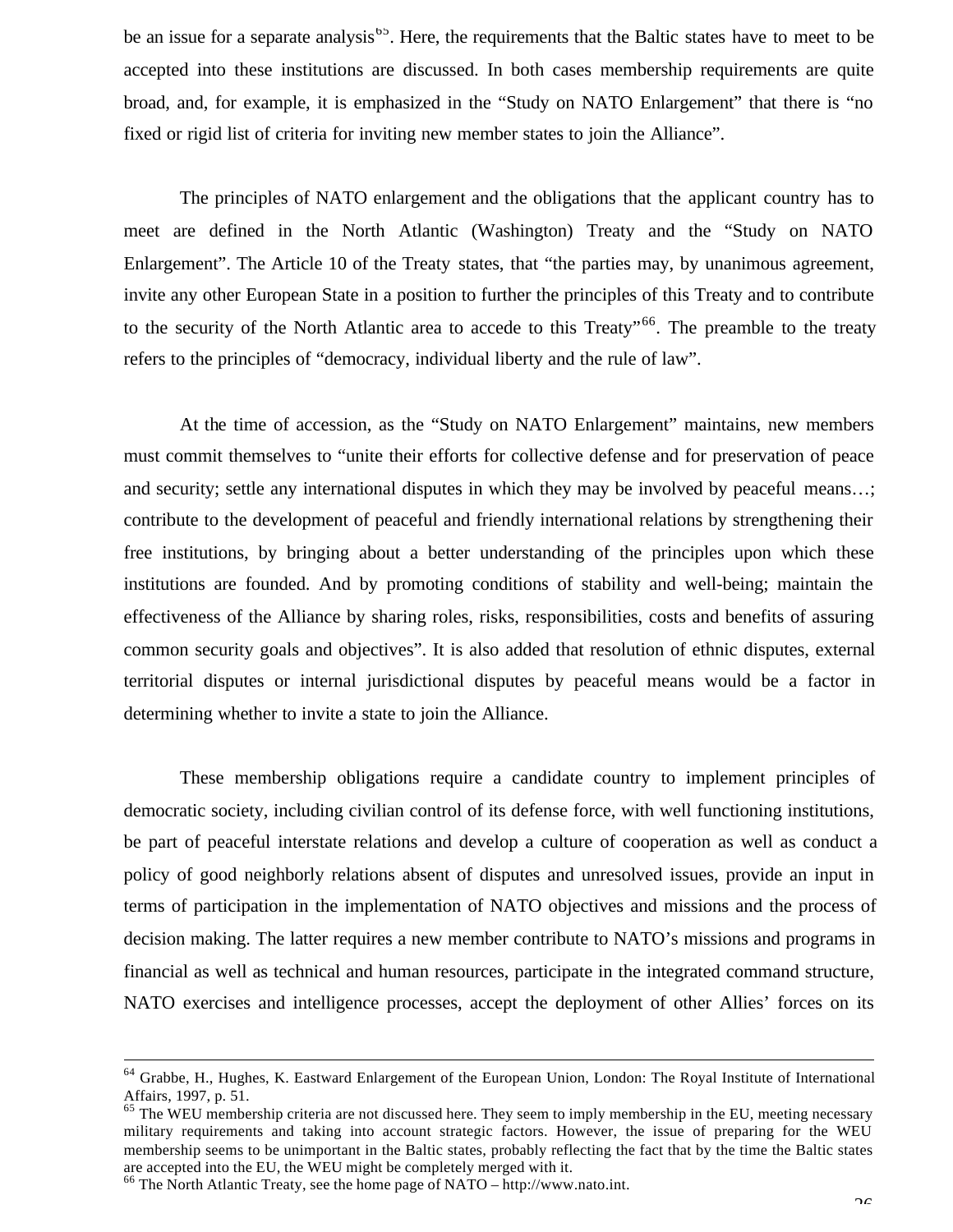territory, meet interoperability standards, in particular for command, control and communication equipment. There are about 1200 agreements and publications in this field that new members are expected to comply with. Finally, the Alliance expects new members not to "close the door" to the accession of later candidate countries.

The strategic environment is perceived to play an important role in NATO enlargement. It implies that besides both sides (NATO and the candidate country) being ready for enlargement, there is a need to take into account wider strategic implications of NATO enlargement. In the case of the Baltic states, it is first of all linked with possible impact on relations with neighboring countries, Russia in particular. It is stated in the "Study on NATO Enlargement" that no country outside the Alliance should be given a veto over the process and decisions. The same principle is reiterated in the Founding Act on Mutual Relations, Cooperation and Security between NATO and the Russian Federation, which maintains that its provisions do not provide NATO or Russia with a right of veto over the actions of the other. However, the "Study on NATO Enlargement" also notes the particular importance of Russia to the European stability and security. The issue of strategic environment is closely linked with the parallel processes of enlargement of NATO and the EU and the interests of key actors involved and will be elaborated below.

The Article O of the EU Treaty states, that "any European State may apply to become a member of the Union". The main membership criteria for the CEECs wishing to join the EU have been defined at the Copenhagen Summit in July 1993. It was concluded that "membership requires that the candidate country: has achieved stability of institutions guaranteeing democracy, the rule of law, human rights, and respect for and protection of minorities; the existence of a functioning market economy as well as the capacity to cope with competitive pressure and market forces within the Union; and [has] the ability to take on the obligations of membership, including adherence to the aims of political, economic and monetary union"<sup>67</sup>.

These broad formulations were later elaborated in the "Agenda 2000" and the Opinions of the European Commission evaluating the progress of each applicant country in meeting conditions for membership. In particular, economic criteria have been specified by defining conditions that have to be created in order to have a functioning and competitive economy. It has been acknowledged that particular efforts are required to take on obligations of EU membership, i.e. to adopt and implement the extensive body of acquis upon accession into the EU. Currently, meeting

<sup>&</sup>lt;sup>67</sup> The European Commission, Agenda 2000 for a stronger and wider Union, Brussels, Bulletin of the EU, Supplement 5/97, 1997, p. 39.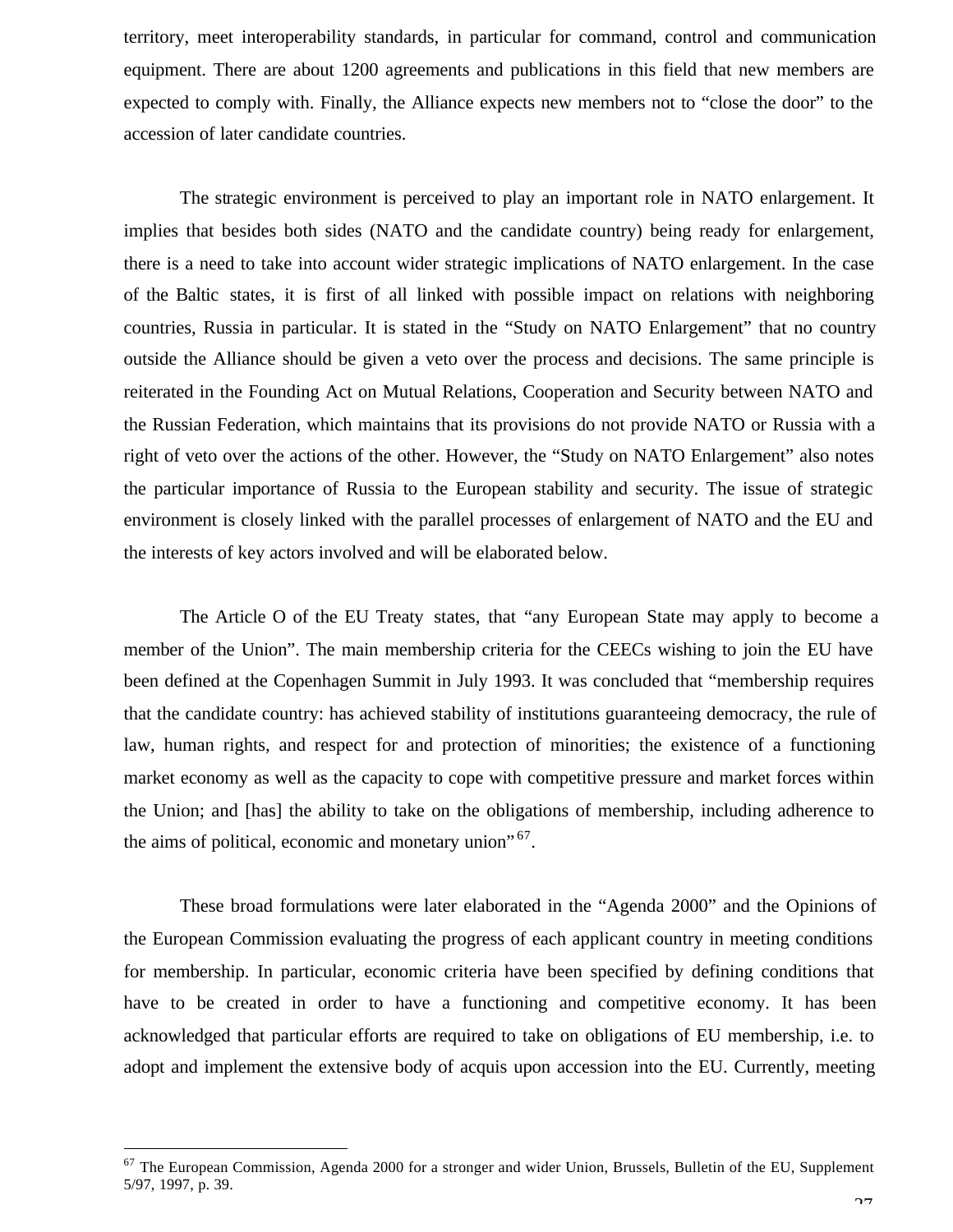this criteria properly and effectively proves to be the most resource consuming exercise being undertaken in the Baltic states preparing for EU membership.

The overview of membership criteria to be met by the Baltic states in order to be ready for NATO and EU membership provides ground for several observations. First, there is a clear overlap in terms of political criteria (democratic governance) which implies in both cases adoption of the same principles, although with emphasis on civil control of military in one case and protection of minority rights in the other, common to Western democracies. These principles have been enshrined in the constitutions of the Baltic states and have been implemented during the first years of reforms with minor exceptions. The setting of the border issue with Russia remains among the unsettled questions, although officials of the Baltic states have been directing their efforts at involving international institutions into this process and using diplomatic efforts to show the process has been mismanaged by Russian part and therefore can not be viewed as an obstacle for their accession into the EU and NATO. The political criteria reflects the underlying basis of values common to the member states of Euro-Atlantic institutions as well as to the Baltic states.

Second, the divergent competencies and objectives of these institutions require different capabilities to be developed and different obligations to be assumed. In the case of NATO, these capabilities imply investments into upgrading and purchasing of military equipment, training of staff and other capabilities needed for effective participation in collective defense and NATO missions. In the case of the EU, it first implies creating condition for functioning markets and competitive economy (economic criteria). The principle of market economy based on private property and free competition is the objective of economic reforms undertaken in these countries and in time with conditions for market infrastructure created, technological development and growth of welfare taking place, it can contribute to internal stability and provide more resources for investing into meeting NATO membership requirements.

Assuming obligations of EU membership implies investment into institutional restructuring and upgrading of administrative capabilities as well as upgrading of product and process standards by business. Due to still significantly lower levels of economic development of the Baltic states in comparison to the EU member states, these investments might be particularly significant in such areas as environment, product standards, transport or labor relations. Increasing pressure on the limited budgets as well as private enterprises facing adjustment costs and a fiscal discipline needed to qualify for EMU membership will exert a strong pressure on prioritizing competing spending priorities in the Baltic states. Therefore, meeting EU obligations in this respect would mean competing for scarce resources with other policy objectives, including implementation of NATO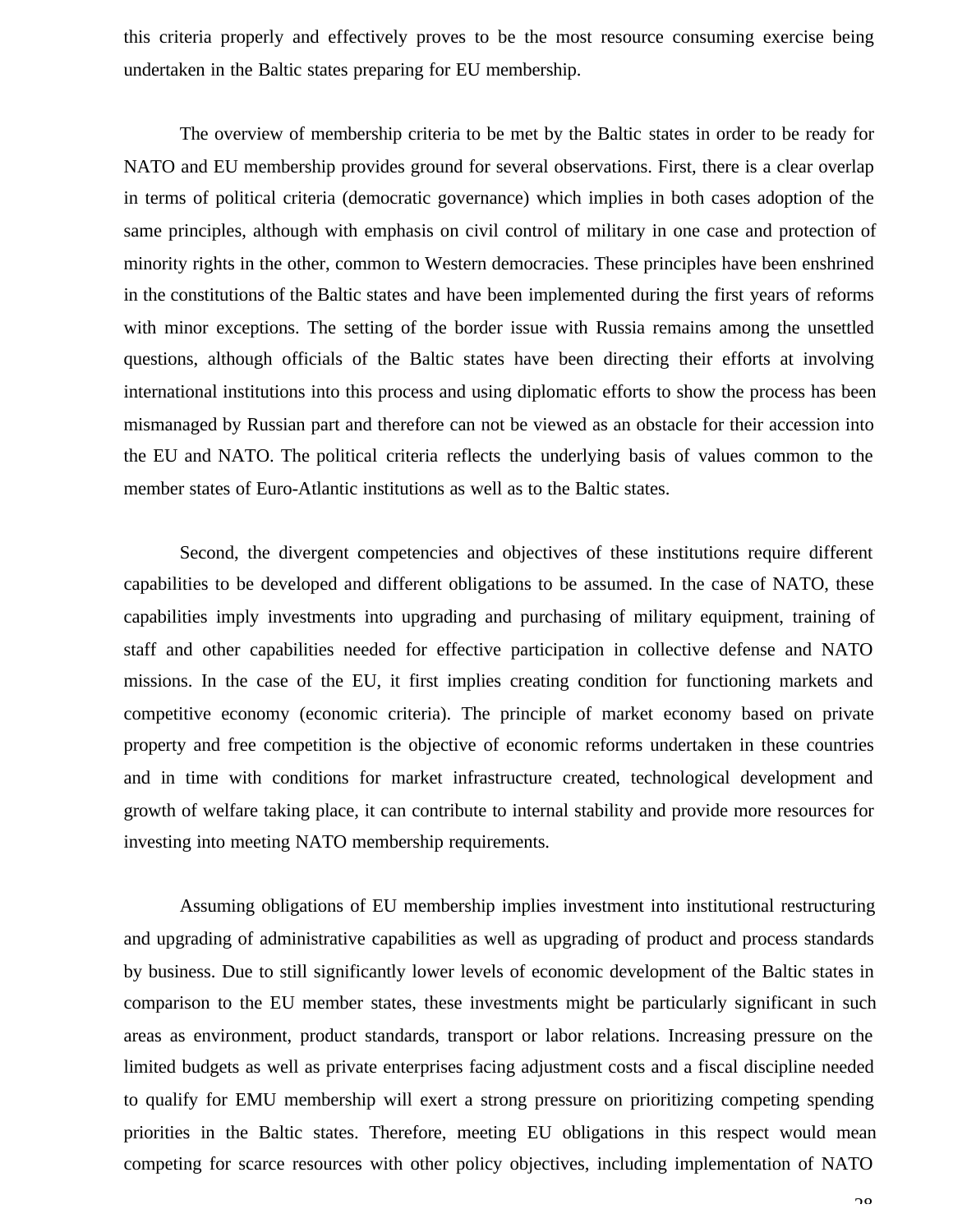requirements and contributing financially to NATO activities. The issue has been public addressed by officials of the Baltic states by using the recourse to alternative ways of "buying security" and arguing that joining NATO and the EU is the cheapest way of guaranteeing security for these countries<sup>68</sup>. Although the issue of financial costs and benefits is not the main criteria in evaluating the accession into NATO and the EU, it has been increasingly playing a role in pre-election domestic political debates, as it was the case in Lithuania in Spring 2000. In this respect the issue of budgetary priorities can translate itself into a domestic constraining factor reflected by changes in popular support for accession into NATO and/or the EU.

To sum up, it is necessary to be a European country, functioning in line with principles of democratic governance, market economy and good neighborly relations, with obligations of membership implemented to be ready for membership in NATO and the EU. Meeting these requirements is a necessary but not a sufficient condition for enlargements to take place. The strategic interaction and interplay of interests will be a determining factor for accessions to proceed with enough political will behind them.

#### *Strategic interaction*

 $\overline{a}$ 

Identifying the preferences of actors involved into the process of Baltic states' accession into NATO and the EU allows to identify possible linkages of these two processes by actors involved and to model better possible future developments. First, as it was illustrated before, the preferences of the Baltic states' governments have remained stable and their first preferred option could be formulated as "joining both NATO and the EU as soon as possible". However, Baltic states' accession into NATO and the EU involves decisions to be taken by other actors inside these institutions taking into account the interests of third parties whose interests are likely to be affected.

The US is perceived to be the most important actor in NATO enlargement process whose interests are likely to be affected by the EU enlargement. The accession of the first three Central European countries into NATO has been described as an affair of President Clinton administration. This implies that the definition of preferences of the US in relation to Baltic states' accession into NATO could be dependent upon the outcome of coming elections in the US. Aside from domestic factors, the US preferences will be developed in response to expected demands from the other actors of international security system.

<sup>&</sup>lt;sup>68</sup> For example, recently Estonian Prime Minister M. Laar stated that "Integration with NATO is the most positive and surely also the cheapest option for ensuring our national security, which as a matter of fact will take the least funds from other spheres of life" (The Baltic Times, Laar: EU, NATO accession costs for Estonia's own good, June 15-21, 2000, p. 4).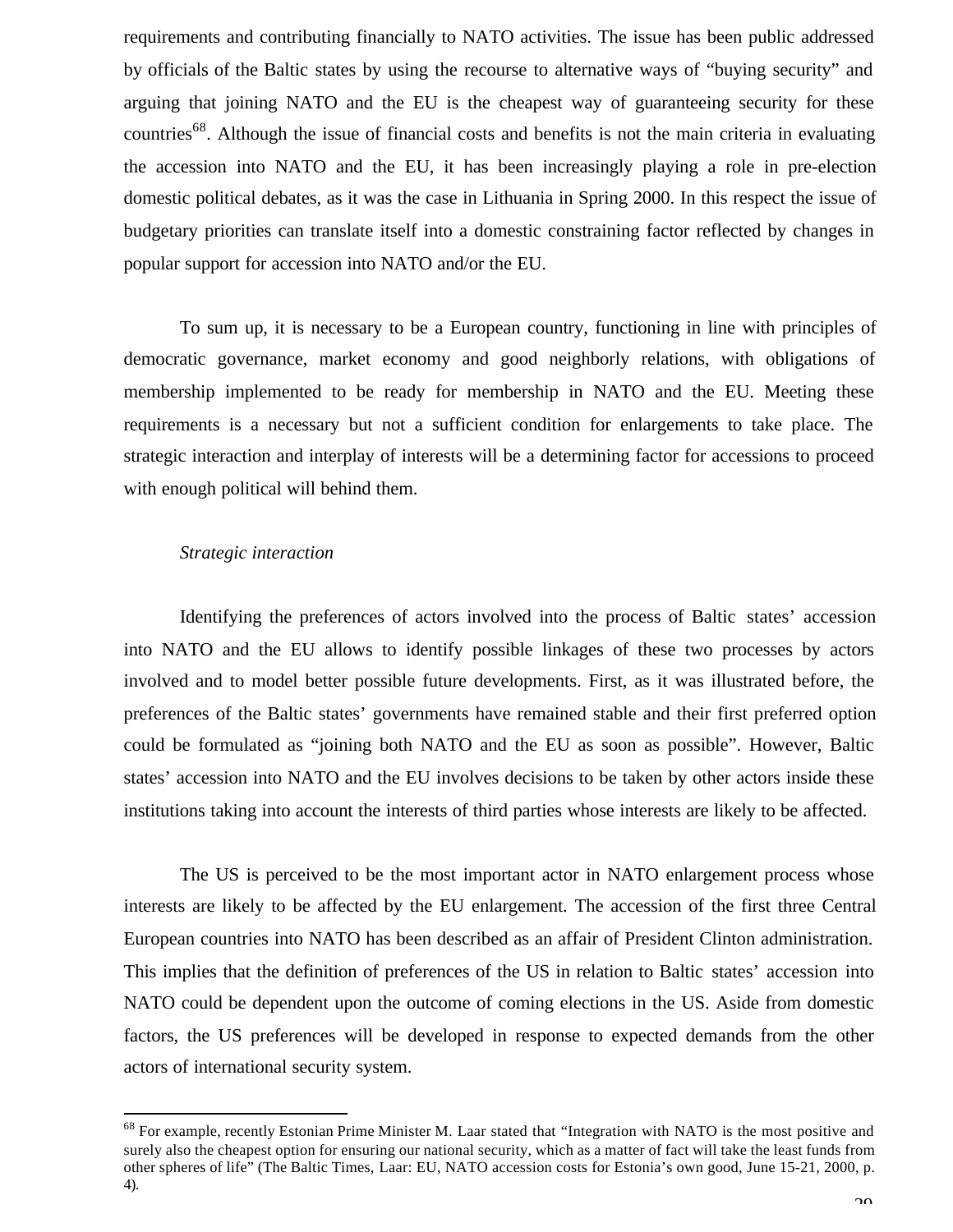In their often quoted publication of two RAND Corporation officials, the linkage between the Baltic states accession into NATO and the EU have been made quite explicit. Departing from the assumption that the Baltic states would not be part of the first wave of NATO enlargement, they have suggested a strategy towards the Baltic countries based on several "building blocs" among which the EU enlargement to these countries has been defined as "a central, and perhaps *the* central building block of this strategy"<sup>69</sup>. Inviting at least one Baltic state, namely Estonia, to start EU accession negotiations has been suggested as a "compensating factor" in the context of NATO enlargement. It has been argued (by employing the argument of European community of political solidarity discussed above) that "it would de facto extend an element of deterrence since any Russian intervention – or threat of intervention – in an EU member-state would have serious consequences for its relations with Europe as a whole"<sup>70</sup>. The other building blocks of the strategy suggested included encouraging economic and political reforms in the Baltic countries, their trilateral cooperation in the field of defense, Nordic-Baltic cooperation, an "open door" policy on NATO membership and inclusive policy towards Russia.

It could be observed that several years after, the main elements of the strategy have been successfully followed by the US government. It has been noted that following the publication of the report, "in November 1996, Washington clearly made the case for early EU-entry of those countries that will not join NATO in the first instance"<sup>71</sup>. It has been also observed that EU member states and the European Commission reacted negatively to these attempts to view the EU membership as a consolation prize to be given as a compensation for countries not invited to join NATO. It is difficult to evaluate to what extent this concrete expression of US policy influenced the decision of the EU to invited Estonia to start membership negotiations with the other first wave applicant countries. However, it illustrates that among US policy makers the issue of two enlargements into the Baltic states is interconnected and could well remain in the future. It is likely that US policy in the future will depend on concrete expressions of its interests in Europe, and their implementation through the accession of the Baltic states in NATO *and* the EU as well as its strategic relationship with Russia.

The US officials have on a number of occasions including the recent June 2000 visit of State Defense Secretary W. Cohen into the Baltic states, have assured that Russia does not have a veto right on the issue of the Baltic states' membership in NATO. However, the US has shown an

<sup>&</sup>lt;sup>69</sup> Asmus, R. D., Nurick, R. C. NATO Enlargement and the Baltic States, Survival, vol. 38, no. 2, Summer 1996, p. 133.

 $70$  Asmus, R. D., Nurick, R. C. Opt. cit, p. 134.

<sup>71</sup> Van Ham, P. The Baltic States and Europe, in Hansen, B., Heurlin, B. (eds.) The Baltic States in World Politics, Richmond Surrey: Curzon Press, 1998, p. 36.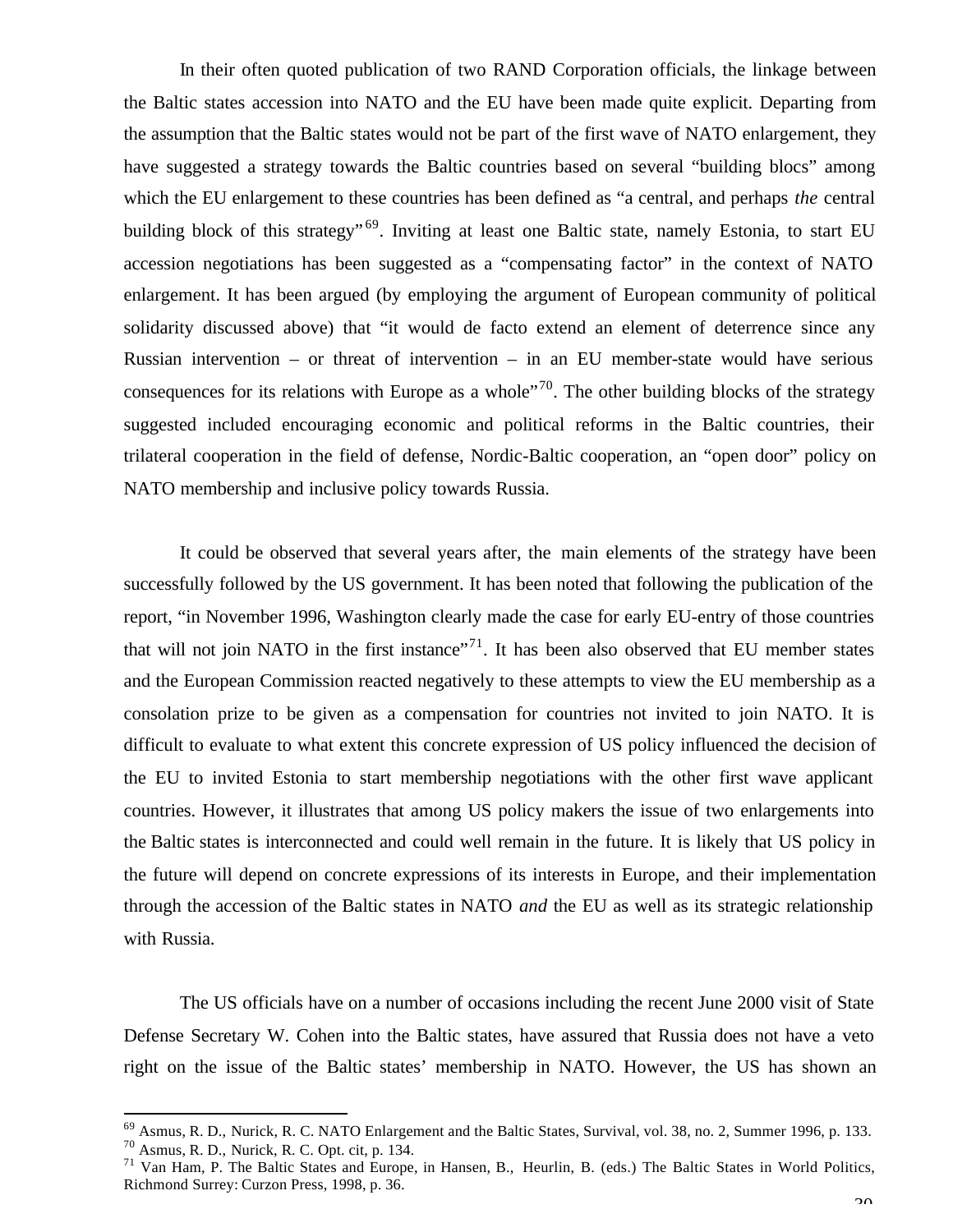increasing interest in Russia's agreement to the issue of renegotiating the Anti-Ballistic Missile Treaty signed in 1972, which seems to be perceived with concern by the EU members states. In this context, there might be attempts on different sides to link this issue with the issue of Baltic states' accession into NATO. The principle "of strategic stability" might imply different outcomes for the Baltic states ranging from the US encouraging the EU enlargement before NATO's invitations to negotiate with the Baltic states to inviting the Baltic states in 2002 to negotiate NATO membership with parallel strengthening of relations with Russia, possibly with upgrading of NATO institutional links with Russia to prevent its isolation. The latter option in its extreme might imply inviting Russia to join NATO. Although in the Baltic states the perspective of Russia become NATO member is not seen as a possibility, at least in the near future, such an option have been suggested by some observers. For example, it has been maintained that "if NATO enlargement is to be a vehicle for uniting, rather than redividing Europe, the West has only one viable option: opening NATO to Russia itself<sup> $172$ </sup>. Even not accepting the strong phrasing, the possible (and likely) inclusion of Russia into more extensive web of institutionalized relations with NATO might require the policy makers in the Baltic states to rethink their policies.

The main actors in the EU have been so far rather ambivalent in relation to the Baltic states accession into NATO. It has been noted several years ago, that "what the Baltic states most lack is the active support of the strongest European powers in the Alliance – Germany, France and the United Kingdom<sup> $13$ </sup>. The preferences of these countries seem to have remained unaltered until now. For example, Germany, "perhaps the country with the greatest stake in NATO enlargement", recently expressed reservations about the Baltic states membership in NATO. Germany's Chancellor G. Schroder has been quoted discouraging hopes that the Baltic states would be able to join NATO in the near future, and that "there are certain concerns which NATO must also take into account" meaning concerns expressed by Russia's new president V. Putin<sup>74</sup>. Taking into account Chancellor's statement during his meeting with President V. Putin that "Europe can not develop peacefully over the long run if Russia is not involved" and a clear Germany's support for Baltic states accession into the EU, it seems that Germany's officials prefer the Baltic states membership in the EU over their accession into NATO. Britain has also remained ambivalent about the Baltic sates accession into NATO and the EU, although unofficially acknowledging the link between the two and at one point raising the issue of accepting them as a WEU members but not NATO members<sup>75</sup>. France's position might be somewhat different because of its interest in accepting

<sup>72</sup> Kupchan, Ch.A. Turning Adversity into Advantage: Russia in NATO, in Jopp, M., Ojanen, H. (eds.) European Security Integration. Implications for Non-alignment and Alliances, Helsinki: The Finish Institute of International Affairs, 1999, p. 216.

<sup>73</sup> Asmus, R. D., Nurick, R. C. Opt. cit, p. 123.

<sup>74</sup> Frankfurter Allgemeine, Schroder Encourages Baltic bid to join EU, June 7, 2000, p. 1.

<sup>75</sup> Dodd, T. NATO Enlargement, London: House of Commons Library, Research Paper 97/51, 8 May 1997, p. 33.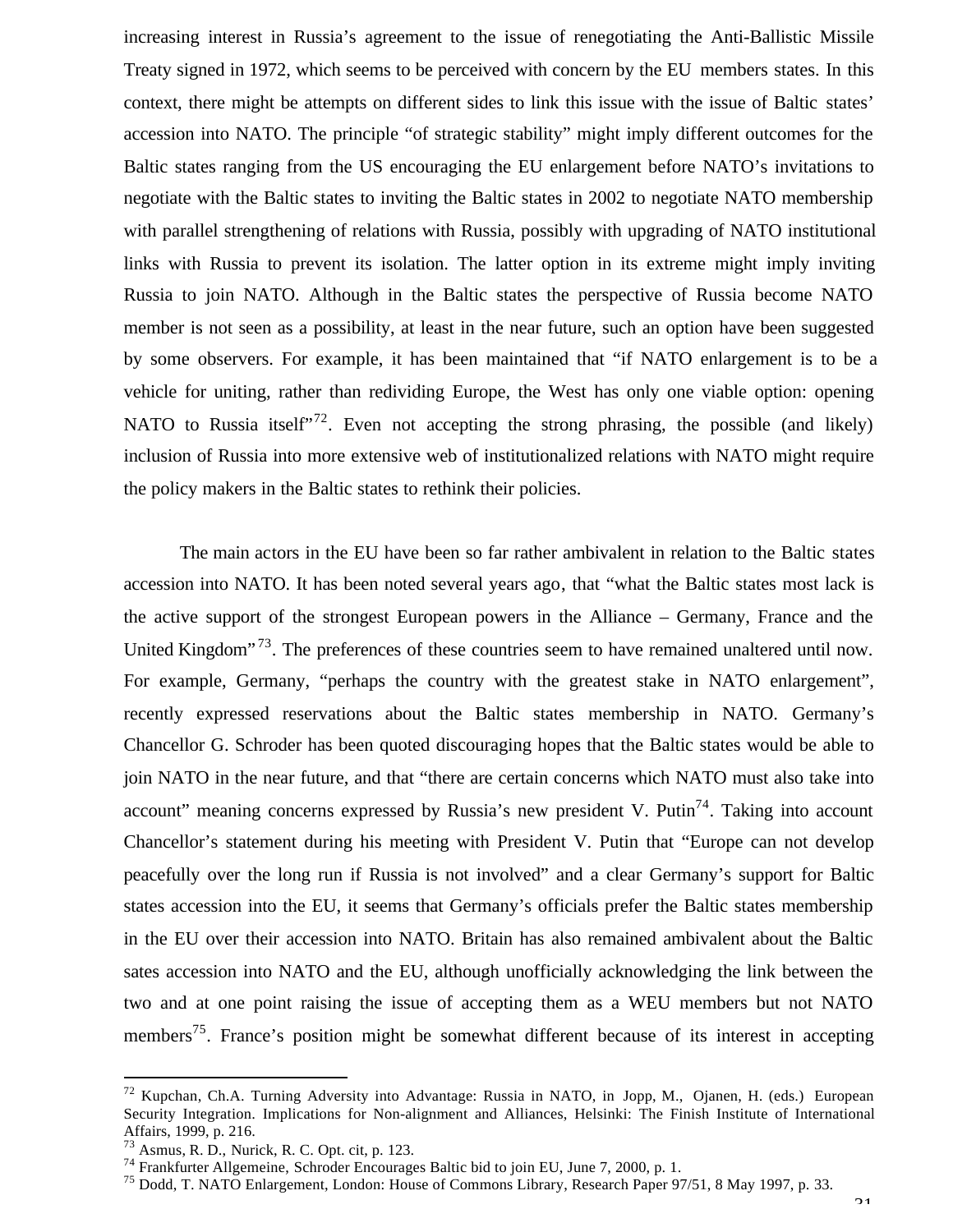Romania and possibly some other "Southern country" into NATO and therefore possibly linking the issue with acceptance of the Baltic states. However, with Common European Security and Defense policy taking shape and different constraints and opportunities emerging, the preferences of the main initiators of this policy can be changing. Tensions in the Baltic states might be created if ambivalent attitude of some EU members states together with development of the EU security and defense role in Europe result in their preferences that "EU and WEU enlargements in themselves were sufficient for the easterners" and ruled out further NATO enlargement in the near future<sup>76</sup>.

The Nordic countries, on the other hand, have remained a strong advocates of the Baltic states' accession into both NATO and the EU. With a strong interest in the stability of the Baltic sea region, by using different forums of cooperation they have been advocating the inclusion of the Baltic countries into these institutions<sup>77</sup>. Also, by advancing the creation of dense network of cooperation and facilitating trade and economic interdependence, the Nordic countries have been contributing to increasing stability and security of the Baltic sea region. The support of the Nordic countries could prove to be important in dealing with such issues as Kalingrad region and participation of the Baltic states in the EU foreign policy initiatives.

Finally, the discussion of strategic environment of Baltic states membership in NATO and the EU would be incomplete without addressing the interests of Russia. It has been noted that "the idea of Baltic membership in NATO has always drawn vehement protest from Moscow"<sup>78</sup>. The arguments of Russia against NATO enlargement into the Baltic states ranged from insecurity resulting from staging NATO military forces in these "strategically important" countries to the status of Kaliningrad region inside NATO. Russia's opposition remained stable and have not changed with V. Putin becoming a President, rather there have been some signs to the contrary. However, in terms of interconnections between the two enlargements, signs of changing Russia's preferences towards Baltic states membership in the EU have been appearing since Summer of 1999.

Differently from their active opposition to the enlargement of NATO, for a long time Russia's leaders remained relatively indifferent to the process of European integration. However, with the acceleration of integration and a clear perspective of membership negotiations with all

<sup>&</sup>lt;sup>76</sup> Smith, M. A. (ed.) The NATO factor: a spanner in the works of EU and WEU enlargement?, in Henderson, K. Back to Europe: Central and Eastern Europe and the European Union, London: UCL Press, 1999, p. 61.

 $77$  For a discussion see Kundsen, O. F. Cooperative security in the Baltic Sea region, Paris: Institute for Security Studies, Chaillot Paper 33, November 1998.

 $^{78}$  Kamp, K.- H. NATO Entrapped: Debating the Next Enlargement Round, Survival, vol. 40, no. 3, Autumn 1998, p. 173.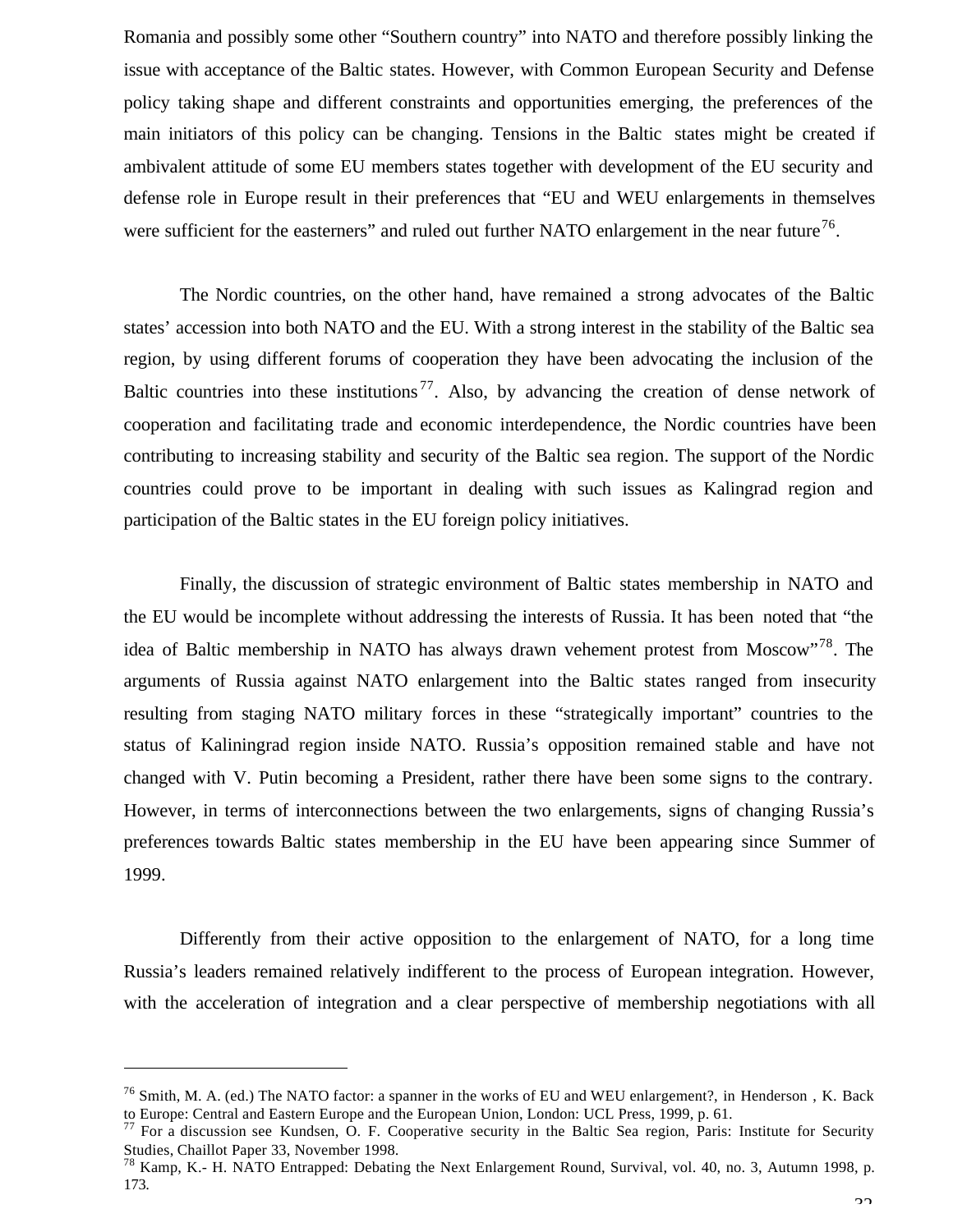three Baltic states, Russian officials have raised concerns over possible negative economic implications of EU enlargement on Russian economy.

Russian officials have presented their concerns to the EU leaders in September 1999 during an EU Troika-Russia meeting and the tour of EU capitals<sup>79</sup>. Most of their concerns have been related to trade matters. These include concerns over possible increase of restrictions to Russian imports to the Baltic states as a result of adopting the Common external tariff of the EU, possible trade diversion as a result of the Baltic states joining the Single market, negative effects of extending Common Agricultural policy to the Baltic states, extension of anti-dumping and competition rules, diversion of investment from Russia to the acceding states, negative impact of EU standards and certification procedures on trade with Russia. Concerns have also been raised over possible negative impact on movement of people, transit and trade between the main territory of Russia and Kaliningrad region. Finally, worries about respect for the rights of ethnic Russian population in the Baltic countries were expressed. The last two issues also figure in the discussions of Russia's attitude towards NATO enlargement.

While some of these concerns seem to have little basis, the main message is that Russia intended to make clear it was willing to be consulted along the process of enlargement and might require compensation in the areas where it could suffer economic losses. It should be noted, that there are WTO rules on possibility to demand compensation for losses resulting from a partner country joining the regional block and diversion of trade. Although it is still unclear whether Russia will join the WTO before the enlargement of the EU takes place, the concerns expressed by the Russian authorities have been receiving attention in the EU.

Similar message has been delivered by the Medium-term Strategy for Development of Relations between the Russian Federation and the EU. It was presented to the 4<sup>th</sup> EU-Russia Summit in Helsinki on October 22, 1999, by then Prime Minister of Russia V. Putin. The strategy determines the objectives of Russia's relations with the EU for the next decade and means of achieving these objectives $80$ . In general, it reiterates many of the points stated in the Common Strategy of the EU towards Russia, while stressing the financial assistance needs and selected areas of particular interest to Russia. Importantly, it maintains that efforts will continue to be made for "protection of Russia's legitimate interests while further expanding the European Union and introducing the single currency (euro)".

<sup>79</sup> See Euro-East, No. 80, September 1999, p. 15-16.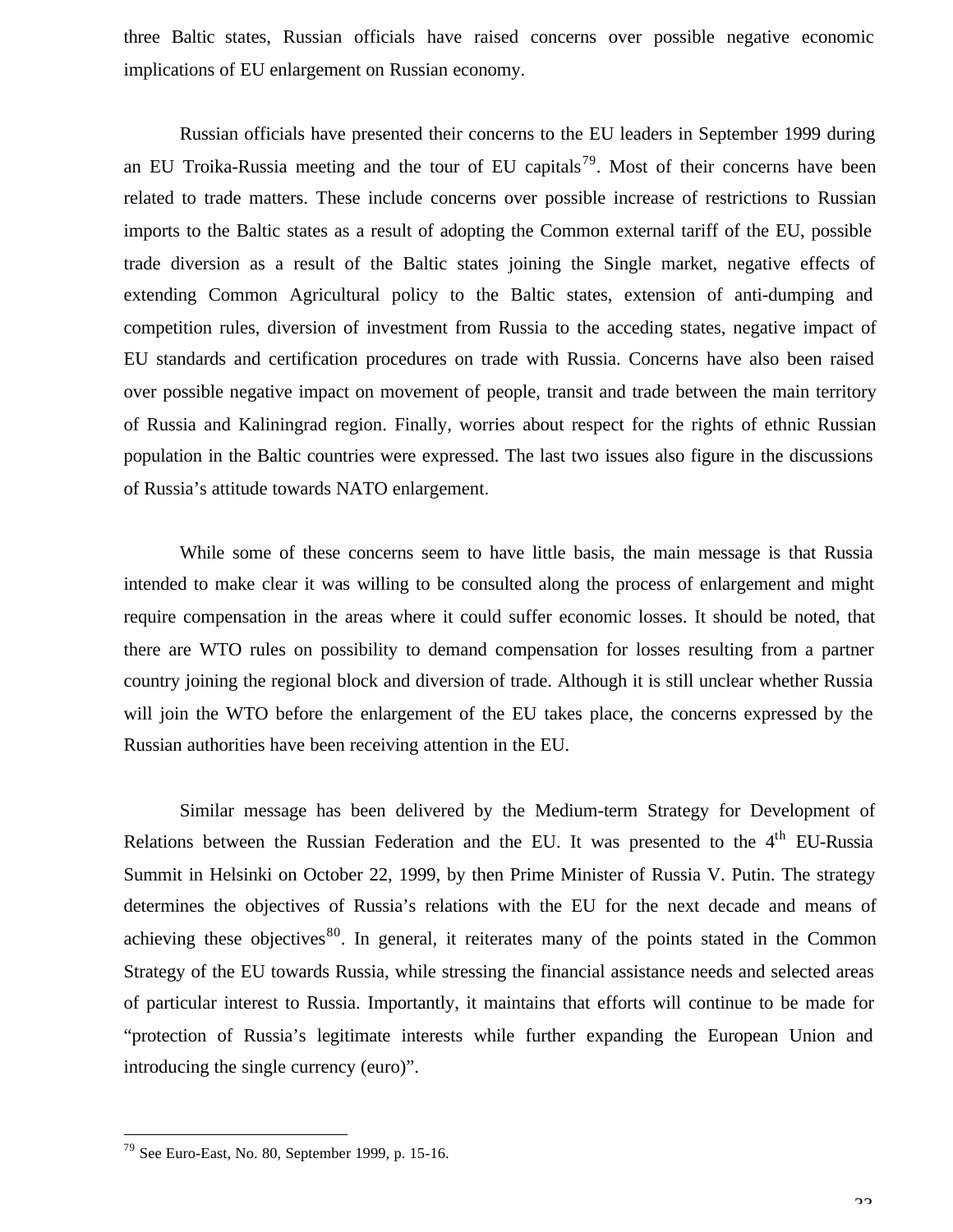The new position of Russia in relations to Baltic states accession into the EU is a new strategic factor to be considered by the Baltic states in implementing their goals of NATO and EU membership. Evolving relationship between the EU and Russia clearly illustrate the need to address Russia's concerns. So far, this has been implemented through the cooperation instruments provided by the EU. For example, the issue of the Kaliningrad region status, surrounded by the enlarged EU, has been addressed in the framework of Northern dimension with strong encentive for advancing the settlement of the issue shown by Lithuanian diplomats. Use of forums bringing together EU and Russia's officials has been promising and provide an opportunity for exchange of information between the Baltic states and Russia and addressing existing uncertainties. It has been publicly accepted by the EU member states' officials that "Russia plays a crucial role for European security and stability" and that integration of Russia is an important challenge for the  $EU^{81}$ . It is likely that Russia will demand upgrading of its relations with both EU and NATO when the decisions on Baltic states accession into these institutions have to be taken, and the NATO and the EU will most probably have to increase the degree of coordination of the two processes than have been the case until now. In turn, "a coordinated Western response … requires a greater degree of clarity among NATO and EU governments about the complementary purposes of the two institutions" $82$ .

#### **6. Conclusions**

 $\overline{a}$ 

The "return of the Baltic states" to the Euro-Atlantic international community and the implementation of their foreign policies have been primarily channeled through existing institutions. Membership in NATO and the EU/WEU has remained the main foreign policy goals of the three states and gradual deepening of cooperation with these institutions has already proved to exert a positive impact on security and stability of the Baltic countries. Besides providing with economic benefits of market integration and economic openning, strengthening of democratic institutions as well as reducing uncertainties and fostering the habits of cooperation, gradual integration of the Baltic states into the EU and to some extent into NATO has provided a new forum for dealing with Russia and thereby reducing bargaining power assimetries.

Integration of the Baltic states in NATO and the EU/WEU has been linked in a number of ways both as overlapping and complementary processes, in some aspects creating synergy effects,

<sup>&</sup>lt;sup>80</sup> Unofficial translation by the Russian MFA of the Medium-term Strategy for Development of Relations between the Russian Federation and the European Union (2000-2010), 26.10.1999, http://presidency.finland.fi/frame.asp

<sup>81</sup> Speech by Foreign Minister of Sweden Anna Lindh, The Baltic and the European Union: influences on European stability, security and prosperity, Wilton park conference, Stockholm, May 25, 2000.

<sup>&</sup>lt;sup>82</sup> Wallace, W. From the Atlantic to the Bug, from the Arctic to the Tigris? The transformation of the EU and NATO, International Affairs, 76, 3, 2000, p. 589, draft.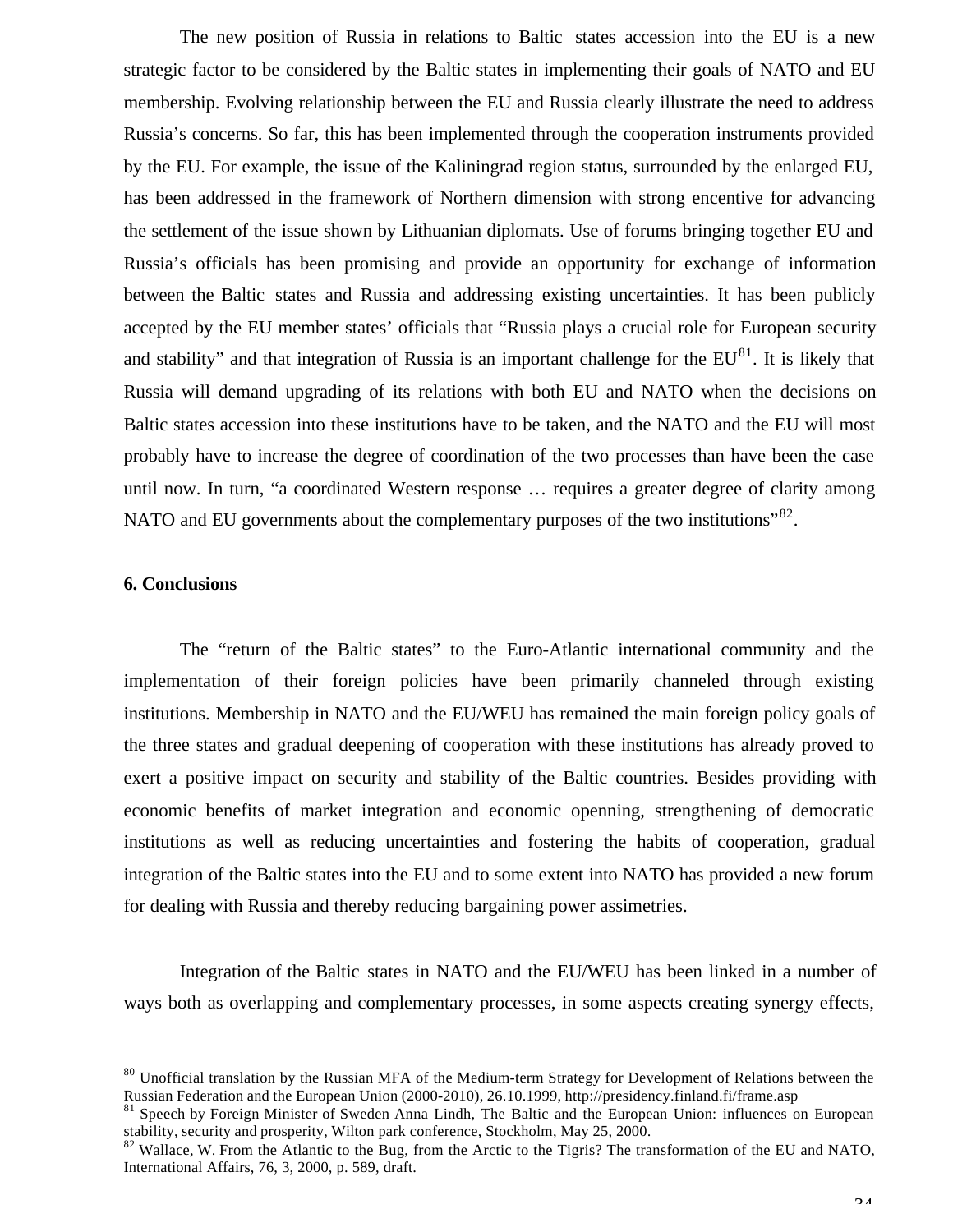in other cases – competing for scarce resources. Perpsectives of accession of the Baltic states into NATO and the EU/WEU depend on their readines, on preparedness of these institutions reforms of which have been taking place in parallel an in reponse to Eastern enlargement, and on strategic interaction of actors. It should be noted that preferences of the actors have been not only a function of domestic interests and external factors, but have also been shaped by international institutions themselves. While not attempting to present a detailed analysis of possible strategic developments related with membership of the Baltic states in NATO and the EU/WEU, this study has indentified factors which are likely to have an impact on these processes as well as possible developments. The uncertainty of the outcomes is caused by the current reforms of institutions under analysis, with the most illustrative example being the merger of the WEU into the EU. However, the uncertainty could be reduced by further monitoring of these processes by the Baltic states' officials, modelling strategic situations and defining their interests in the face of changes.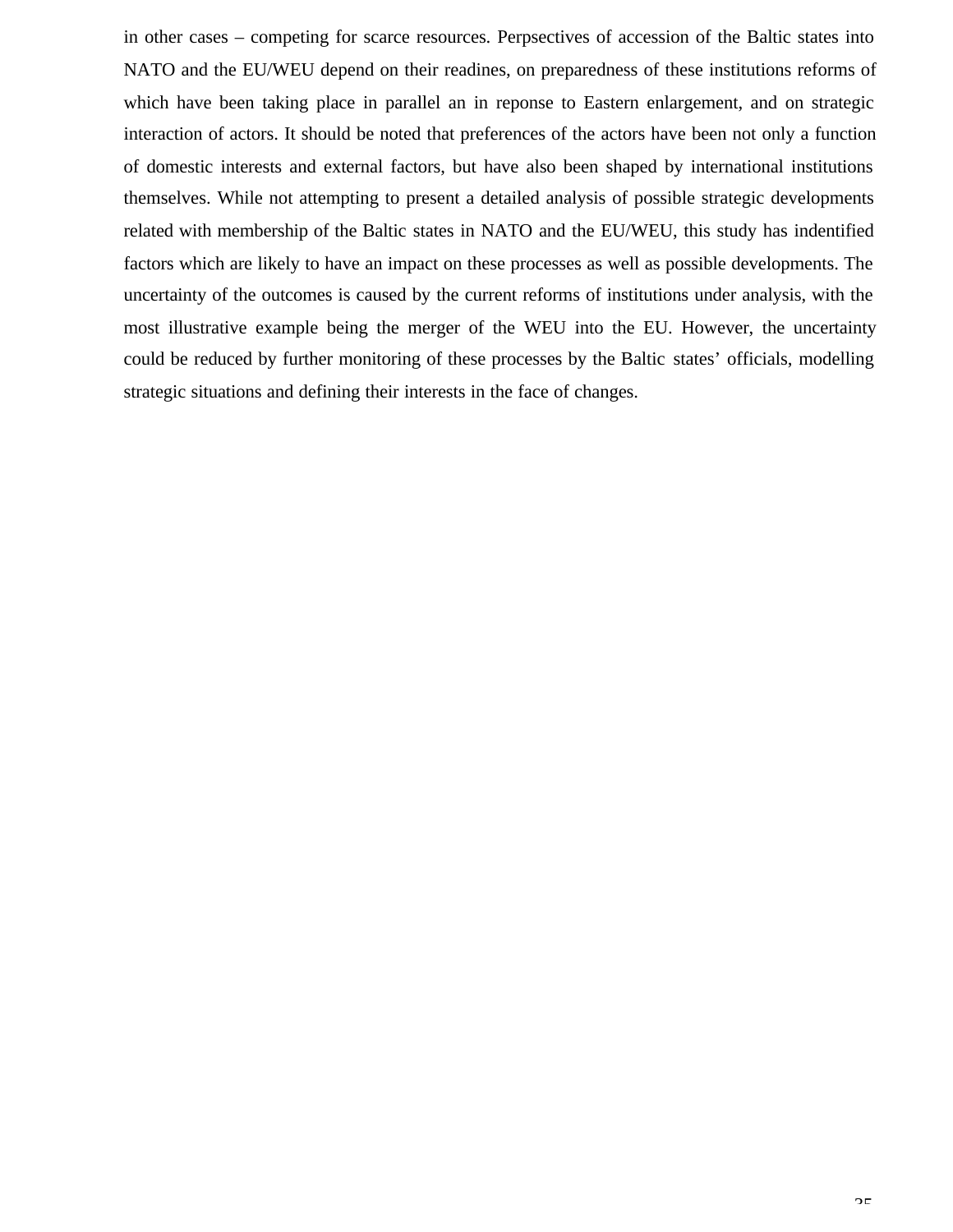## **Bibliography:**

Algieri, F., Janning, J., Rumberg, D. (eds.) Managing Security in Europe. The European Union and the challenge of enlargement, Gutersloh: Bertelsmann Foundation Publishers, 1996.

Arnold, H. Security Options for Europe, Aussenpolitik, 1/97, p. 39-48.

Asmus, R. D. Nurick, R. C. NATO Enlargement and the Baltic States, Survival, vol. 38, no. 2, Summer 1996, p. 121-142.

Avery, G., Cameron, F. (eds.) The Enlargement of the European Union, Sheffield; Sheffield Academic Press, 1998.

Bleiere, D. Integration of the Baltic states in the European Union: The Latvian Perspective, in Lejins, A., Ozolina, Z. Small States in a Turbulent Environment: the Baltic Perspective, Riga: Latvian Institute of International Affairs, 1997, p. 60-112.

Carpenter, T. G., Conry, B. (eds.) NATO Enlargement. Illusions and Reality, Washington, D. C.: CATO Institute, 1998.

Carr, F. (ed.) Europe: the Cold Divide, London: MacMillan Press, 1998.

Clark, B. NATO Survey, in The Economist, vol. 351, no. 8116, April 24-30, 1999.

Clark, T. Lithuanian entry into NATO: A game theoretic approach, April 2000, Draft paper.

Clemens, C. (ed.) NATO and the Quest for Post-Cold War Security, New York: MacMillan Press, 1997.

Croft, S., Redmond, J., Wyn Rees, G., Webber, M. The enlargement of Europe, Manchester; Manchester University Press, 1999.

Deighton, A. (ed.) Western Europen Union 1954-1997. Defence, Security, Integration, Oxford: St Anthony's College, 1997.

Dodd, T. NATO Enlargement, London: House of Commons Library, Research Paper 97/51, 8 May 1997.

European Commission, Agenda 2000 for a stronger and wider Union, Brussels, Bulletin of the EU, Supplement 5/97, 1997.

Gasteyger, C. An ambiguous Power. The European Union in a Changing World, Gutersloh: Bertelsmann Foundation Publishers, 1996.

Ginsberg, R. H. Conceptualizing the European Union as an International Actor, Journal of Common Market Studies, vol. 37, no. 3, 1999, p. 429-454.

GKI Economic Research Co. the Economic Effects of Hungary's accession to NATO, Budapest: GKI Economic Research Co., March 1998.

Goodin, R. E., Klingemann, H.-D. (eds.) A New Handbook of Political Science, Oxford: Oxford University Press, 1996.

Gordon, P. H., The Limits of Europe's Common Foreign and Security Policy, in Moravcsik, A. (ed.) Centralization or Fragmentation? Europe Facing the Challenges of Deepening, Diversity, and Democracy, New York: Council on Foreign Relations, 1998, p. 159-186.

Grabbe, H., Hughes, K. Eastward Enlargement of the European Union, London: The Royal Institute of International Affairs, 1997.

Grobel, O., Lejins, A. (eds.) The Baltic Dimension of European Integration, Material from the conference organized in Riga, 24-25 August, 1996, Riga: Latvian Institute of International Affairs, Royal Danish Embassy, Institute for East-West Studies, 1996.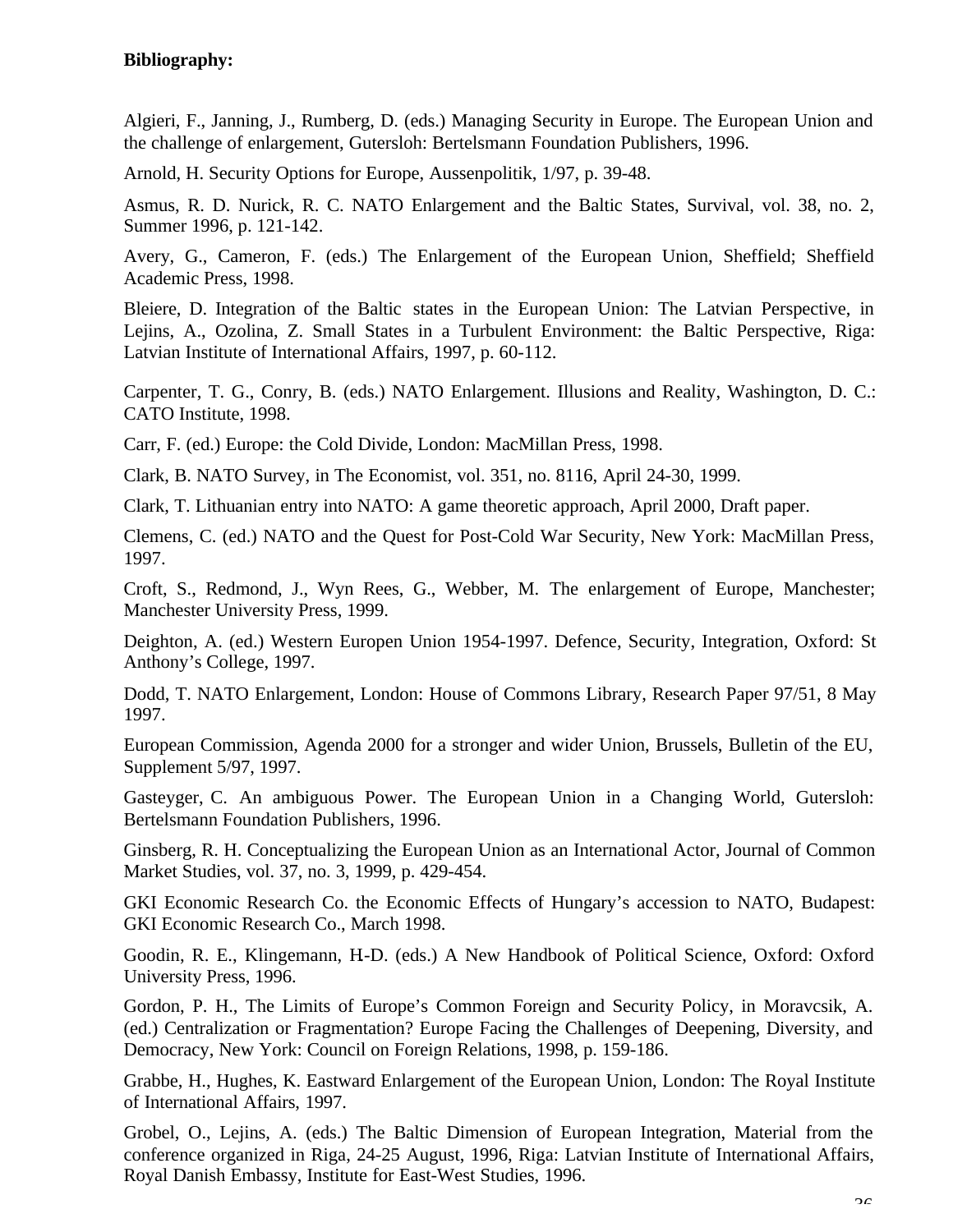Haab, M. Potentials and vulnerabilities of the Baltic states, in Hansen, B., Heurlin, B. (eds.) The Baltic States in World Politics, Richmond Surrey: Curzon Press, 1998, p. 1-23.

Hansen, B., Heurlin, B. (eds.) The Baltic States in World Politics, Richmond Surrey: Curzon Press, 1998.

Henderson, K. (ed.) Back to Europe: Central and Eastern Europe and the European Union, London: UCL Press, 1999.

Herd, G. P. The Baltic states and EU enlargement, in Henderson, K. (ed.) Back to Europe: Central and Eastern Europe and the European Union, London: UCL Press, 1999, p. 259-273.

Joenniemi, P., Prikulis, J. (eds.) The Foreign Policies of the Baltic countries: Basic Issues, Riga: Center of Baltic-Nordic History and Political Studies, 1994.

Jundzis, T. (ed.) The Baltic States at Historical Crossroads. Riga: Academy of Sciences of Latvia, 1998.

Kamp, K.- H. NATO Entrapped: Debating the Next Enlargement Round, Survival, vol. 40, no. 3, Autumn 1998, p. 170-186.

Keohane, R. O. After hegemony. Cooperation and discord in the world political economy. Princeton: Princeton University Press, 1984.

Keohane, R. O. International Institutions: Two Approaches, International Studies Quarterly, 32, 1988, p. 379-396.

Keohane, R. O. Nye, J. S., Hoffman, S. (eds.) After the Cold War. International Institutions and State Strategies in Europe, 1989-1991, Cambridge, Mass.: Harvard University Press, 1993.

Kintis, A. NATO-WEU: an Enduring Relationship, European Foreign Affairs Review, 3, 1998, p. 537-562.

Knudsen, O. F. Cooperative Security in the Baltic Sea region, Paris: Institute for Security Studies, Chaillot Paper 33, November 1998.

Kolodziej, E. A., Lepingwell, J. W. R. Reconstructing European Security: Cutting NATO Enlargement down to size, Contemporary Security Policy, vol. 18, no. 1, April 1997, p. 1-35.

Kramer, H. (1993). The EC's Responce to the 'New Eastern Europe', Journal of Common Market Studies, Vol. 31, No. 2, p. 213-244.

Kreslins, K. A Baltic military alliance: An Opinion on the Military Integration of the Baltic States, in Jundzis, T. (ed.) The Baltic States at Historical Crossroads, Riga: Academy of Sciences of Latvia, 1998, p. 377-388.

Kupchan, Ch.A. Turning Adversity into Advantage: Russia in NATO, in Jopp, M., Ojanen, H. (eds.) European Security Integration. Implications for Non-alignment and Alliances, Helsinki: The Finish Institute of International Affairs, 1999, p. 215-235.

Laurinavicius, C., Motieka, E. Geopolitical peculiarities of the Baltic states, presentation for the conference Baltic states: cooperation and search for the new approaches, Vilnius, April 24, 1998.

Laursen, F., Riishoj, S. (eds.) The EU and Central Europe. Status and Prospects, Esbjerg: South Jutland University Press, 1996.

Lejins, A., Ozolina, Z. (eds.) Small States in a Turbulent Environment: The Baltic Perspective, Riga: Latvian Institute of International Affairs, 1997.

Lenzi, G. (ed.) WEU at fifty, Paris: The Institute for Security Studies, 1998.

Lenzi. G. The WEU between NATO and EU, Bonn: ZEI, Discussion Paper C 4/1998.

Lopata, R., Vitkus, G. (eds.) NATO. Vakar, siandien, rytoj, Vilnius: Eugrimas, 1999.